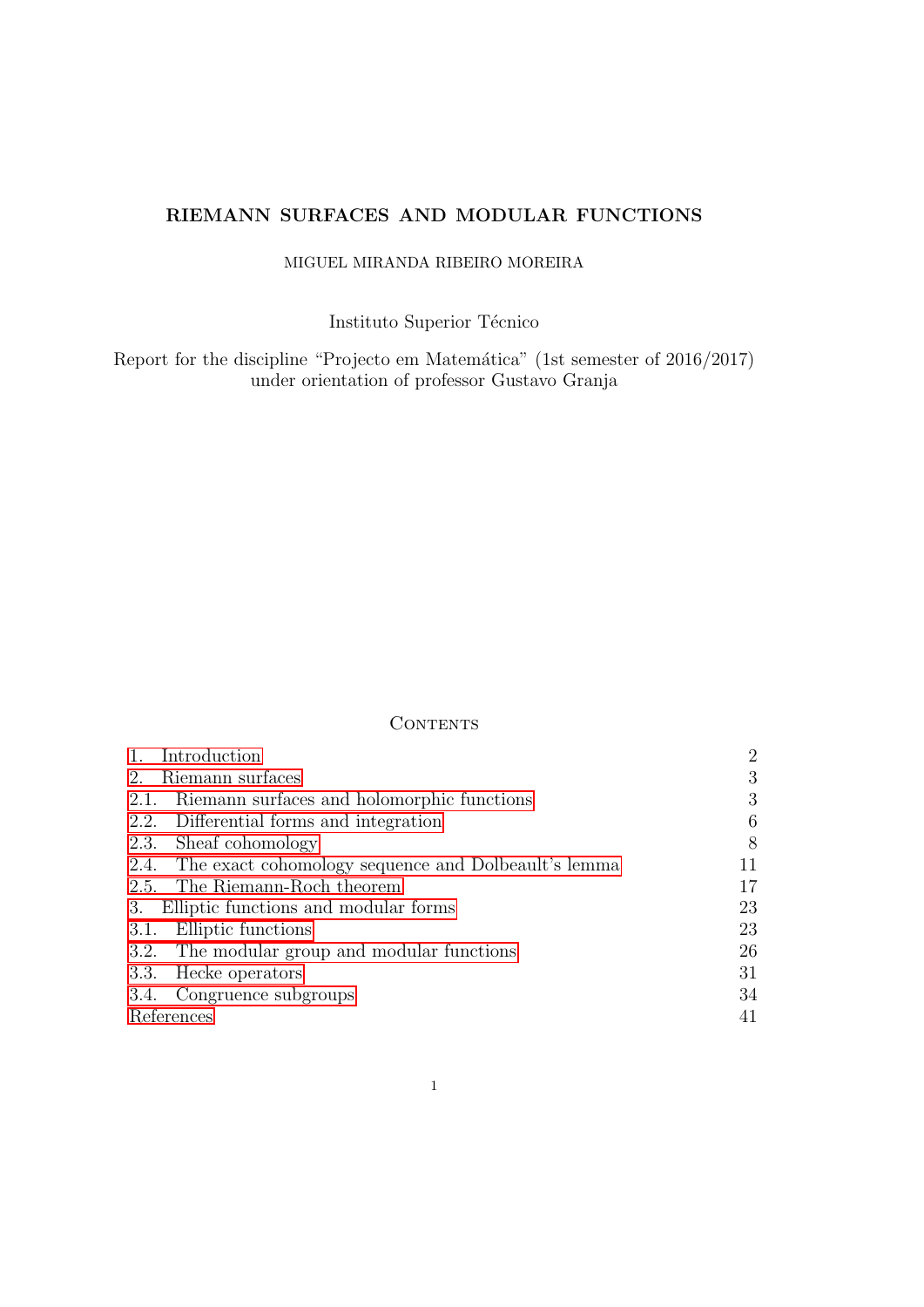## 1. INTRODUCTION

<span id="page-1-0"></span>This paper is divided in two parts: the first is an introduction to Riemann surfaces and some of their fundamental results and the second one is devoted to elliptic and modular functions.

For the first part, our exposition will follow closely [\[6\]](#page-40-1). We begin by defining a Riemann surface (which is a 1-dimensional complex manifold) and holomorphic functions between them. In [2.1](#page-2-1) we prove some generalizations of classical complex analysis results, such as the identity theorem and the open mapping theorem. Section [2.2](#page-5-0) is about differential forms and integration in a Riemann surface. In section [2.3](#page-7-0) we introduce sheaves and sheaf cohomology, a very powerful tool in Riemann surfaces. After that, in [2.4](#page-10-0) we present the exact sequence of cohomology of sheaves and Dolbeault lemma. Finally, [2.5](#page-16-0) is dedicated to some central results in Riemann surfaces: the Riemann-Roch theorem, the uniformization theorem (which we will only prove in the compact case, as an easy consequence of Riemann-Roch theorem), Serre duality and the Hurwitz formula.

In the second part we talk about elliptic functions and modular functions/forms. Here we will combine the approach in [\[2\]](#page-40-2) with the Riemann surface's tools we developed earlier. This will make some of the proofs and results much more elegant and motivated; we will usually skip the more computational proofs. We begin with the study of elliptic functions in [3.1,](#page-22-1) which can be seen as meromorphic functions on a torus; in particular we construct the Weierstrass elliptic function  $\wp$ . In section [3.2](#page-25-0) we consider the modular group and modular functions, motivated by the problem of determining the complex tori up to biholomorphism. After that, in [3.3](#page-30-0) we define Hecke operators and use them to prove that the Fourier coefficients of  $\Delta$  satisfy a multiplicative property. In the last section [3.4](#page-33-0) we study a class of subgroups of the modular group and study the Riemann surfaces associated to them using the Dedekind eta functions to construct explicitly isomorphisms with the Riemann sphere when possible; we use the results obtained and Hecke operators to show some remarkable congruences satisfied by the Fourier coefficients of  $J$ .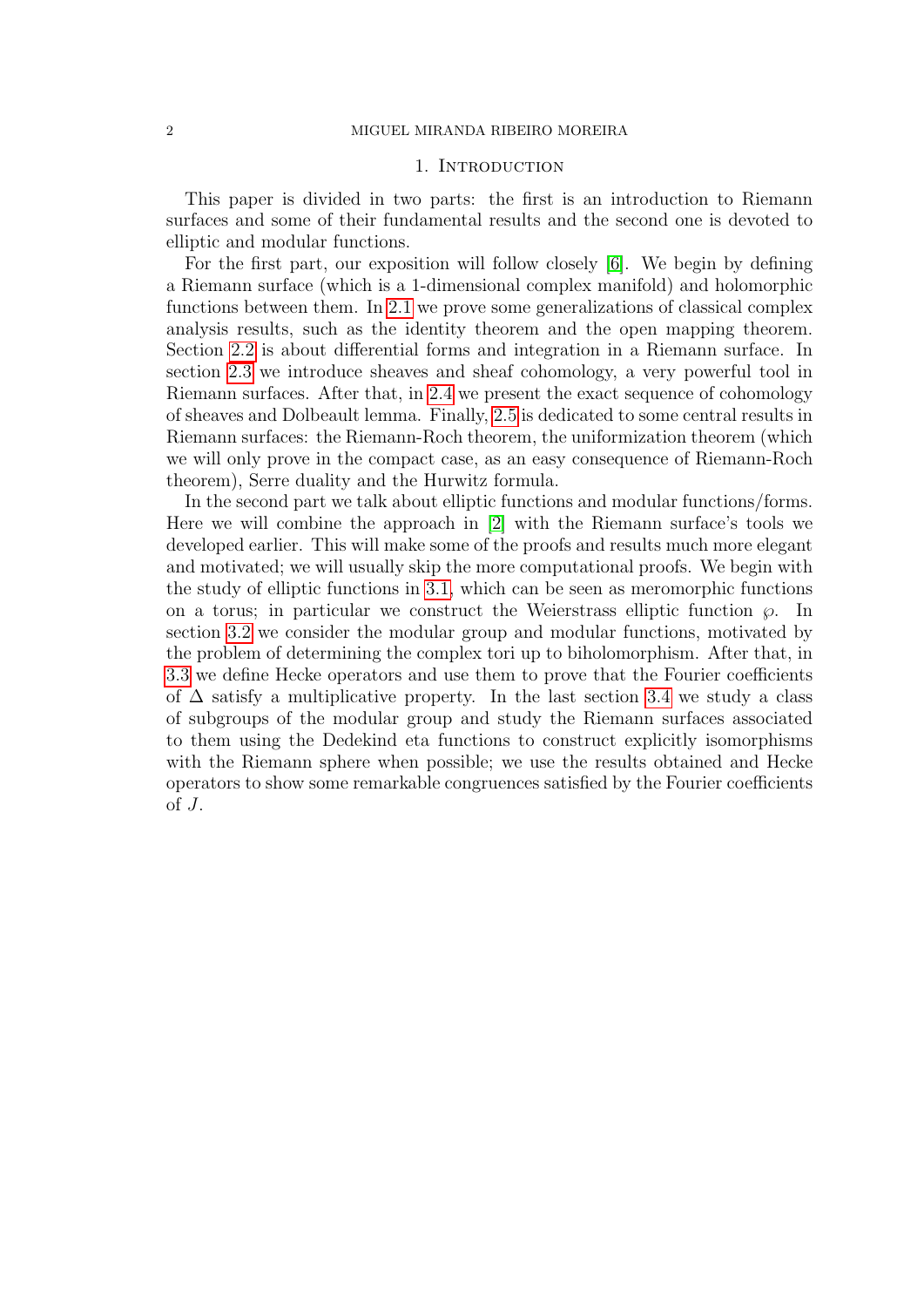## 2. Riemann surfaces

<span id="page-2-1"></span><span id="page-2-0"></span>2.1. Riemann surfaces and holomorphic functions. We begin by introducing Riemann surfaces. A Riemann surface is a 1-dimensional complex manifold. Instead of requiring that the transition functions between charts are smooth (as in the definition of a smooth manifold), in a complex manifold they must be holomorphic, which gives a much stronger structure to Riemann surfaces.

**Definition 1.** Let X be a two dimensional connected manifold. A complex chart on X is a pair  $(U, \varphi)$  where  $U \subseteq X$  is an open set and  $\varphi : U \to V$  is a homeomorphism where  $V \subseteq \mathbb{C}$  is an open set. Two charts  $(U_i, \varphi_i), i = 1, 2$  are said to be compatible if

$$
\varphi_2 \circ \varphi_1^{-1} : \varphi_1(U_1 \cap U_2) \to \varphi_2(U_1 \cap U_2)
$$

is a biholomorphic complex function.

A complex atlas on X is a family of compatible complex charts  $\{(U_{\alpha}, \varphi_{\alpha})\}$  such that  $\{U_{\alpha}\}\$ are a cover of X. A complex structure on X is a maximal atlas. We say that a 2-dimensional manifold X equiped with a complex structure is a Riemann surface.

We give some examples of Riemann surfaces that will be relevant in the future.

- **Example 1.** (1) The complex plane  $\mathbb{C}$ . In this case we have a global atlas consisting simply of  $(\mathbb{C}, \mathrm{id}_{\mathbb{C}})$ . More generally any open set of  $\mathbb{C}$  is a Riemann surface. A connected open set of  $\mathbb C$  is called a domain. In particular the unit disk D is a domain.
	- (2) The Riemann sphere  $\mathbb{P}^1 = \mathbb{C} \cup {\infty}$ . Topologically this is the Alexandrov compactification of  $\mathbb C$  and we can give it a complex structure with the atlas given by  $(\mathbb{P}^1 \setminus {\{\infty\}}, \mathrm{id}_{\mathbb{C}})$  and  $(\mathbb{P}^1 \setminus {\{0\}}, \varphi_2)$  where  $\varphi_2(z) = 1/z$  and we define  $1/\infty = 0$ .
	- (3) The tori. Given a lattice  $\Gamma = \mathbb{Z}\omega_1 + \mathbb{Z}\omega_2$  (with  $\omega_1, \omega_2$  linearly independent over  $\mathbb{R}$ ) we can give the tori  $\mathbb{C}/\Gamma$  a complex structure in the following way: if  $V \subseteq \mathbb{C}$  is an open set without points equivalent under  $\Gamma$  then the projection on the quotient  $\pi: V \to \pi(V)$  is a homeomorphism and  $\pi^{-1} : \pi(V) \to V$  is a complex chart. It's easy to see that such complex charts are compatible and that they cover  $\mathbb{C}/\Gamma$ .

**Definition 2.** Let X and Y be Riemann surfaces. We say that  $f: X \rightarrow Y$  is holomorphic if, for every pair of charts  $\psi_1 : U_1 \to V_1$  on X and  $\psi_2 : U_2 \to V_2$  on Y such that  $f(U_1) \subseteq U_2$ , the mapping

$$
\psi_2 \circ f \circ \psi_1^{-1} : V_1 \to V_2
$$

is holomorphic (in the usual sense of a complex map). The mapping f is said to be a biholomorphism if it's injective and both f and  $f^{-1}$  are holomorphic. Two Riemann surfaces are said to be isomorphic if there is a biholomorphism between them.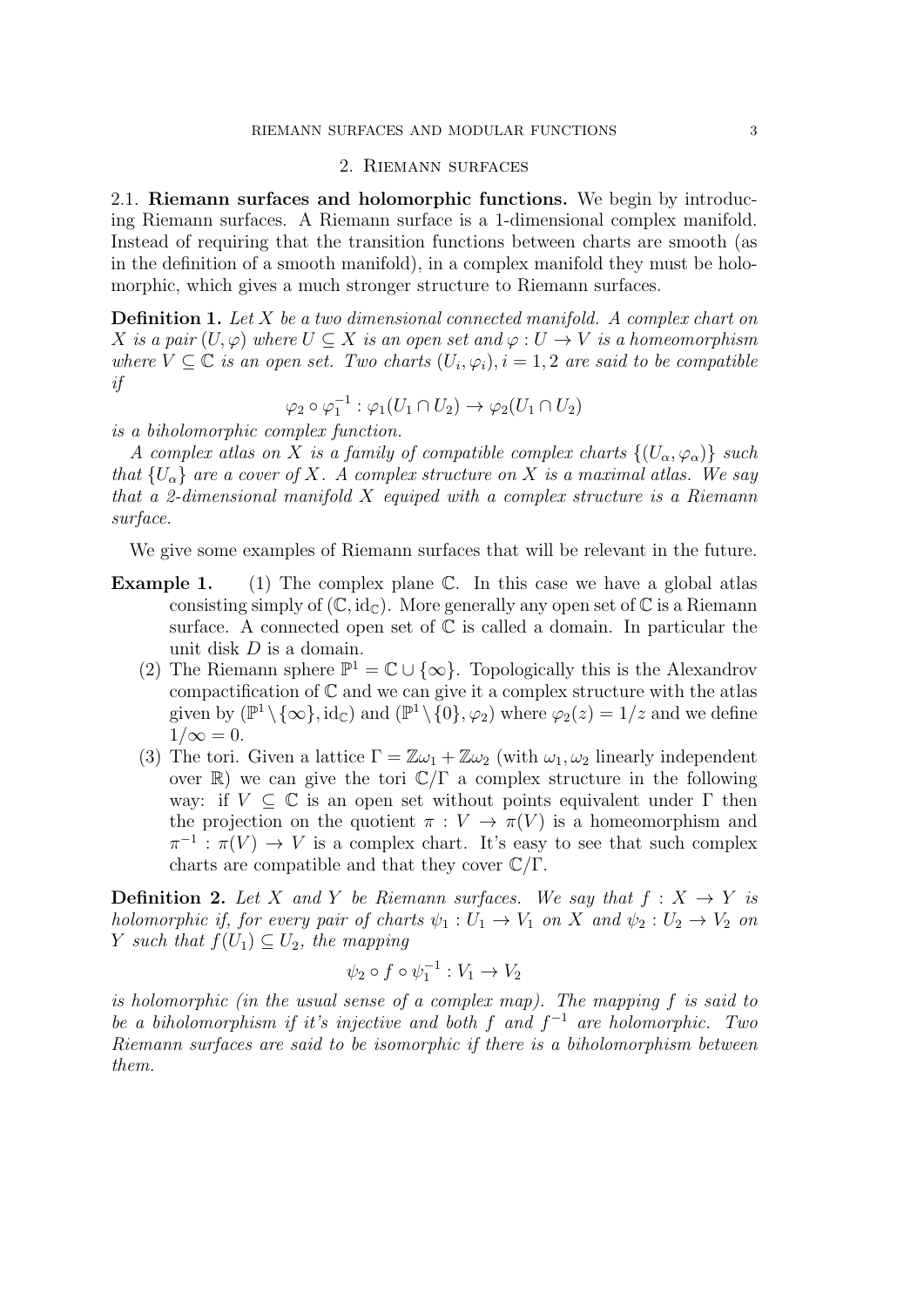#### 4 MIGUEL MIRANDA RIBEIRO MOREIRA

In particular we have defined holomorphic functions  $X \to \mathbb{C}$ . The set of such functions is denoted by  $\mathcal{O}(X)$  and has a natural ring structure. A meromorphic function is a function  $f: X \to \mathbb{P}^1$  that is not identically  $\infty$ , and we denote by  $\mathcal{M}(X)$  the set of such functions. We have a natural inclusion  $\mathcal{O}(X) \hookrightarrow \mathcal{M}(X)$ . We will now recover some important results of complex analysis in the context of Riemann surfaces.

**Theorem 1** (Identity Theorem). Suppose that  $X$  and  $Y$  are Riemann surfaces and  $f_1, f_2: X \to Y$  are two holomorphic maps not identically equal. Then the set of points in which  $f_1$  and  $f_2$  coincide is discrete.

Proof. Let A be the set of points in which they coincide and suppose by contradiction that  $a \in X$  is a limit point of A. Considering a chart around a and using the identity theorem on the plane it's easy to see that there is a neighborhood  $W$  of  $a$ in which  $f|W = q|W$ . We define G to be the set of points in X such that there is a neighborhood W around them such that  $f_1|W = f_2|W$ ; we already saw that  $a \in G$ and it's clear that  $G \subseteq A$ . It's clear by definition that G is open. On the other hand, if  $x \in \partial G \backslash G$  then x would be a limit point of G, and hence of A; but by the same argument we used for a it follows that  $x \in G$ . Thus  $\partial G \subseteq G$ , which shows that G in closed, open and non-empty, proving that  $G = X$  and  $f_1 \equiv f_2$ .

Notice that the identity theorem implies that the set of points  $x \in X$  such that  $f(x) = \infty$  is discrete. Such points are called poles of f. Notice also that, if X is compact a subset of X is discrete if and only if it's finite, so on a compact set  $f_1$ and  $f_2$  can only coincide on a finite number of points; in particular a meromorphic function can only have a finite number of zeros or poles. We proceed now to the definition of multiplicity on a Riemann surface; we use the following lemma on the local behavior of a holomorphic function.

<span id="page-3-0"></span>**Lemma 2.** Let  $f: X \to Y$  be a non-constant holomorphic mapping,  $a \in X$ ,  $b = f(a) \in Y$ . Then there is an integer  $k \ge 1$  and charts  $(U, \varphi)$  and  $(V, \psi)$ around a and b, respectively, such that  $\varphi(a) = \psi(b) = 0$ ,  $f(U) \subseteq V$  and the map  $F = \psi \circ f \circ \varphi^{-1}$  is given by  $F(z) = z^k$ .

*Proof (sketch).* Chose local coordinates  $(U, z)$  and  $(V, w)$  around a and b, respectively, such that  $z(a) = w(b) = 0$ . In this charts, the function f reads  $w = z^k h(z)$ for some k and some holomorphic h non-vanishing at 0. In a neighborhood around 0 we can find a holomorphic function g such that  $g^k = h$ . Thus  $w = (zg(z))^k$  and the charts  $(U, z')$  and  $(\overline{V}, w)$  where  $z' = zg(z)$  are as required.

The integer k is called the multiplicity of f at a and can be characterized in the following way: for every sufficiently small neighborhood U around a and  $W \subseteq f(U)$ around  $f(a)$ , given  $y \in W \setminus \{f(a)\}\$ the equation  $f(x) = y$  has exactly k solutions in U. This caracterization shows that  $k$  is well defined (i.e. is unique and doesn't depend on the parametrizations chosen); we call  $k$  the multiplicity of  $f$  at  $a$ .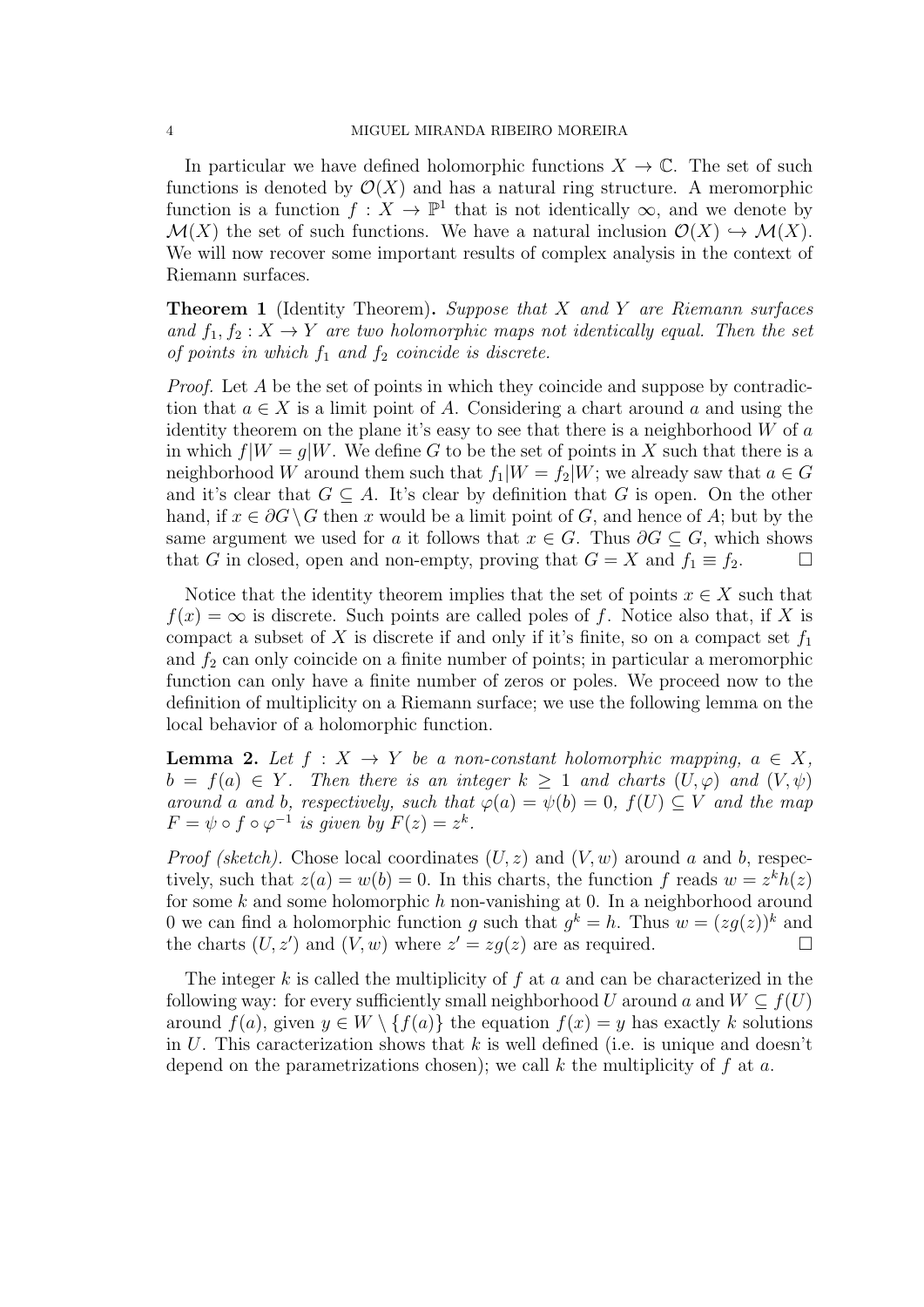**Theorem 3** (Open mapping theorem). Let  $f : X \rightarrow Y$  be a non-constant holomorphic map between Riemann surfaces. Then f is an open function.

*Proof.* Let  $a \in X$  and consider U as in lemma [2.](#page-3-0) Then it's clear that  $f(U)$  is an open neighborhood of  $f(a)$  since F is open and  $\varphi, \psi$  are homeomorphisms.  $\square$ 

<span id="page-4-2"></span>**Theorem 4.** Let  $f: X \rightarrow Y$  be an injective holomorphic map between Riemann surfaces. Then f is a biholomorphic map of X onto  $f(X)$ .

*Proof.* Since f is injective the multiplicity defined in lemma [2](#page-3-0) is 1 for every  $a \in X$ . This makes clear that  $f^{-1}: f(X) \to X$  is holomorphic (notice that since f is open  $f(X)$  is open in Y, hence it's a Riemann surface) since in the coordinates of lemma [2](#page-3-0) it's given by the identity.

**Theorem 5** (Maximum principle). If X is a Riemann surface and  $f: X \to \mathbb{C}$  is a non-constant holomorphic function, then  $|f|$  does not attain a maximum.

*Proof.* By the open mapping theorem  $f(X)$  is open in  $\mathbb{C}$ , so  $\{ |f(x)| : x \in X \}$  is open in  $\mathbb R$  and therefore doesn't admit a maximum.  $\Box$ 

<span id="page-4-0"></span>**Theorem 6.** Suppose X is compact and  $f : X \to Y$  is a non-constant holomorphic function between Riemann surfaces. Then Y is compact and f is surjective.

*Proof.* By the open mapping theorem  $f(X)$  is open. But since X is compact  $f(X)$ is also compact, hence closed. Thus  $f(X) = Y$  and the result follows.

<span id="page-4-1"></span>**Theorem 7.** Every holomorphic function  $f: X \to \mathbb{C}$  on a compact X is constant.

*Proof.* This follows directly from theorem [6](#page-4-0) and the fact that  $\mathbb C$  isn't compact. Alternatively we could use the maximum principle and Weierstrass theorem to obtain a contradiction.

This is is a generalization of the classic Liouville theorem in complex analysis. Indeed, if  $f : \mathbb{C} \to \mathbb{C}$  is bounded it can be extended to a holomorphic function  $f: \mathbb{P}^1 \to \mathbb{C}$ , and since  $\mathbb{P}^1$  is compact if follows from theorem [7](#page-4-1) that f is constant. With this theorem we can now give a very simples caracterization of meromorphic function on  $\mathbb{P}^1$ .

# <span id="page-4-3"></span>**Corollary 8.** Every meromorphic function on  $\mathbb{P}^1$  is a rational function.

Proof. We can suppose without loss of generality that f doesn't have a pole at  $\infty$ , otherwise just consider  $1/f$ . Since  $\mathbb{P}^1$  is compact is admits a finite set of poles  $a_1, \ldots, a_n \in \mathbb{C}$ . Let  $h_j(z) = \sum_{i=-k_j}^{-1} c_{ji}(z-a_j)^i$  be the principal part of f around  $a_j$ . Then the function  $g = f - (h_1 + \ldots + h_n)$  is a holomorphic function in  $\mathbb{P}^1$ , hence it's constant and the desired follows.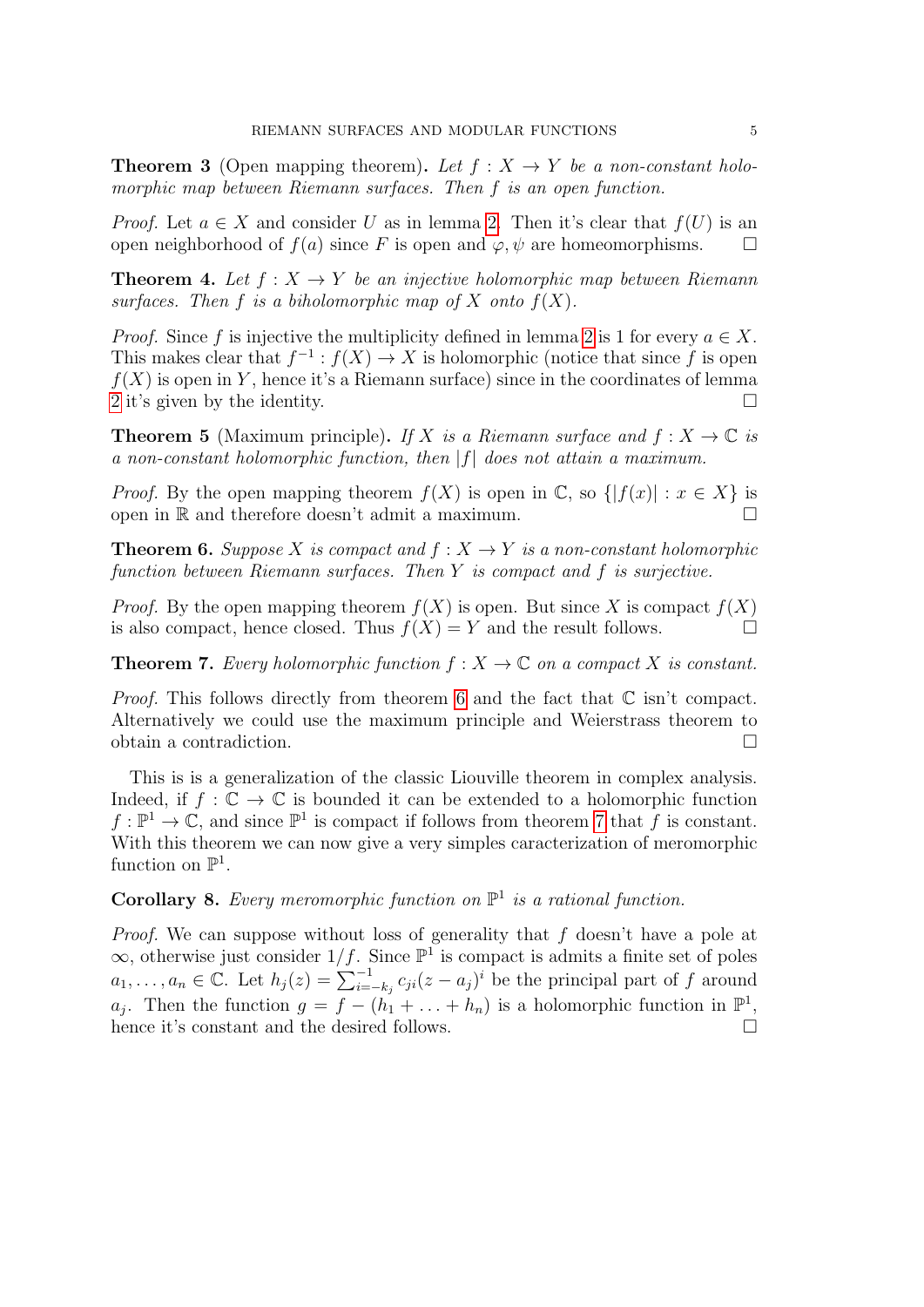<span id="page-5-0"></span>2.2. Differential forms and integration. By identifying  $\mathbb C$  with  $\mathbb R^2$ , a Riemann surface X is also a manifold of dimension 2 over  $\mathbb R$ . In particular we can talk about differentiable functions (that is,  $C^{\infty}$  functions in the real sense)  $f: X \to \mathbb{C}$ . We denote by  $\mathcal{E}(U)$  the set of differentiable functions  $f: U \to \mathbb{C}$ ; we have the trivial inclusion  $\mathcal{O}(U) \subseteq \mathcal{E}(U)$  where  $\mathcal{O}(U)$  denotes the holomorphic functions. We can also talk about the complexified tangent and cotangent spaces of X. If  $z: U \to \mathbb{C}$ is a chart around  $a \in U \subseteq X$ , we can write  $z = x + iy$  and the cotangent space at a, which we denote by  $T_a^1$ , is the complex vector space with basis  $\{dx, dy\}$ ; that is,  $T_a^1$  is the tensor product of the real cotangent space with  $\mathbb C$ . Notice that  $\{dz, d\bar{z}\}$ is also a basis for  $T_a^1$  where  $dz = dx + idy$ ,  $d\overline{z} = dx - idy$ . This admits a dual basis for the (complexified) tangent space given by

$$
\frac{\partial}{\partial z} = \frac{1}{2} \left( \frac{\partial}{\partial x} - i \frac{\partial}{\partial y} \right), \quad \frac{\partial}{\partial \bar{z}} = \frac{1}{2} \left( \frac{\partial}{\partial x} + i \frac{\partial}{\partial y} \right).
$$

Notice that by the Cauchy-Riemann equations a function  $f \in \mathcal{E}(U)$  is holomorphic if and only if  $\frac{\partial f}{\partial \bar{z}} = 0$ .

It can be easily shown using the Cauchy-Riemann equations that if  $z, z'$  are different charts then the spaces generated by  $dz$  and  $d\overline{z}$  do not depend on our choice of chart z, so we have a decomposition  $T_a^1 = T_a^{1,0} \oplus T_a^{0,1}$  where  $T_a^{1,0} = \mathbb{C}dz$ and  $T_a^{0,1} = \mathbb{C}d\bar{z}$ . We denote by  $\mathcal{E}^{(1)}(U)$  the vector space of 1-forms on  $U \subseteq X$ ; the decomposition of the cotangent space induces a decomposition  $\mathcal{E}^{(1)}(U) = \mathcal{E}^{1,0}(U) \oplus$  $\mathcal{E}^{0,1}(U)$ . If a 1-form  $\omega$  in U can be written locally as  $\omega = f dz$  with f holomorphic, we say that  $\omega$  is a holomorphic 1-form and we denote the vector space of such form by  $\Omega(U)$ . We have the obvious inclusions  $\Omega(U) \subseteq \mathcal{E}^{1,0}(U) \subseteq \mathcal{E}^{(1)}(U)$ . The exterior derivative of a differentiable function  $f$  is given, again in local coordinates, by

$$
df = \frac{\partial f}{\partial x}dx + \frac{\partial f}{\partial y}dy = \frac{\partial f}{\partial z}dz + \frac{\partial f}{\partial \overline{z}}d\overline{z}.
$$

Composing the operator d with the projections on the subspaces  $\mathcal{E}^{1,0}$  and  $\mathcal{E}^{0,1}$ , respectively, we get the operators  $d' : \mathcal{E} \to \mathcal{E}^{1,0}$  and  $d'' : \mathcal{E} \to \mathcal{E}^{0,1}$ , respectively. These are given locally by  $d'f = \frac{\partial f}{\partial z} dz, d''f = \frac{\partial f}{\partial \overline{z}}$  $\frac{\partial f}{\partial \bar{z}}d\bar{z}$  and satisfy  $d = d' + d''$ .

A meromorphic 1-form on  $U$  with a set of isolated poles  $A$  is a holomorphic 1form on  $U \setminus A$  that, near each pole  $a \in A$ , in local coordinates it can be written as  $f$  dz where f is a meromorphic function having a pole at  $a$ ; the vector space of such 1-forms is denoted by  $\mathcal{M}^{(1)}U$ . We shall now define the residue of a meromorphic 1form and recover a version of the classic residue theorem in the setting of compact Riemann surfaces.

**Definition 3.** Let  $\omega$  be a meromorphic 1-form on Y, open set in X, and  $a \in Y$ . Let  $(U, z)$  be a coordinate neighborhood of a such that  $z(a) = 0$  and, on  $U \setminus \{a\}$ ,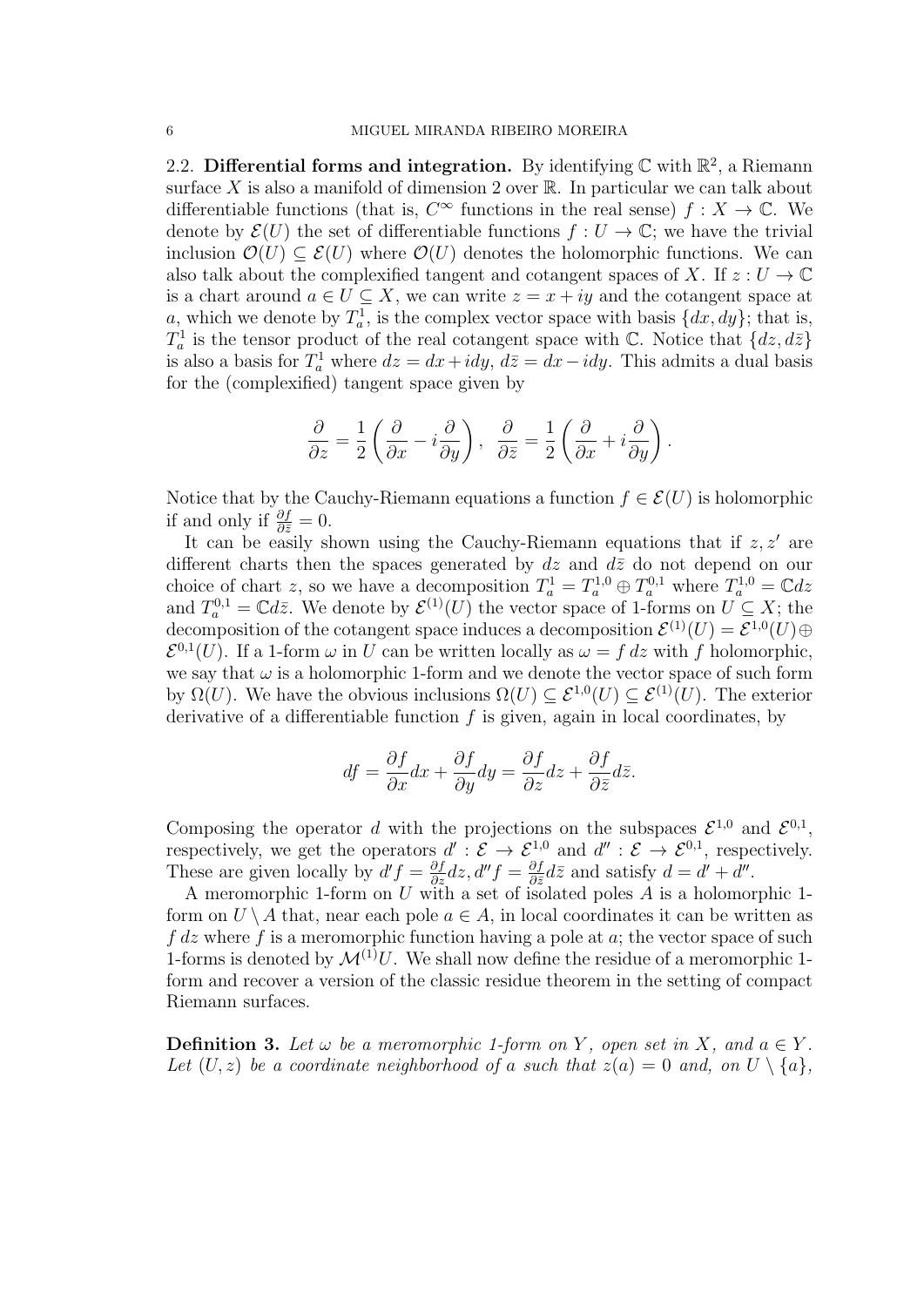we can write  $\omega = f dz$  with  $f \in \mathcal{O}(U \setminus \{a\})$ . Let

$$
f(z) = \sum_{j=-\infty}^{\infty} c_j z^j
$$

be the Laurent series for f around a. Then we define the residue of  $\omega$  at a by  $\text{Res}_{a}(\omega) = c_{-1}.$ 

One has to check that this definition doesn't depend on the coordinate neighbor-hood chosen (see [\[6\]](#page-40-1), 9.9). It's clear that if  $\omega$  is holomorphic at a then  $\text{Res}_a(\omega) = 0$ .

We denote by  $\mathcal{E}^{(2)}(U)$  the complex valued 2-forms on the open set  $U \subseteq X$ . Any 2-form  $\omega$  can be written locally in the form

$$
\omega = f dx \wedge dy = \frac{i}{2} f dz \wedge d\overline{z}, \ \ f \in \mathcal{E}(U).
$$

We now give a proof of the residue theorem using the Stokes theorem.

**Theorem 9** (Residue Theorem). Let X be a compact Riemann surface and  $\omega \in$  $\mathcal{M}^{(1)}(X)$  with poles at  $\{a_1, \ldots, a_n\}$ . Then

$$
\sum_{k=1}^{n} \text{Res}_{a_k}(\omega) = 0.
$$

*Proof.* Consider a coordinate chart  $z_k : U_k \to \mathbb{C}$  around  $a_k$ . By restricting them, we can suppose that  $U_k$  don't overlap and that in the coordinate system they are a disk  $B_{r_k}(a_k)$ . Let  $X' = X \setminus \bigcup_{k=1}^n U_k$ . Then X' is a compact manifold with boundary and we can apply Stokes' theorem:

$$
\int_{X'} d\omega = \int_{\partial X'} \omega = \sum_{k=1}^n \int_{\partial U_k} \omega.
$$

Since  $\omega$  is a holomorphic form in X', locally  $\omega = f dz$  with holomorphic f, thus  $d\omega = \frac{\partial f}{\partial z} dz \wedge dz = 0$ , so the left hand side is 0. On the other hand,

$$
\int_{\partial U_k} \omega = \int_{|z|=r_k} \omega = 2\pi i \text{Res}_{a_k}(\omega)
$$

by the residue theorem on the plane, so we have the desired result.

As a result, we have the following:

<span id="page-6-0"></span>**Theorem 10.** Let  $f: X \to \mathbb{P}^1$  be a non-constant meromorphic function on a compact Riemann surface X. Then f has as many poles as zeros (counting with multiplicity). More generaly, there is an  $n \in \mathbb{Z}^+$  (called the order of f) such that f takes every value of  $\mathbb{P}^1$  exactly n times.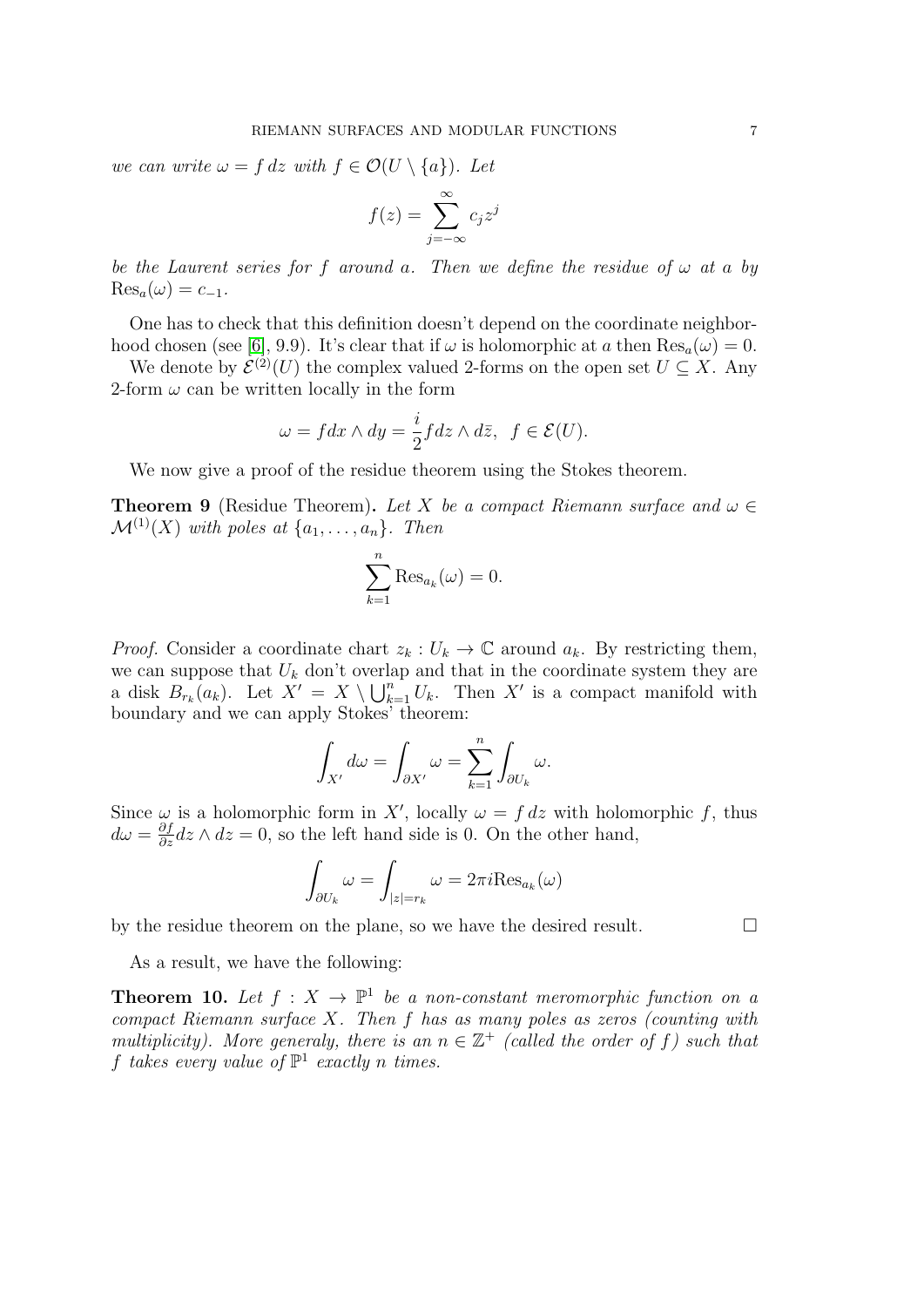*Proof.* Let  $\omega = \frac{df}{f}$  $\frac{df}{f}$ . It's easy to see that  $\omega$  has poles precisely at the zeros and poles of f and  $\text{Res}_a(\omega) = k$  if a is a zero of order k or  $\text{Res}_a(\omega) = -k$  if a is a pole of order  $k$ , so the first claim follows from the Residue theorem. For the second, just notice that the poles of f and  $f - c$  are the same and the number of zeros of  $f - c$ is the number of times f takes the value c.  $\Box$ 

<span id="page-7-0"></span>2.3. Sheaf cohomology. Given a topological space  $X$  possibly with some more structure (for example a Riemann surface or a manifold), given an open set  $U$ of X we can assign to U the space of continuous (or holomorphic or smooth, for example) functions defined in  $U$ , possibly with some extra structure (for example the vector space or ring structure of the holomorphic functions). If  $V \subseteq U$  we can also consider the restriction  $f|V$  of a function defined on U. The definition of sheaf intends to put these ideas in an abstract setting and it will be an important tool in discussing local to global problems. Given a topological space X denote by  $X^{op}$  the category whose objects are the open sets of X and the morphisms are the inclusions  $\iota_{V,U}: V \hookrightarrow U$  when  $V \subseteq U$ .

**Definition 4** (Sheaf). Let C be a concrete category (for example of abelian groups, rings or vector spaces). A presheaf on X with values in  $\mathbb C$  is a contravariant functor  $\mathcal{F}: X^{op} \to \mathcal{C}.$  If  $V \subseteq U$  we denote by  $\rho_V^U: \mathcal{F}(U) \to \mathcal{F}(V)$  (called the restriction homomorphisms) the image by F of the inclusion  $V \hookrightarrow U$  and, given  $f \in \mathcal{F}(U)$ , we denote  $\rho_V^U(f)$  by  $f|V$ .

A presheaf is said to be a sheaf if, for every open set  $U \subseteq X$  and family of open sets  $(U_i)_{i\in I}$  such that  $U = \bigcup_{i\in I} U_i$ , the following two sheaf axioms are satisfied:

- (1) If  $f, g \in \mathcal{F}(U)$  are such that  $f|U_i = g|U_i$  for every  $i \in I$ , then  $f = g$ .
- (2) Given  $f_i \in \mathcal{F}(U_i)$  such that

$$
f_i|(U_i \cap U_j) = f_j|(U_i \cap U_j) \text{ for every } i, j \in I
$$

there is  $f \in \mathcal{F}(U)$  such that  $f|U_i = f_i$ .

Notice that by (1) the element  $f \in \mathcal{F}(U)$  whose existence is assured by (2) is unique. We can think of axioms (1) and (2) as follows: if two elements are locally identical then they are globally the same and if a family of elements defined on a cover is compatible (in the sense that they agree on the intersections of the cover) then they can be glued together. A lot of important examples of sheaves in the context of Riemann surfaces have already appeared.

**Example 2.** (1) Given an open set  $U \subseteq X$  let  $\mathcal{O}(X)$  be the additive abelian group (respectively vector space, ring) of holomorphic functions  $X \to \mathbb{C}$ . With the usual restriction mappings  $\mathcal{O}(U) \to \mathcal{O}(V)$  when  $V \subseteq U$  this defines a sheaf of abelian groups (respectively vector spaces, rings). In the same way we can define the sheaves  $\mathcal{M}, \Omega, \mathcal{E}, \mathcal{E}^{(1)}, \mathcal{E}^{(2)}, \mathcal{E}^{1,0}$  and  $\mathcal{E}^{0,1}$ .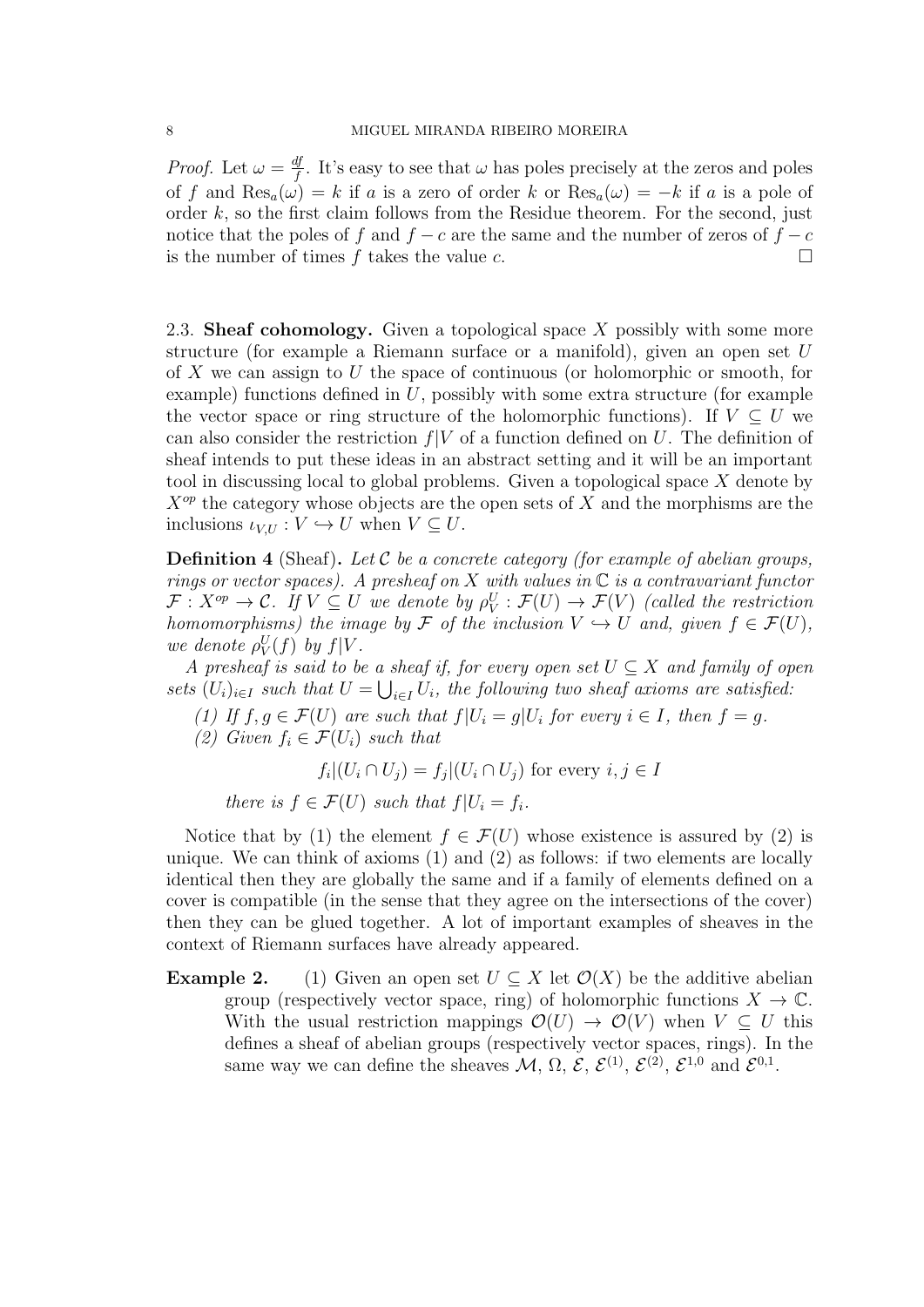- (2) Letting  $\mathcal{O}^*(U)$  be the multiplicative group of holomorphic functions f:  $U \to \mathbb{C}^*$ , we also define a sheaf  $\mathcal{O}^*$ . In a similar way we define the sheaf  $\mathcal{M}^*$  of meromorphic functions which don't vanish identically on any open set.
- (3) Suppose that G is an abelian group (for instance  $G = \mathbb{Z}$  or  $G = \mathbb{C}$ ). We can consider the sheaf of functions with values in G which are locally constant (that is, which are constant in each connected component of  $U \subseteq X$ ) and we will denote this sheaf simply by G.

**Definition 5** (Stalk of a sheaf). Suppose F is a sheaf on X and  $a \in X$ . On the disjoint union

$$
\bigcup_{U \ni a} \mathcal{F}(U)
$$

we can define an equivalence relation in the following way: if  $f \in \mathcal{F}(U)$ ,  $q \in \mathcal{F}(V)$ we say that  $f \stackrel{a}{\sim} g$  if there is an open set  $W \subseteq U \cap V$  such that  $f|W = g|W$ . Then the stalk of  $\mathcal F$  at a is the direct limit

$$
\mathcal{F}_a = \left(\bigcup_{U \ni a} \mathcal{F}(U)\right) / \stackrel{a}{\sim}
$$

For  $f \in \mathcal{F}(U)$  we define its germ at a  $\rho_a(f) \in \mathcal{F}_a$  as the equivalence class of f.

Consider for example the sheaf of holomorphic functions  $\mathbb{C} \to \mathbb{C}$ . Then we can identify the germ of  $f$  with its Taylor series expansion at  $a$  and the stalk at  $a$ with the ring  $\mathbb{C}\{z-a\}$  of Taylor series  $\sum_{j=0}^{\infty} a_j (z-a)^j$  with a non-zero radius of convergence.

From now on, we will only consider sheaves of abelian groups, unless stated otherwise. We will now define the cohomology group  $H^1(X, \mathcal{F})$  of a sheaf of abelian groups  $\mathcal F$  on X. For that we need first to introduce cochains, cocycles and coboundaries. Given a cover  $\mathfrak{U} = (U_i)_{i \in I}$  of X by open sets, for  $q = 0, 1, 2, \ldots$  the q-th cochain group of  $\mathcal F$  with respect to  $\mathfrak U$  is

$$
C^{q}(\mathfrak{U},\mathcal{F})=\prod_{(i_{0},...,i_{q})\in I^{q+1}}\mathcal{F}(U_{i_{0}}\cap...\cap U_{i_{q}})
$$

For instance  $C^0(\mathfrak{U}, \mathcal{F}) = \{(f_i)_{i \in I} : f_i \in \mathcal{F}(U_i)\}\$ and  $C^1(\mathfrak{U}, \mathcal{F}) = \{(f_{ij})_{i,j \in I} : f_{ij} \in \mathcal{F}(U_i)\}\$  $\mathcal{F}(U_i \cap U_j)$ . We can now define the coboundary operators

$$
\delta: C^0(\mathfrak{U}, \mathcal{F}) \to C^1(\mathfrak{U}, \mathcal{F})
$$

$$
\delta: C^1(\mathfrak{U}, \mathcal{F}) \to C^2(\mathfrak{U}, \mathcal{F})
$$

by:

(1) If  $(f_i)_{i\in I} \in C^0(\mathfrak{U}, \mathcal{F})$ , define  $\delta((f_i)_{i\in I}) = (g_{ij})_{i,j\in I}$  where  $g_{ij} = f_i - f_j \in$  $\mathcal{F}(U_i \cap U_j)$ ; here  $f_i - f_j$  should be interpreted as  $f_i|(U_i \cap U_j) - f_j|(U_i \cap U_j)$  so that the difference makes sense.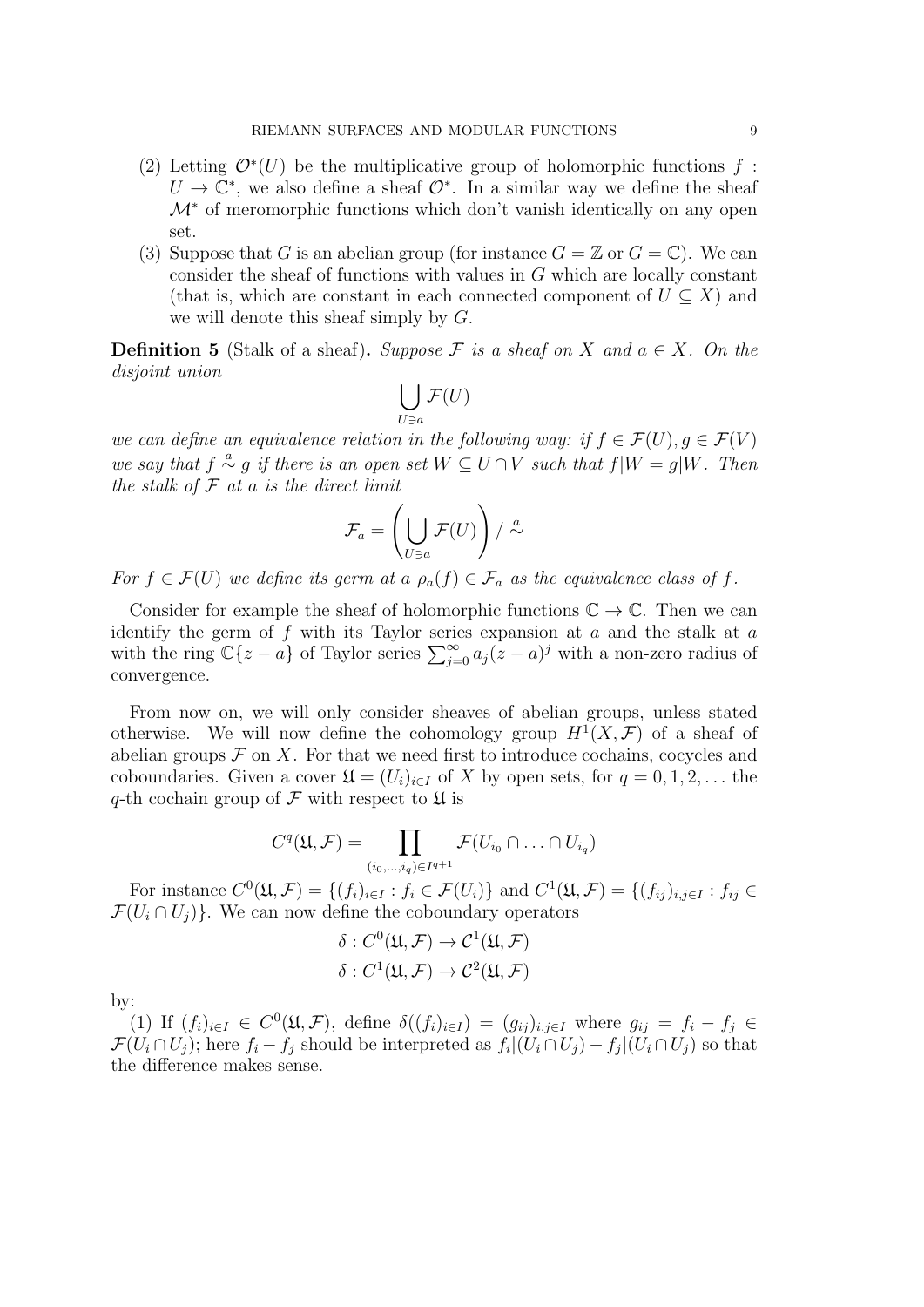(2) If  $(f_{ij})_{i,j\in I}\in C^1(\mathfrak{U},\mathcal{F})$ , define  $\delta((f_{ij})_{i,j\in I})=(g_{ijk})_{i,j,k\in I}$  where  $g_{ijk}=f_{jk}-1$  $f_{ik} + f_{ij} \in \mathcal{F}(U_i \cap U_j \cap U_k).$ 

These coboundary operators  $\delta$  are group homomorphisms, so we can define

$$
Z^1(\mathfrak{U}, \mathcal{F}) = \ker \left( C^1(\mathfrak{U}, \mathcal{F}) \stackrel{\delta}{\to} C^2(\mathfrak{U}, \mathcal{F}) \right) < C^1(\mathfrak{U}, \mathcal{F})
$$
\n
$$
B^1(\mathfrak{U}, \mathcal{F}) = \text{im} \left( C^0(\mathfrak{U}, \mathcal{F}) \stackrel{\delta}{\to} C^1(\mathfrak{U}, \mathcal{F}) \right) < C^1(\mathfrak{U}, \mathcal{F})
$$

The elements in  $Z^1$  are called cocyles and elements in  $B^1$  are coboundaries. An element  $(f_{ij}) \in C^1(\mathfrak{U}, \mathcal{F})$  is a cocyle if it satisfies  $f_{ij} + f_{jk} = f_{ik}$  for every  $i, j, k \in I$ (in particular  $f_{ii} = 0$  and  $f_{ij} = -f_{ji}$  and is a coboundary if there is  $(g_i) \in C^0(\mathfrak{U}, \mathcal{F})$ such that  $f_{ij} = g_i - g_j$ . It's clear that a coboundary is a cocyle. We say that a cocycle splits if it's a coboundary. We can now define the first cohomology group of F with respect to a cover as  $H^1(\mathfrak{U}, \mathcal{F}) = Z^1(\mathfrak{U}, \mathcal{F})/B^1(\mathfrak{U}, \mathcal{F}).$ 

We now have to define the cohomology group of the surface  $X$ . To do so we will take a direct limit of the groups  $H^1(\mathfrak{U}, \mathcal{F})$  by defining a direct system on the set of covers of X. We say that a cover  $\mathfrak{B} = (V_k)_{k \in K}$  is finer than  $\mathfrak{U} = (U_i)_{i \in I}$  (and write  $\mathfrak{B} \langle \mathfrak{U} \rangle$  if every  $V_k$  is contained in at least a  $U_i$ ; that is, if there's a function  $\tau: K \to I$  such that  $V_k \subseteq U_{\tau k}$  for every  $k \in K$ . Given  $\tau$  we can define a map  $t_{\mathfrak{B}}^{\mathfrak{U}}:Z^1(\mathfrak{U},\mathcal{F})\to Z^1(\mathfrak{B},\mathcal{F})$  in the following way: given  $(f_{ij})\in Z^1(\mathfrak{U},\mathcal{F}),$  define  $t_{\mathfrak{B}}^{\mathfrak{U}}((f_{ij}))=(g_{kl})$  where

$$
g_{kl} = f_{\tau k, \tau l} |V_k \cap V_l, \quad \text{for } k, l \in K
$$

Since  $t_{\mathfrak{B}}^{\mathfrak{U}}$  send coboundaries into coboundaries, it induces a map  $t_{\mathfrak{B}}^{\mathfrak{U}} : H^1(\mathfrak{U}, \mathcal{F}) \to$  $H^1(\mathfrak{B}, \mathcal{F})$ . It can be shown (see lemmas 12.3 and 12.4 in ??) that  $t_{\mathfrak{B}}^{\mathfrak{U}}$  doesn't depend on  $\tau$  and is injective.

Define the equivalence relation  $\sim$  in  $\bigcup H^1(\mathfrak{U}, \mathcal{F})$  by saying that  $\xi \sim \eta$ , with  $\xi \in H^1(\mathfrak{U}, \mathcal{F})$  and  $\eta \in H^1(\mathfrak{U}', \mathcal{F})$ , if there is  $\mathfrak{B} \langle \mathfrak{U}, \mathfrak{U}' \rangle$  such that  $t^{\mathfrak{U}}_{\mathfrak{B}}(\xi) = t^{\mathfrak{U}}_{\mathfrak{B}}(\eta)$ . The first cohomology group of X with coefficients in the sheaf  $\mathcal F$  is finally defined as the direct limit

$$
H^1(X,\mathcal{F})=\bigcup H^1(\mathfrak{U},\mathcal{F})/\sim.
$$

The 0-th cohomology is simpler and will also be useful. The 0-cocycles are elements  $(f_i) \in C^0(\mathfrak{U}, \mathcal{F})$  such that  $f_i | U_i \cap U_j = f_j | U_i \cap U_j$ ; by the sheaf axioms, there is a 1-to-1 correspondence between  $Z^0(\mathfrak{U}, \mathcal{F})$  and globally defined  $f \in \mathcal{F}(X)$ . Thus

$$
H^{0}(\mathfrak{U},\mathcal{F})=Z^{0}(\mathfrak{U},\mathcal{F})/B^{0}(\mathfrak{U},\mathcal{F})=Z^{0}(\mathfrak{U},\mathcal{F})=\mathcal{F}(X)
$$

since we set  $B^0(\mathfrak{U}, \mathcal{F}) = 0$ . This does not depend on the cover  $\mathfrak{U}$ , so there is no need to use a direct limit and we can simply define  $H^0(X, \mathcal{F}) = \mathcal{F}(X)$ .

Notice that from the fact that  $t_{\mathfrak{B}}^{\mathfrak{U}}$  is injective follows easily that the obvious mapping  $H^1(\mathfrak{U}, \mathcal{F}) \to H^1(X, \mathcal{F})$  is also injective. In particular,  $H^1(X, \mathcal{F})$  is trivial if and only if  $H^1(\mathfrak{U}, \mathcal{F})$  is trivial for every cover  $\mathfrak{U}$ . We can use this and the existence of partitions of unity to prove that the sheaf of differentiable functions has a trivial 1st cohomology.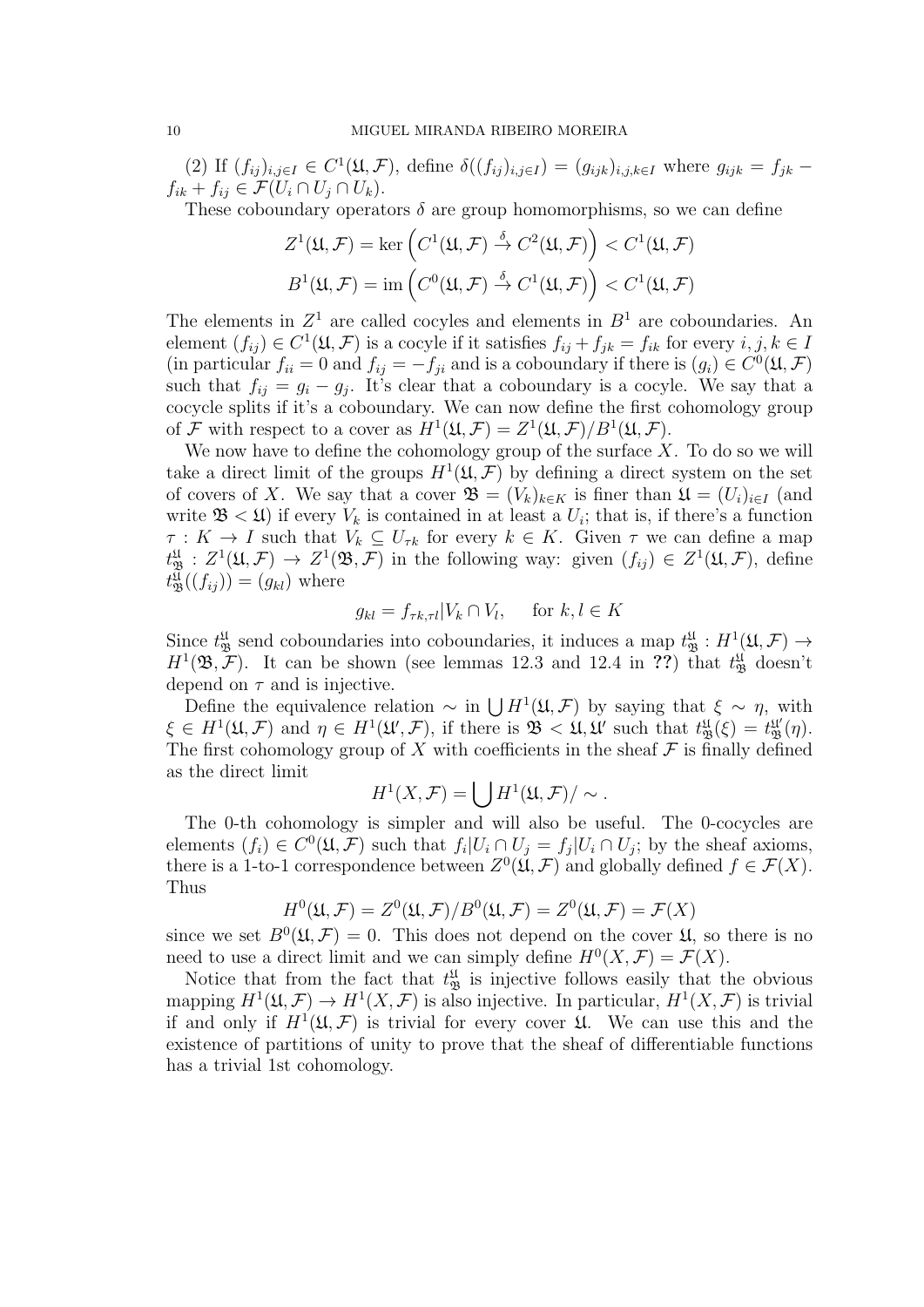**Proposition 11.** Let X be a Riemann surface and  $\mathcal E$  be the sheaf of differentiable functions on X. Then  $H^1(X, \mathcal{E}) = 0$ 

*Proof.* Let  $\mathfrak{U} = (U_i)_{i \in I}$  be an open cover of X and  $(\psi_i)_{i \in I}$  a differentiable partition of unity subordinate to  $\mathfrak{U}$ . Let  $(f_{ij}) \in Z^1(\mathfrak{U}, \mathcal{E})$ ; we want to show that it splits. The function  $\psi_j f_{ij}$  is defined on  $U_i \cap U_j$  and can be extended differentiably to a function on  $U_i$  by setting it to be 0 outside of its support. Thus we can set

$$
g_i = \sum_{j \in I} \psi_j f_{ij} \in \mathcal{E}(U_i).
$$

We have

$$
g_i - g_k = \sum_{j \in I} \psi_j f_{ij} - \sum_{j \in I} \psi_j f_{kj} = \sum_{j \in I} \psi_j (f_{ij} - f_{kj})
$$

$$
= \sum_{j \in I} \psi_j f_{ik} = \left(\sum_{j \in I} \psi_j\right) f_{ik} = f_{ik}.
$$

Thus  $(f_{ij})$  splits, as desired, proving that  $H^1(\mathfrak{U}, \mathcal{E})$  for every cover  $\mathfrak{U}$ , as desired.  $\Box$ 

We cannot adapt the proof to show that  $H^1(X, \mathcal{O})$  is trivial because a holomorphic partition of unit does not exist in general; indeed, we will later see that  $H<sup>1</sup>(X, \mathcal{O})$  is trivial if and only if X is simply connected. We state now a result that assures that the embedding  $H^1(\mathfrak{U}, \mathcal{F}) \to H^1(X, \mathcal{F})$  is actually an isomorphism if the cover is "fine enough", and enables us to compute cohomology in practical cases without requiring the use of the direct limit definition.

**Theorem 12** (Leray). Let F be a sheaf of abelian groups on topological space X. A cover  $\mathfrak{U} = (U_i)_{i \in I}$  is said to be a Leray cover if  $H^1(U_i, \mathcal{F}) = 0$  for every  $i \in I$ . If  $\mathfrak U$  is a Leray cover, then  $H^1(X,\mathcal F)=H^1(\mathfrak U,\mathcal F)$ .

<span id="page-10-0"></span>2.4. The exact cohomology sequence and Dolbeault's lemma. Here we will develop a very important tool in the study of Riemann surfaces, the exact cohomology sequence. With this tool, the Riemann-Roch theorem in its formulation with the cohomology groups, one of the central theorems in Riemann surfaces, will be almost straightforward. We begin by defining homomorphisms of sheaves.

**Definition 6.** If  $\mathcal F$  and  $\mathcal G$  are sheaves of abelian groups, a sheaf homomorphism  $\alpha : \mathcal{F} \to \mathcal{G}$  is a natural transformation between the functors  $\mathcal{F}$  and  $\mathcal{G}$ . We denote by  $\alpha_U : \mathcal{F}(U) \to \mathcal{G}(U)$  the group homomorphism with respect to the open set U; if the open set U is clear we may omit it and write  $\alpha : \mathcal{F}(U) \to \mathcal{G}(U)$ .

**Example 3.** (1) The exterior derivatives  $d : \mathcal{E} \to \mathcal{E}^{(1)}$  and  $d : \mathcal{E}^{(1)} \to \mathcal{E}^{(2)}$  are sheaf homomorphisms. Similarly  $d'$  and  $d''$  are also sheaf homomorphisms.

(2) The natural inclusions  $\mathbb{Z} \hookrightarrow \mathbb{C} \hookrightarrow \mathcal{O} \hookrightarrow \mathcal{E}$  and  $\Omega \hookrightarrow \mathcal{E}^{1,0} \hookrightarrow \mathcal{E}^{(1)}$  are all sheaf homomorphisms.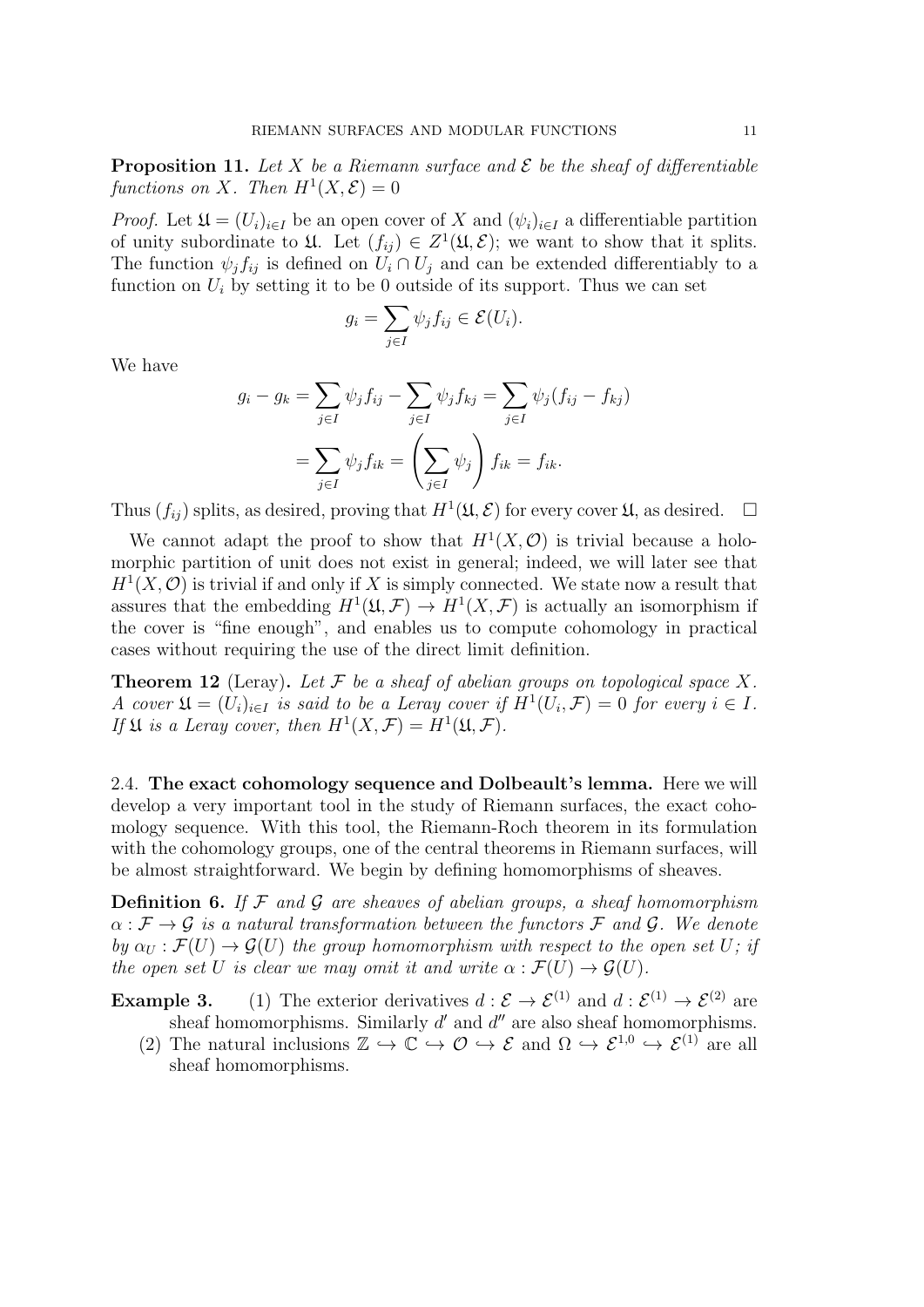#### 12 MIGUEL MIRANDA RIBEIRO MOREIRA

(3) We can define a sheaf homomorphism  $ex: \mathcal{O} \to \mathcal{O}^*$  by  $ex_U(f) = \exp(2\pi i f)$ for  $f \in \mathcal{O}(U)$ .

We can define the kernel of a sheaf homomorphism in a quite natural way.

**Definition 7.** Given a sheaf homomorphism  $\alpha : \mathcal{F} \to \mathcal{G}$  we can define its kernel. For U open, let  $\mathcal{K}(U) = \ker \alpha_U$ ; notice that  $\alpha_U : \mathcal{F}(U) \to \mathcal{G}(U)$  is a group homomorphism, so  $\mathcal{K}(U)$  is a subgroup of  $\mathcal{F}(U)$ . Now it can be seen that K defines a sheaf with the restriction homomorphisms induced by the restriction homomorphisms of F.

One could try to define the image of a sheaf homomorphism is a similar way, as the sheaf defined by  $\mathcal{I}(U) = \text{im}\alpha_U$ , but this wouldn't satisfy the second sheaf axiom. For instance, consider  $ex: \mathcal{O} \to \mathcal{O}^*$  and  $U_1 = \mathbb{C} \setminus \mathbb{R}_0^+$ ,  $U_2 = \mathbb{C} \setminus \mathbb{R}_0^-$ . Since we can define a logarithm in  $U_1$  and  $U_2$ , there are functions  $f_1 \in \mathcal{I}(U_1)$ ,  $f_2 \in \mathcal{I}(U_2)$ such that  $f_1(z) = z$  and  $f_2(z) = z$ . We have  $f_1|U_1 \cap U_2 = f_2|U_1 \cap U_2$  but there is no element  $f \in \mathcal{I}(U_1 \cup U_2)$  such that  $f|U_i = f_i$ , that is, such that  $f(z) = z$  in  $U_1 \cup U_2 = \mathbb{C}^*$ . We can define the concept of exact sequence.

**Definition 8.** Suppose  $\alpha : \mathcal{F} \to \mathcal{G}$  is a sheaf homomorphism. Given  $x \in X$ ,  $\alpha$ induces a homomorphism of the stalks  $\alpha_x : \mathcal{F}_x \to \mathcal{G}_x$ . A sequence of sheaves

$$
\mathcal{F} \stackrel{\alpha}{\longrightarrow} \mathcal{G} \stackrel{\beta}{\longrightarrow} \mathcal{H}
$$

is said to be exact if, for each  $x \in X$ ,

$$
\mathcal{F}_x \stackrel{\alpha_x}{\longrightarrow} \mathcal{G}_x \stackrel{\beta_x}{\longrightarrow} \mathcal{H}_x
$$

is an exact sequence of groups, that is, if ker  $\beta_x = \text{im } \alpha_x$ . A long sequence

$$
\mathcal{F}_1 \xrightarrow{\alpha_1} \mathcal{F}_2 \xrightarrow{\alpha_2} \dots \xrightarrow{\alpha_{n-1}} \mathcal{F}_{n-1}
$$

is exact if

$$
\mathcal{F}_{i-1} \xrightarrow{\alpha_{i-1}} \mathcal{F}_i \xrightarrow{\alpha_i} \mathcal{F}_{i+1}
$$

is exact for  $i = 2, \ldots, n - 1$ .

We call  $\alpha$  :  $\mathcal{F} \to \mathcal{G}$  a monomorphism if  $0 \to \mathcal{F} \stackrel{\alpha}{\to} \mathcal{G}$  is exact and an epimorphism if  $\mathcal{F} \stackrel{\alpha}{\longrightarrow} \mathcal{G} \longrightarrow 0$  is exact. Notice that  $\alpha$  being a monomorphism is equivalent to ker  $\alpha_x = 0$  for every  $x \in X$ ; thus, if  $f \in \mathcal{F}(U)$  is such that  $\alpha_U(f) = 0$ there is, for each  $x \in X$ , a neighborhood  $U_x \subseteq U$  of f such that  $f|U_x = 0$ . By the first sheaf axiom it follows that  $f = 0$ . This shows that if  $\alpha$  is a monomorphism then  $\alpha_U$  is injective for every open set U; in other words, if  $\alpha$  is a monomorphism then ker  $\alpha$  is the trivial sheaf.

On the other hand,  $\alpha$  being an epimorphism does not imply that  $\alpha_U$  is surjective for every U. The reason for this is that the definition of exact sequence (and therefore of epimorphism) is local. Indeed,  $\alpha$  is an epimorphism if and only if for every  $x \in X$ , U neighborhood of x and  $f \in \mathcal{G}(U)$  there is a smaller neighborhood  $x \in V \subseteq U$  such that  $f|V \in \text{im } \alpha_V$ . An instance of this is again the example of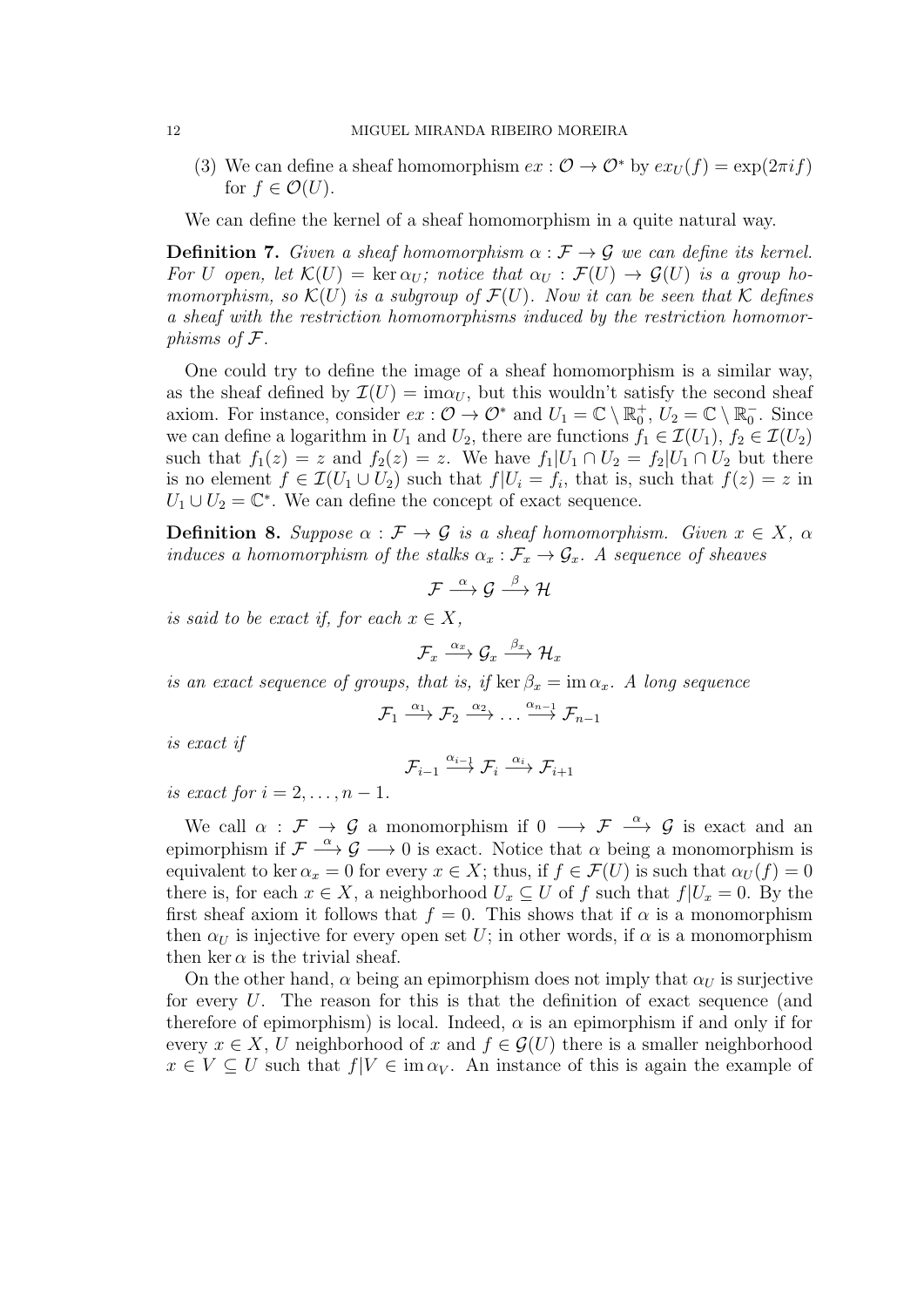$ex: \mathcal{O}(\mathbb{C}^*) \to \mathcal{O}^*(\mathbb{C}^*)$ . It's clear that  $ex_{\mathbb{C}^*}$  is not surjective (for example it doesn't have the identity in its image); however, ex is an epimorphism since, because  $f(x) \neq 0$ , we can always find a neighborhood V of x for which which we can define a holomorphic logarithm on  $f(V)$ ; for such a V the homomorphism  $\alpha_V$  is surjective. Let's consider now a few examples of short exact sequences of sheaves occurring naturally in Riemann surfaces.

**Example 4.** (1) Let  $\mathcal{K} = \ker \left( \mathcal{E}^{(1)} \stackrel{d}{\to} \mathcal{E}^{(2)} \right)$  be the sheaf of closed 1-forms. Then the sequence

 $0 \longrightarrow \mathbb{C} \longrightarrow \mathcal{E} \stackrel{d}{\longrightarrow} \mathcal{K} \longrightarrow 0$ 

is exact. Here  $\mathbb{C} \longrightarrow \mathcal{E}$  is the obvious inclusion, so it's clearly a monomorphism. It's also clear that the kernel of  $d$  is  $\mathbb{C}$ , that is, the differentiable functions f such that  $df = 0$  are the locally constant ones. The fact that  $d : \mathcal{E} \to \mathcal{K}$  is an epimorphism follows from the Poincaré lemma that says that, locally (in a neighborhood homeomorphic to the disk), every closed form is exact.

(2) A holomorphic version of the above is the following sequence:

$$
0 \longrightarrow \mathbb{C} \longrightarrow \mathcal{O} \stackrel{d}{\longrightarrow} \Omega \longrightarrow 0
$$

The fact that  $d$  is an epimorphism can be proven by noticing that locally any holomorphic function has a holomorphic primitive, so if  $g dz \in \Omega$  there is f such that  $df = \frac{\partial f}{\partial z} dz = g dz$ .

(3) The sequence

$$
0 \longrightarrow \mathbb{Z} \longrightarrow \mathcal{O} \stackrel{ex}{\longrightarrow} \mathcal{O}^* \longrightarrow 0
$$

is exact. ex is an epimorphism since we can always define locally a logarithm. We also have the constant version of the above with  $\mathcal O$  substituted by  $\mathbb{C}$ :

$$
0\longrightarrow \mathbb{Z}\longrightarrow \mathbb{C}\stackrel{ex}{\longrightarrow} \mathbb{C}^*\longrightarrow 0
$$

<span id="page-12-1"></span>(4) The following two sequences are exact:

$$
0 \longrightarrow \mathcal{O} \longrightarrow \mathcal{E} \xrightarrow{d''} \mathcal{E}^{0,1} \longrightarrow 0
$$

$$
0 \longrightarrow \Omega \longrightarrow \mathcal{E}^{1,0} \xrightarrow{d} \mathcal{E}^{(2)} \longrightarrow 0.
$$

That they are exact in the middle isn't hard to show: locally we can write  $d''f = \frac{\partial f}{\partial \overline{z}}$  $\frac{\partial f}{\partial \bar{z}}d\bar{z}$ , which vanishes if and only if and only if f is holomorphic; a similar reasoning for the second one. However, we are not yet able to justify that  $d''$  and  $d$  are epimorphisms; that shall follow from Dolbeault's lemma, see [17.](#page-14-0)

<span id="page-12-0"></span>Lemma 13. Suppose

$$
0 \longrightarrow \mathcal{F} \stackrel{\alpha}{\longrightarrow} \mathcal{G} \stackrel{\beta}{\longrightarrow} \mathcal{H}
$$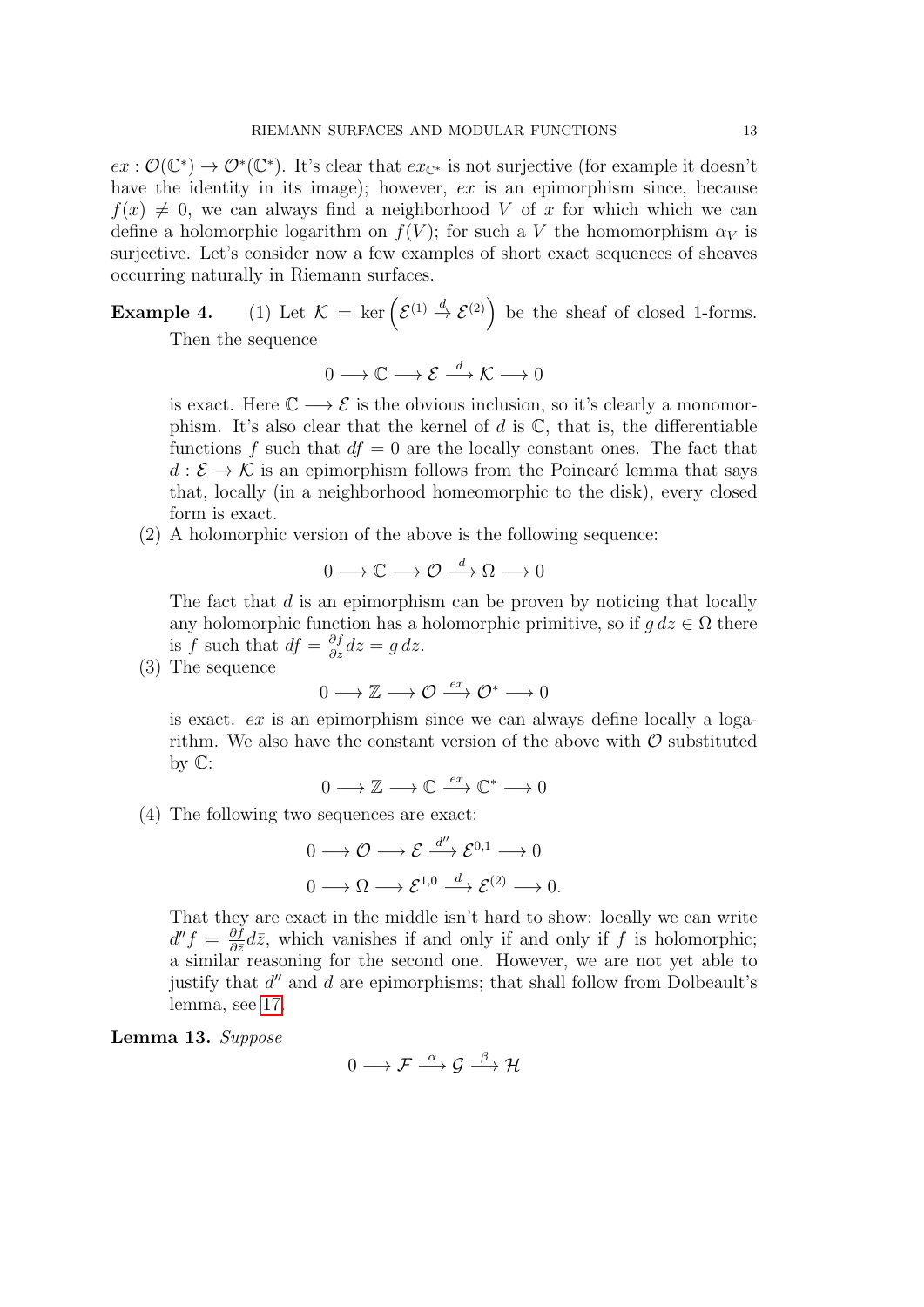is an exact sequence of sheaves on  $X$  and let  $U$  be an open set on  $X$ . Then

$$
0 \longrightarrow \mathcal{F}(U) \xrightarrow{\alpha_U} \mathcal{G}(U) \xrightarrow{\beta_U} \mathcal{H}(U)
$$

is an exact sequence of groups.

A homomorphism of sheaves  $\alpha : \mathcal{F} \to \mathcal{G}$  induces homomorphisms

$$
\alpha^{0}:H^{0}(X,\mathcal{F}) \to H^{0}(X,\mathcal{G})
$$
  

$$
\alpha^{1}:H^{1}(X,\mathcal{F}) \to H^{1}(X,\mathcal{G}).
$$

The homomorphism  $\alpha^0$  is simply  $\alpha_X : \mathcal{F}(X) \to \mathcal{G}(X)$ . The homomorphism  $\alpha^1$  is constructed in the following way: given a cover  $\mathfrak{U} = (U_i)$  of X, let  $\alpha_{\mathfrak{U}} : C^1(\mathfrak{U}, \mathcal{F}) \to$  $C^1(\mathfrak{U}, \mathcal{G})$  be defined by  $\alpha_{\mathfrak{U}}((f_{ij})) = \alpha(f_{ij})$ . It's easy to see that  $\alpha_{\mathfrak{U}}$  sends cocycles to cocyles and coboundaries to coboundaries, so it induces a homomorphism  $\alpha_{\mathfrak{U}}: H^1(\mathfrak{U}, \mathcal{F}) \to H^1(\mathfrak{U}, \mathcal{G})$ . The collection of homomorphisms  $\alpha_{\mathfrak{U}}$  now induces a homomorphism  $\alpha^1: H^1(X, \mathcal{F}) \to H^1(X, \mathcal{G})$  in the obvious way.

If we fix X then  $H^0$  and  $H^1$  are functors from the category of sheaves on X to the category of abelian groups acting on the morphisms by sending  $\alpha$  to  $\alpha^0$  and  $\alpha^1$ , respectively. Lemma [13](#page-12-0) with  $U = X$  tells us that  $H^0$  is a left exact functor. However, it's not right exact because  $\alpha : \mathcal{F} \to \mathcal{G}$  being an epimorphism doesn't imply that  $\alpha^0$ :  $\mathcal{F}(X) \to \mathcal{G}(X)$  is surjective, as we saw in the example of ex; again, this is a problem of passing from local to global. With the long exact sequence we are going to prove, the 1st cohomology groups can be used to measure how  $H^0$ fails to be right-exact.

To construct this exact sequence, we need the connecting homomorphism  $\delta^*$ . If  $0 \to \mathcal{F} \stackrel{\alpha}{\to} \mathcal{G} \stackrel{\beta}{\to} \mathcal{H} \to 0$  is a short exact sequence of sheaves on X, we are going to define a homomorphism  $\delta^*: H^0(X, \mathcal{H}) \to H^1(X, \mathcal{F})$  in the following way. Suppose  $h \in H^0(X, \mathcal{H}) = \mathcal{H}(X)$ . Since  $\beta$  is an epimorphism, there is a cover  $\mathfrak{U} = (U_i)$  such that  $h|U_i \in \text{im } \beta_{U_i}$ , so there is a cochain  $(g_i) \in C^0(\mathfrak{U}, \mathcal{G})$  such that  $\beta(g_i) = h|U_i$ . But then  $\beta(g_j - g_i) = 0$  in  $U_i \cap U_j$ , so by lemma [13](#page-12-0) there is  $f_{ij} \in \mathcal{F}(U_i \cap U_j)$  such that  $\alpha(f_{ij}) = g_j - g_i$ . We have  $\alpha(f_{ij} + f_{jk} - f_{ik}) = 0$  in  $U_i \cap U_j \cap U_k$ , and since  $\alpha$  is a monomorphism this implies that  $f_{ij} + f_{jk} - f_{ik} = 0$ ; therefore  $(f_{ij}) \in Z^1(\mathfrak{U}, \mathcal{F})$  is a cochain. We now defined  $\delta^*$  by setting  $\delta^*(h)$  to be the cohomology class corresponding to  $(f_{ij})$  in  $H^1(X,\mathcal{F})$ . It should be checked that this is well defined, i.e. it doesn't depend on the choice of the cover  $\mathfrak U$  and on the choice of  $(g_i) \in C^0(\mathfrak{U}, \mathcal{G})$  such that  $\beta(g_i) = h|U_i$ .

Theorem 14 (Long exact sequence). Suppose

$$
0 \longrightarrow \mathcal{F} \stackrel{\alpha}{\longrightarrow} \mathcal{G} \stackrel{\beta}{\longrightarrow} \mathcal{H} \longrightarrow 0
$$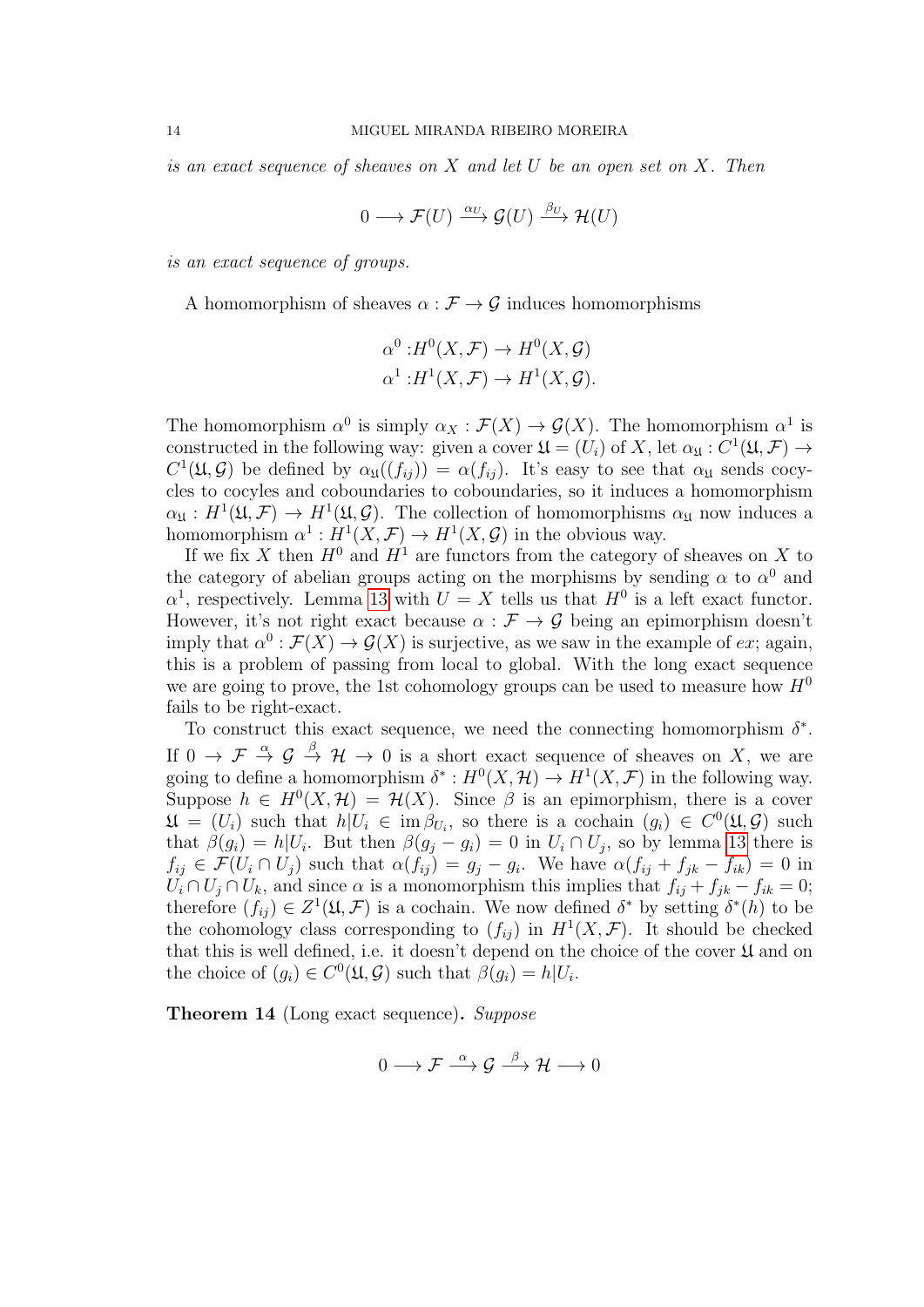is a short exact sequence of sheaves on X. Then

$$
0 \longrightarrow H^{0}(X, \mathcal{F}) \xrightarrow{\alpha^{0}} H^{0}(X, \mathcal{G}) \xrightarrow{\beta^{0}} H^{0}(X, \mathcal{H}) \xrightarrow{\delta^{*}}
$$

$$
\xrightarrow{\delta^{*}} H^{1}(X, \mathcal{F}) \xrightarrow{\alpha^{1}} H^{1}(X, \mathcal{G}) \xrightarrow{\beta^{1}} H^{1}(X, \mathcal{H})
$$

is an exact sequence of abelian groups.

<span id="page-14-1"></span>Corollary 15. Suppose

$$
0 \longrightarrow \mathcal{F} \stackrel{\alpha}{\longrightarrow} \mathcal{G} \stackrel{\beta}{\longrightarrow} \mathcal{H} \longrightarrow 0
$$

is a short exact sequence of sheaves on X such that  $H^1(X, \mathcal{G}) = 0$ . Then

 $H^1(X,\mathcal{F}) \cong \mathcal{H}(X)/\beta \mathcal{G}(X)$ 

Proof. By the long exact sequence the sequence of groups

$$
\mathcal{G}(X) \xrightarrow{\beta^0} \mathcal{H}(X) \xrightarrow{\delta^*} H^1(X,\mathcal{F}) \xrightarrow{\alpha^1} 0 = H^1(X,\mathcal{G})
$$

is exact. The desired follows.

**Theorem 16** (de Rham). Let  $Rh<sup>1</sup>(X)$  be the first deRahm group of X, that is, the closed 1-forms modulo the exact 1-forms, defined by

$$
Rh^{1}(X) = \frac{\ker\left(\mathcal{E}^{(1)} \stackrel{d}{\to} \mathcal{E}^{(2)}\right)}{\mathrm{im}\left(\mathcal{E} \stackrel{d}{\to} \mathcal{E}^{(1)}\right)}.
$$

Then  $Rh^1(X) \cong H^1(X, \mathbb{C})$ 

Proof. This follows directly from the exact sequence

$$
0 \longrightarrow \mathbb{C} \longrightarrow \mathcal{E} \stackrel{d}{\longrightarrow} \ker \left( \mathcal{E}^{(1)} \stackrel{d}{\rightarrow} \mathcal{E}^{(2)} \right) \longrightarrow 0
$$

we saw in example [4,](#page-12-1) corollary [15](#page-14-1) and the fact that  $H^1(X, \mathcal{E}) = 0$ .

Although here we gave a proof only in the case of Riemann manifolds and 1-forms, this result admits a more general form with differentiable manifolds of arbitrary dimension and higher order forms. By Poincaré lemma it follows that if X is simply connected then  $H^1(X,\mathbb{C})$  is trivial; using the exact sequence of example [4](#page-12-1) (3) we conclude that  $H^1(X,\mathbb{Z})$  is also trivial if X is simply connected.

We will state and sketh the proof of an analytic result that will have interesting consequences in our study of cohomology in Riemann surfaces.

<span id="page-14-0"></span>**Lemma 17** (Dolbeault). Let  $X = \{z \in \mathbb{C} : |z| < R\}$  with  $0 < R \leq \infty$  and  $g \in \mathcal{E}(X)$ . Then there is  $f \in \mathcal{E}(X)$  such that  $g = \frac{\partial f}{\partial \tilde{s}}$  $\frac{\partial f}{\partial \bar{z}}$  .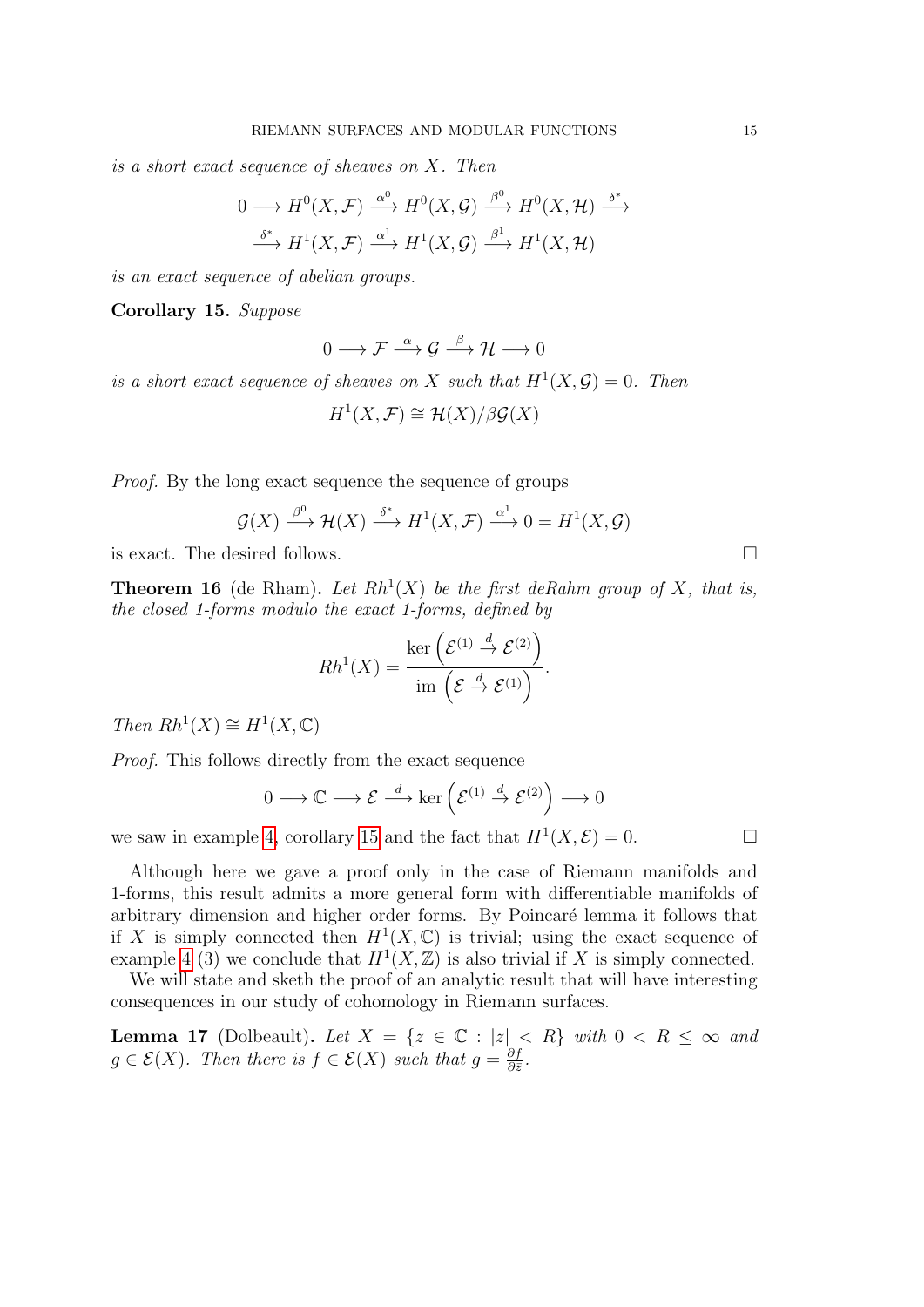*Proof (sketch)*. If  $R < \infty$ , we can define the function

$$
f(\zeta) = \frac{1}{2\pi i} \int_X \frac{g(z)}{z - \zeta} dz \wedge d\overline{z}.
$$

This integral exists, depends differentiably on  $\zeta$  and f has the desired property, but we won't show this here. A complete proof can be found in [\[6\]](#page-40-1), Lemma 13.1.

In the case  $R = \infty$  the above integral may not converge, so we construct a sequence of functions  $(g_n)$  with support in  $B_{n+1}(0)$  such that  $g_n|B_n(0) = g$ . By the above we can find  $(f_n)$  such that  $\bar{\partial}f_n = g_n$ . We can then modify the sequence  $(f_n)$  to a sequence  $(\tilde{f}_n)$  that still obeys  $\bar{\partial}\tilde{f}_n = g_n$  and converges uniformly to a function  $f$  – such f has the desired property. Again, the details may be found in [\[6\]](#page-40-1), Theorem 13.2.

Thanks to this, locally every form in  $\mathcal{E}^{0,1}$  can be written as  $g d\bar{z} = \frac{\partial f}{\partial \bar{z}}$  $\frac{\partial f}{\partial \bar{z}}d\bar{z}=d''f,$ which shows that d'' in example [4](#page-12-1) (4) is an epimorphism. Similarly,  $\tilde{g} d\bar{z} \wedge dz =$ ∂f  $\frac{\partial f}{\partial \bar{z}}d\bar{z}\wedge dz=d(f\,dz)$ , proving that d in the second sequence is also an epimorphism. With the sequences in example [4](#page-12-1) (4) and corollary [15](#page-14-1) we get the following two isomorphisms

$$
H^1(X, \mathcal{O}) \cong \mathcal{E}^{0,1}/d''\mathcal{E}
$$
  

$$
H^1(X, \Omega) \cong \mathcal{E}^{(2)}/d\mathcal{E}^{1,0}.
$$

Finally, we use Dolbeault lemma to show that the 1st cohomology of  $H^1(X, \mathcal{O})$  is trivial when  $X = D, \mathbb{C}, \mathbb{P}^1$ .

**Theorem 18.** Let  $X = D$ ,  $\mathbb{C}$  or  $\mathbb{P}^1$  be either the unit disk, the complex plane or the Riemann sphere. Then  $H^1(X, \mathcal{O}) = 0$ .

*Proof.* We consider first the case  $X = D$  or  $X = \mathbb{C}^2$ . By Dolbeault's lemma the following sequence is exact:

$$
0 \longrightarrow \mathcal{O} \longrightarrow \mathcal{E} \stackrel{\bar{\partial}}{\longrightarrow} \mathcal{E} \longrightarrow 0.
$$

By corollary [15,](#page-14-1)  $H^1(X, \mathcal{O}) \cong \mathcal{E}/\overline{\partial}\mathcal{E}$ . But by Dolbeault's lemma  $\overline{\partial}\mathcal{E} = \mathcal{E}$ , proving the desired in this case.

Now suppose that  $X = \mathbb{P}^1$  and consider the cover  $\mathfrak{U} = \{U_1, U_2\}$  where  $U_1 =$  $\mathbb{P}^1 \setminus {\infty} = \mathbb{C}, U_2 = \mathbb{P}^1 \setminus {0}.$  By what we just saw this is a Leray cover, so it's enough to show that  $H^1(\mathfrak{U}, \mathcal{O})$  is trivial. Indeed, if  $(f_{ij}) \in Z^1(\mathfrak{U}, \mathcal{O})$  we can write  $f_{12}$  as

$$
f_{12}(z) = \sum_{j=-\infty}^{\infty} a_j z^j = g_1(z) - g_2(z)
$$

where  $g_1(z) = \sum_{j=0}^{\infty} a_j z^j \in \mathcal{O}(U_1)$  and  $g_2(z) = \sum_{j=-\infty}^{-1} a_j z^j \in \mathcal{O}(U_2)$ . Thus  $(f_{ij})$ splits, as desired.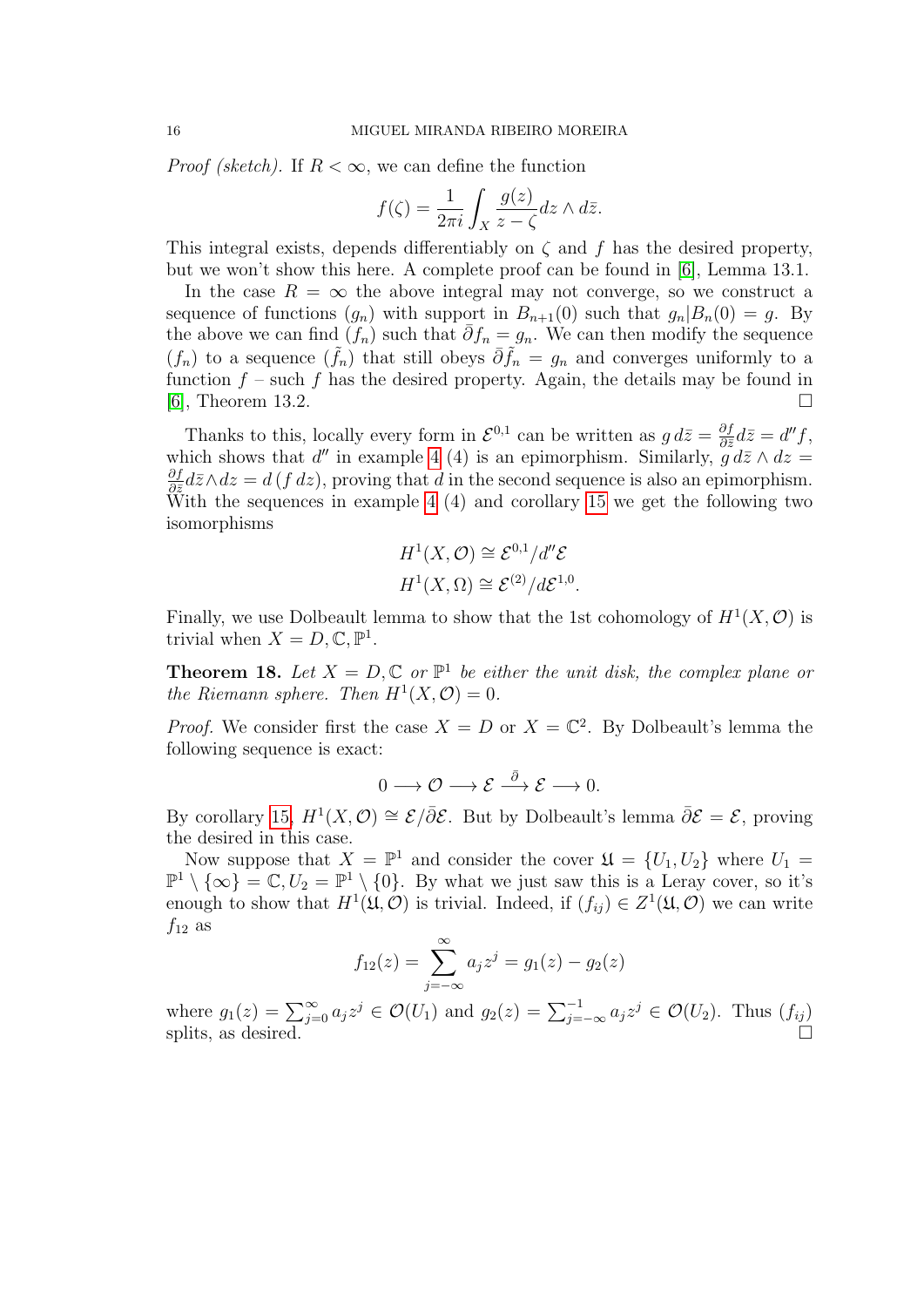<span id="page-16-0"></span>2.5. The Riemann-Roch theorem. We are going to prove the Riemann-Roch theorem, a central theorem in compact Riemann surfaces. Essentially, it says how many linearly independent meromorphic functions we can find with a "bounded" amount of poles. A proof of the following theorem can be found in [\[6\]](#page-40-1), corollary 14.10.

**Theorem 19.** Suppose X is a compact Riemann surface. Then  $H^1(X, \mathcal{O})$  is finite dimensional.

Thanks to the above theorem, we can define the genus of Riemann surface.

**Definition 9.** The genus of a compact surface X is  $g = \dim H^1(X, \mathcal{O})$ .

In fact, the genus of  $X$  is a topological invariant. Indeed, the genus can also be given by  $2g = \dim H^1(X, \mathbb{C})$  and, since the sheaf  $\mathbb C$  only depends on the topological structure of  $X$ , so does the genus. This identity follows from the decomposition (see chapter 19 of  $[6]$ )

$$
\ker\left(\mathcal{E}^{(1)}\overset{d}{\to}\mathcal{E}^{(2)}\right)=d\mathcal{E}\oplus\Omega(X)\oplus\bar{\Omega}(X)
$$

together with the deRham theorem and the fact that  $\dim \Omega(X) = \dim \overline{\Omega}(X) = q$ which we will prove later; here  $\Omega(X)$  denotes the 1-forms which are locally of the form  $f(\bar{z}) d\bar{z}$  for holomorphic f. Topologically, X is a two-dimensional compact and orientable manifold, thus by the classification theorem  $X$  is a connected sum of g tori (if  $g = 0$ , X is  $S^2$ ) for some g; this g is precisely the genus of X and can be seen as the "number of holes" in  $X$ .

We want to introduce some terminology to state and prove the Riemann-Roch theorem.

**Definition 10.** A divisor on X is a map  $D: X \to \mathbb{Z}$  such that  $D(x) = 0$  except for finitely many points  $x \in X$  We denote by  $Div(X)$  the abelian group of divisors. We say that  $D \le D'$  if  $D(x) \le D'(x)$  for every  $x \in X$ .

Notice that a divisor can also be seen as an element in  $\mathbb{Z}[X]$ , the abelian group generated by X, by identifying D with  $\sum_{x \in X} D(x)x \in \mathbb{Z}[X]$ . Given a meromorphic function  $f \neq 0$ , its order at a, denoted by  $\text{ord}_a(f)$  is 0 if f is holomorphic and non-zero at a, k if f has a zero of order k at a and  $-k$  if f has a pole of order k at a; for  $f = 0$  set ord<sub>x</sub> $(f) = -\infty$ . If X is compact, the number of zeros and poles of f is finite. Therefore the mapping  $x \to \text{ord}_x(f)$  is a divisor; we denote it by  $(f)$ . We also define the order of a meromorphic 1-form  $\omega \in \mathcal{M}^{(1)}(X)$  in a similar way; in this case, the order is given by  $\text{ord}_{x}(\omega) = \text{ord}_{x}(f)$  where, in a neighborhood around x,  $\omega = f dz$ . We call a divisor of the form  $(f)$  for some  $f \in \mathcal{M}(X) \setminus \{0\}$ principal and of the form  $(\omega)$  for some  $\omega \in \mathcal{M}^{(1)}(X) \setminus \{0\}$  canonical. We say that two divisors D and D' are equivalent if  $D - D'$  is principal.

The degree is the homomorphism deg :  $Div(X) \to \mathbb{Z}$  given by

$$
\deg D = \sum_{x \in X} D(x).
$$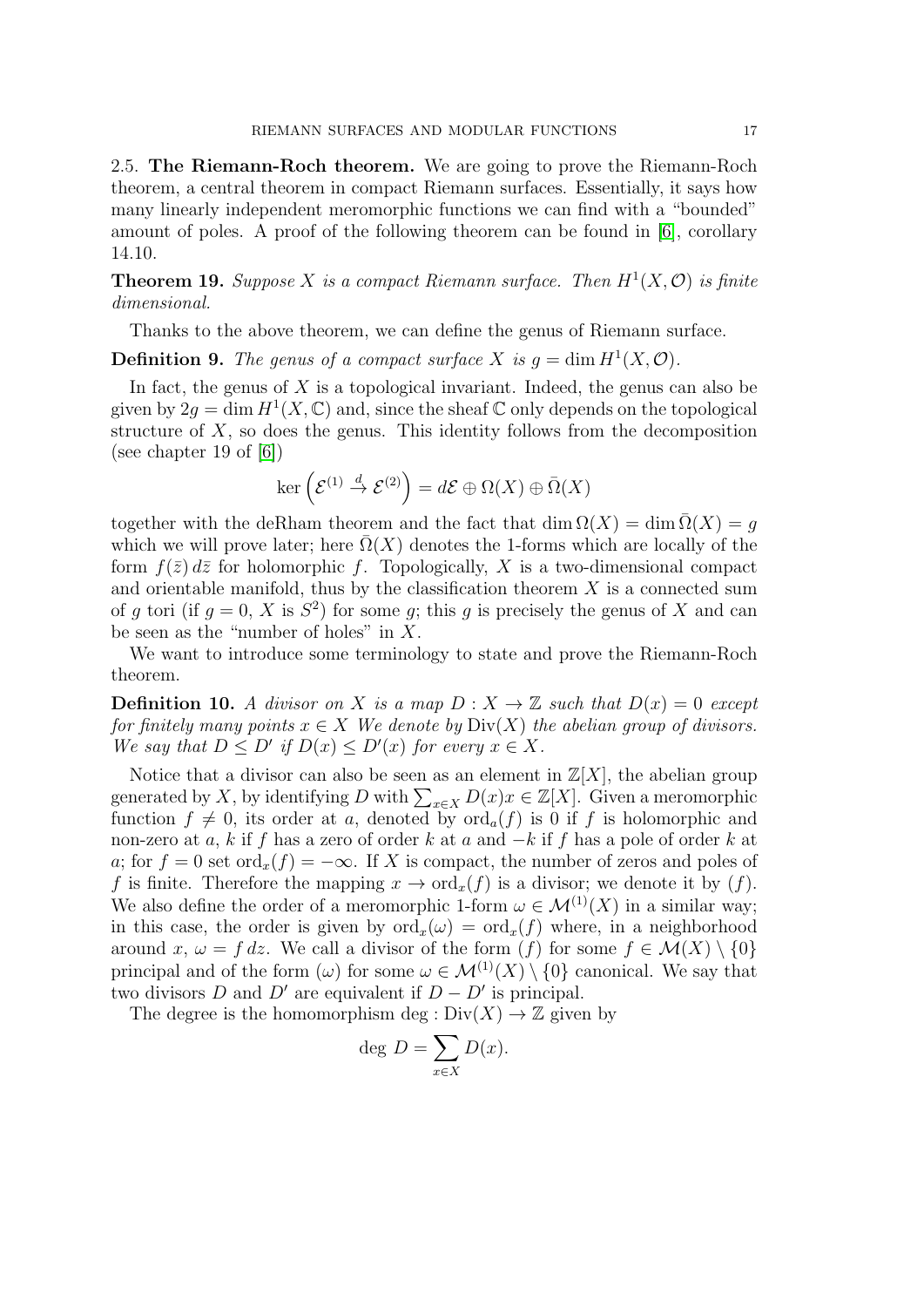By the definition of divisor, only a finite number of terms in the sum are non-zero. By theorem ?? the degree of a principal divisor is 0.

**Definition 11.** Given a divisor D, we define its sheaf of meromorphic functions  $\mathcal{O}_D$  by

$$
\mathcal{O}_D(U) = \{ f \in \mathcal{M}(U) : (f) \ge -D|U \}.
$$

Similarly, define the sheaf  $\Omega_D$  of meromorphic 1-forms by

 $\Omega_D(U) = \{ \omega \in \mathcal{M}^{(1)}(U) : (\omega) \geq -D|U \}.$ 

Notice that if D and D' are equivalent then  $D - D' = (\psi)$  and we can check that the mapping  $\mathcal{O}_D \to \mathcal{O}_{D'}$  that sends f to  $\psi f$  is an isomorphism.

The sheaf  $\mathcal{O}_D$  corresponds to meromorphic functions with restrictions on their poles and zeros. For instance, if  $D = 0$  the sheaf  $\mathcal{O}_D$  is the sheaf of functions with no poles, that is,  $\mathcal{O}_D = \mathcal{O}$ . Thus, the 0-th cohomology of such sheaves  $H^0(X, \mathcal{O}_D)$ consists of the globally defined functions the given restrictions on zeros and poles. If deg  $D < 0$  there are no such functions.

<span id="page-17-1"></span>**Proposition 20.** Let D be a divisor with  $\deg D < 0$ . Then  $H^0(X, \mathcal{O}_D) = 0$ .

*Proof.* Suppose  $f \in H^0(X, \mathcal{O}_D) = \mathcal{O}_D(X)$ . Then  $(f) \geq -D$ , thus  $0 = \deg(f) \geq$  $deg - D > 0$ , contradiction.

The Riemann-Roch theorem gives information about the dimension of  $H^0(X, \mathcal{O}_D)$ .

**Theorem 21** (Riemann-Roch). Let X be a compact Riemann surface with genus g and D a divisor on X. Then  $H^0(X, \mathcal{O}_D)$  and  $H^1(X, \mathcal{O}_D)$  are finite dimensional vector spaces and

$$
\dim H^0(X, \mathcal{O}_D) - \dim H^1(X, \mathcal{O}_D) = 1 - g + \deg D.
$$

The proof will be a quite simple induction after we construct an exact sequence relating  $\mathcal{O}_D$  and  $\mathcal{O}_{D+P}$  where P is the divisor that is 1 in P and 0 otherwise.

Given a point  $P \in X$ , let  $\mathbb{C}_P$  be the skyscraper sheaf defined by  $\mathbb{C}_P(U) = \mathbb{C}$ if  $P \in U$  and 0 otherwise with the obvious restriction morphisms. Suppose that D is a divisor on X. We have a natural inclusion  $\mathcal{O}_D \to \mathcal{O}_{D+P}$  (here P denotes a divisor that is 1 in P and 0 elsewhere). Let  $k = D(P)$ . We define a sheaf homomorphism  $\beta : \mathcal{O}_{D+P} \to \mathbb{C}_P$  as follows: if  $P \notin U$ ,  $\beta_U = 0$ . If  $P \in U$ , f has a Laurent series of the form  $f = \sum_{n=-k-1}^{\infty} a_n z^n$  around P (with  $z(P) = 0$ ) and we set  $\beta_U(f) = c_{-k-1} \in \mathbb{C} = \mathbb{C}_P(U)$ . It's clear that  $\beta$  is an epimorphism. Also,  $f \in \ker \beta$  if and only if  $c_{-k-1} = 0$ , which is equivalent to the pole of f at P having order at most k; thus ker  $\beta = \mathcal{O}_D$  and we have the short exact sequence

$$
0 \longrightarrow \mathcal{O}_D \longrightarrow \mathcal{O}_{D+P} \stackrel{\beta}{\longrightarrow} \mathbb{C}_P \longrightarrow 0.
$$

<span id="page-17-0"></span>**Lemma 22.** The cohomology groups of  $\mathbb{C}_P$  are  $H^0(X, \mathbb{C}_P) = \mathbb{C}$  and  $H^1(X, \mathbb{C}_P) =$ 0.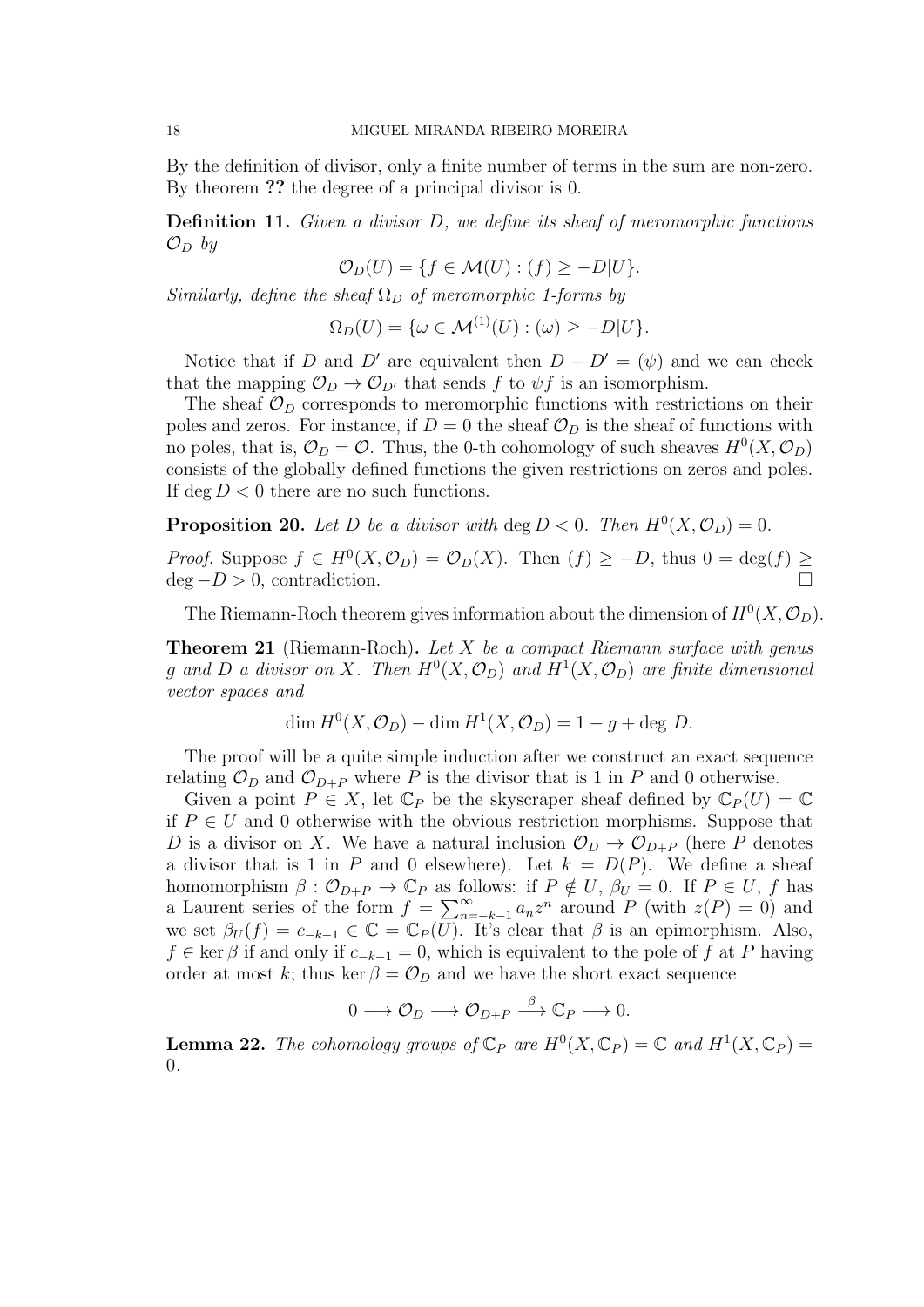*Proof.* The first statement is trivial since  $H^0(X, \mathbb{C}_P) = \mathbb{C}_P(X) = \mathbb{C}$  as  $P \in X$ . For the second one, we prove that  $H^1(\mathfrak{U}, \mathbb{C}_P) = 0$ . Consider a refinement  $\mathfrak{B}$  of  $\mathfrak{U}$  such that exactly one open set of  $\mathfrak{B}$  contains P; for example take  $\mathfrak{B} = \{U\} \cup \{V \setminus \{P\}$ :  $V \in \mathfrak{U}$  where  $U \in \mathfrak{U}$  contains P. Since  $t_{\mathfrak{B}}^{\mathfrak{U}} : H^1(\mathfrak{U}, \mathbb{C}_P) \to H^1(\mathfrak{B}, \mathbb{C}_P)$  is injective it's enough to show that  $H^1(X, \mathfrak{B}) = 0$ . But any cocycle  $(f_{ij}) \in Z^1(\mathfrak{B}, \mathbb{C}_P)$  is zero since  $f_{ii} = 0$  and for  $i \neq j$  we have  $f_{ij} \in \mathbb{C}_P(B_i \cap B_j) = 0$  because  $P \notin B_i \cap B_j$ .  $\Box$ 

*Proof (Riemann-Roch)*. We check the base case  $D = 0$ . Here dim  $H^1(X, \mathcal{O}_D) =$  $\dim H^1(X, \mathcal{O}) = g$ , by definition, and  $\dim H^0(X, \mathcal{O}_D) = \dim \mathcal{O}(X) = 1$  because by theorem [7](#page-4-1)  $\mathcal{O}(X)$  consists of the constant function, so for  $D = 0$  the result is correct.

Now we suppose that the result holds for D (respectively  $D + P$ ) and we prove it for  $D + P$  (respectively D). Since every divisor can be written in the form  $D = P_1 + \ldots + P_n - Q_1 - \ldots - Q_m$  where  $P_i, Q_j$  are points, this is enough to prove the theorem.

Applying the long exact sequence theorem to the short exact sequence

$$
0 \longrightarrow \mathcal{O}_D \longrightarrow \mathcal{O}_{D+P} \stackrel{\beta}{\longrightarrow} \mathbb{C}_P \longrightarrow 0
$$

and using lemma [22](#page-17-0) we have the following exact sequence:

$$
0 \longrightarrow H^0(X, \mathcal{O}_D) \longrightarrow H^0(X, \mathcal{O}_{D+P}) \longrightarrow \mathbb{C} \longrightarrow
$$
  

$$
\longrightarrow H^1(X, \mathcal{O}_D) \longrightarrow H^1(X, \mathcal{O}_{D+P}) \longrightarrow 0.
$$

Therefore

 $\dim H^0(X,\mathcal{O}_D)+\dim \mathbb{C}+\dim H^1(X,\mathcal{O}_{D+P})=\dim H^0(X,\mathcal{O}_{D+P})+\dim H^1(X,\mathcal{O}_D),$ which is the same as

$$
\dim H^0(X, \mathcal{O}_{D+P}) - \dim H^1(X, \mathcal{O}_{D+P}) = \dim H^0(X, \mathcal{O}_D) - \dim H^1(X, \mathcal{O}_D) + 1.
$$
  
This clearly shows the desired.

The utility of Riemann-Roch is mainly to compute (or estimate) the term  $H^0(X, \mathcal{O}_D)$  and we regard  $H^1(X, \mathcal{O}_D)$  as an "error" term. In particular, Riemann-Roch implies the inequality

$$
\dim H^0(X, \mathcal{O}_D) \ge 1 - g + \deg D.
$$

For instance, if we chose  $D = (g + 1)P$  we have dim  $H^0(X, \mathcal{O}_D) \geq 2$  and, as a result, there is a non-constant meromorphic function on X with a pole only at P with order at most  $q + 1$ . In particular this ensures the existence of a nontrivial meromorphic function on every compact Riemann surface, and a non-trivial meromorphic 1-form by applying the exterior derivative. The above observation for  $g = 0$  gives the compact case of the uniformization theorem.

**Theorem 23.** If X is a compact Riemann surface of genus  $g = 0$  then X is biholomorphic to the Riemann sphere  $\mathbb{P}^1$ .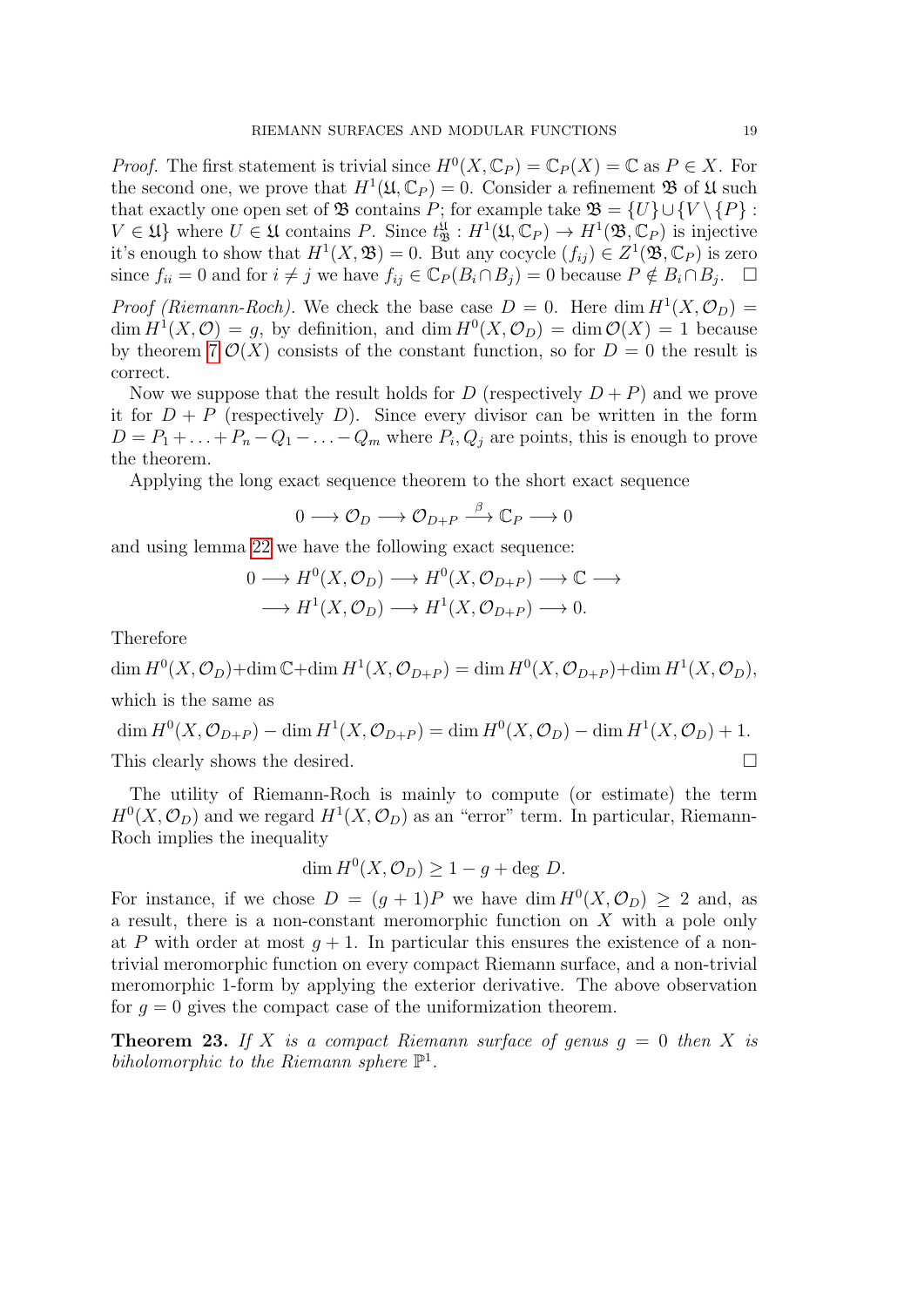*Proof.* By the observation above, there is a meromorphic mapping  $f: X \to \mathbb{C}$ which has only a single pole at at a point  $P$ . Regarding  $f$  as a holomorphic function  $X \to \mathbb{P}^1$ , f takes the value  $\infty$  exactly once, so by theorem [10](#page-6-0) f is injective. By theorem [4](#page-4-2) f is a biholomorphism.

This theorem is a special case of the more general uniformization theorem, whose proof is out of the scope of this paper.

Theorem 24 (Uniformization Theorem). A simply connected Riemann surface is biholomorphic to either the Riemann sphere  $\mathbb{P}^1$ , the complex plane  $\mathbb C$  or the unit disk D.

The uniformization theorem gives a complete description of Riemann surfaces. Given a Riemann surface  $X$ , we can give a complex structure to its universal covering  $\tilde{X}$ . Then X is isomorphic to  $\tilde{X}/G$  where  $\tilde{X} \in \{ \mathbb{P}^1, \mathbb{C}, D \}$  and G is a discrete group acting freely on  $\tilde{X}$ . If  $\tilde{X} = \mathbb{P}^1$  there is no such non-trivial group G. If  $\tilde{X} = \tilde{\mathbb{C}}$  then G is trivial or  $G = \omega_1 \mathbb{Z}$  or  $G = \omega_1 \mathbb{Z} + \omega_2 \mathbb{Z}$  acts by translations; in the first case we get the punctured plane  $\mathbb{C} \setminus \{0\}$  and in the second the torus. If  $\hat{X} = D \cong H$  where  $H = \{z \in \mathbb{C} : \text{Im } z > 0\}$  is the hyperbolic plane, G must be a discrete subgroup of  $PSL(2,\mathbb{R})$ , called a Fuchsian group; in the second part of this paper we will study some examples of those. A Riemann surface is called elliptic, parabolic or hyperbolic, respectively, if its universal cover is  $\mathbb{P}^1, \mathbb{C}$  or  $D \cong H$ , respectively.

A nicer interpretation for the "error" term  $\dim H^1(X, \mathcal{O}_D)$  is given by Serre duality. In particular, it will enable us to show that it's 0 in a lot of cases.

**Theorem 25** (Serre Duality). Let X be a compact Riemann surface, D a divisor on X and K be a canonical divisor. Then

 $\dim H^1(X, \mathcal{O}_D) = \dim H^0(X, \Omega_{-D}) = \dim H^0(X, \mathcal{O}_{K-D}).$ 

*Proof (sketch)*. We begin by the second equality, which is easy. If  $\omega$  is a meromorphic 1-form with  $(\omega) = K$ , it can be easily verified that the mapping  $H^0(X, \mathcal{O}_{K-D}) \to$  $H^0(X, \Omega_{-D})$  sending  $f \to f\omega$  is a group isomorphism, as required.

Recall that we have an isomorphism  $H^1(X, \Omega) \cong \mathcal{E}^{(2)}(X)/d\mathcal{E}^{1,0}(X)$ . Given  $\xi \in H^1(X, \Omega)$  let  $\omega \in \mathcal{E}^{(2)}(X)$  be a representative of  $\xi$  under the above isomorphism and define

$$
Res(\xi) = \frac{1}{2\pi i} \int_X \omega.
$$

We can then define a bilinear mapping  $\langle , \rangle : H^0(X, \Omega_{-D}) \times H^1(X, \mathcal{O}_D) \to \mathbb{R}$  by  $\langle \omega, \xi \rangle = \text{Res}(\xi \omega)$ . This bilinear mapping induces a linear mapping  $H^0(X, \Omega_{-D}) \to$  $H<sup>1</sup>(X, \mathcal{O}_D)^*$  into the dual space. This mapping is actually an isomorphism (see  $[6]$ , 17.9), which shows that

$$
\dim H^0(X, \Omega_{-D}) = \dim H^1(X, \mathcal{O}_D)^* = \dim H^1(X, \mathcal{O}_D). \quad \Box
$$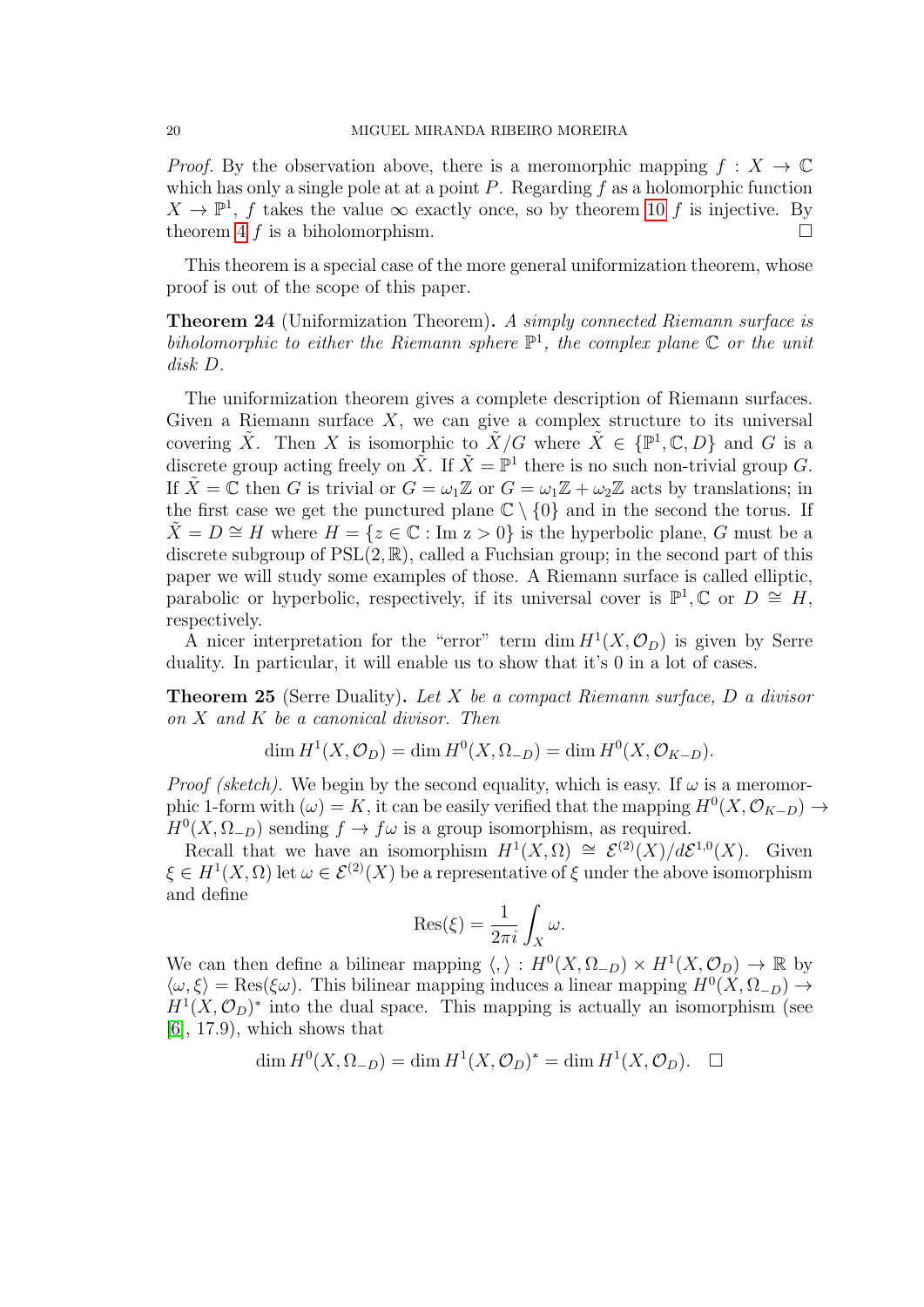In particular, for  $D=0$  one gets

$$
g = \dim H^1(X, \mathcal{O}) = \dim H^0(X, \Omega) = \dim H^0(X, \mathcal{O}_K).
$$

<span id="page-20-0"></span>Corollary 26. Let  $\omega$  be a (non-vanishing) meromorphic 1-form on a compact Riemann surface of genus q. Then  $\deg(\omega) = 2q - 2$ .

*Proof.* By the Riemann-Roch for  $K = (\omega)$  we have

$$
\dim H^0(X, \mathcal{O}_K) - \dim H^1(X, \mathcal{O}_K) = 1 - g + \deg K.
$$

By the above observation dim  $H^0(X, \mathcal{O}_K) = g$  and by Serre duality dim  $H^1(X, \mathcal{O}_K) = g$  $\dim H^0(X,\mathcal{O})=1$ , proving the desired result.

We use this result to show that  $H^1(X, \mathcal{O}_D)$  is zero in some cases.

**Corollary 27.** If D is a divisor with  $\deg D > 2g - 2$  then  $H^1(X, \mathcal{O}_D) = 0$ .

*Proof.* By Serre duality  $H^1(X, \mathcal{O}_D) = H^0(X, \mathcal{O}_{K-D})$  and  $\deg(K - D) = 2g - 2 \deg D < 0$  by corollary [26,](#page-20-0) so the desired follows from proposition [20.](#page-17-1)

We end this section with the Hurwitz formula. Consider a holomorphic map  $f: X \to Y$  between compact Riemann surfaces such that there is an integer n such that each value  $y \in Y$  is taken exactly n times (counting with multiplicity); see theorem [10.](#page-6-0) We say that f is an n-sheeted covering map. We denote by  $e_x$ the multiplicity with which f takes the value  $f(x)$  at  $x \in X$ ; this is the value k in lemma [2.](#page-3-0) If  $e_x > 1$  we say that f is branched at x; this happens if and only if  $f'(x) = 0$ , and since X is compact that may only happen finitely often.

**Theorem 28** (Hurwitz formula). Let  $f: X \rightarrow Y$  be an n-sheeted holomorphic covering map between compact Riemann surfaces. Let  $g$  and  $g'$  be the genera of  $X$ and Y respectively. Then

$$
2g - 2 = n(2g' - 2) + \sum_{P \in X} (e_P - 1).
$$

*Proof.* Let  $\omega$  be a non-vanishing meromorphic 1-form on Y. Then  $f^*\omega$  is a non-vanishing 1-form on X, so by corollary [26](#page-20-0) we have  $\deg(\omega) = 2g' - 2$  and  $\deg(f^*\omega) =$  $2q - 2$ .

Suppose that  $x \in X$  and let  $y = f(x)$ . Let  $k = e_x$  and choose charts  $(U, z)$  and  $(V, w)$  around x and y, respectively, such that in terms of the charts f is given by  $w = z<sup>k</sup>$ , which is possible by lemma [2.](#page-3-0) Locally, we can write  $\omega = \psi(w)dw$ . Thus,

$$
f^*\omega = \psi(z^k)dz^k = \psi(z^k)kz^{k-1}dz.
$$

Therefore

$$
\mathrm{ord}_x(f^*\omega) = k \mathrm{ord}_y(\psi) + k - 1 = e_x \mathrm{ord}_y(\omega) + (e_x - 1).
$$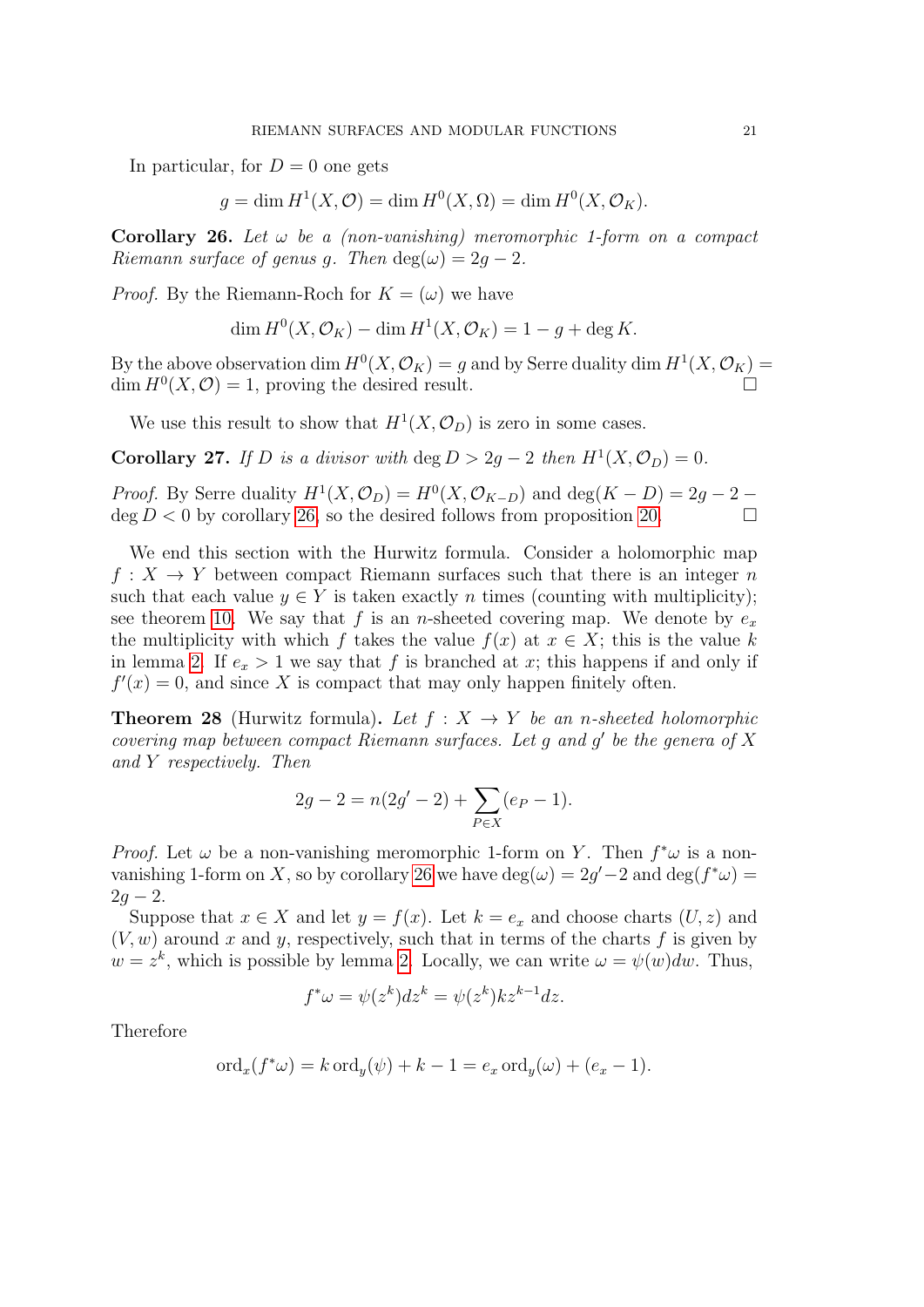Summing over  $x \in f^{-1}(y)$ ,

$$
\sum_{x \in f^{-1}(y)} \text{ord}_x(f^*\omega) = \text{ord}_y(\omega) \left(\sum_{x \in f^{-1}(y)} e_x\right) + \sum_{x \in f^{-1}(y)} (e_x - 1).
$$

But  $\sum_{x \in f^{-1}(y)} e_x = n$  because it's the number of times (counting with multiplicity) that  $f$  takes  $y$ . Summing now over  $y$  we get

$$
\deg(f^*\omega) = \sum_{x \in X} \text{ord}_x(f^*\omega) = n \sum_{y \in Y} \text{ord}_y(\omega) + \sum_{x \in X} (e_x - 1)
$$

$$
= n \deg(\omega) + \sum_{x \in X} (e_x - 1),
$$

which gives the desired result.  $\Box$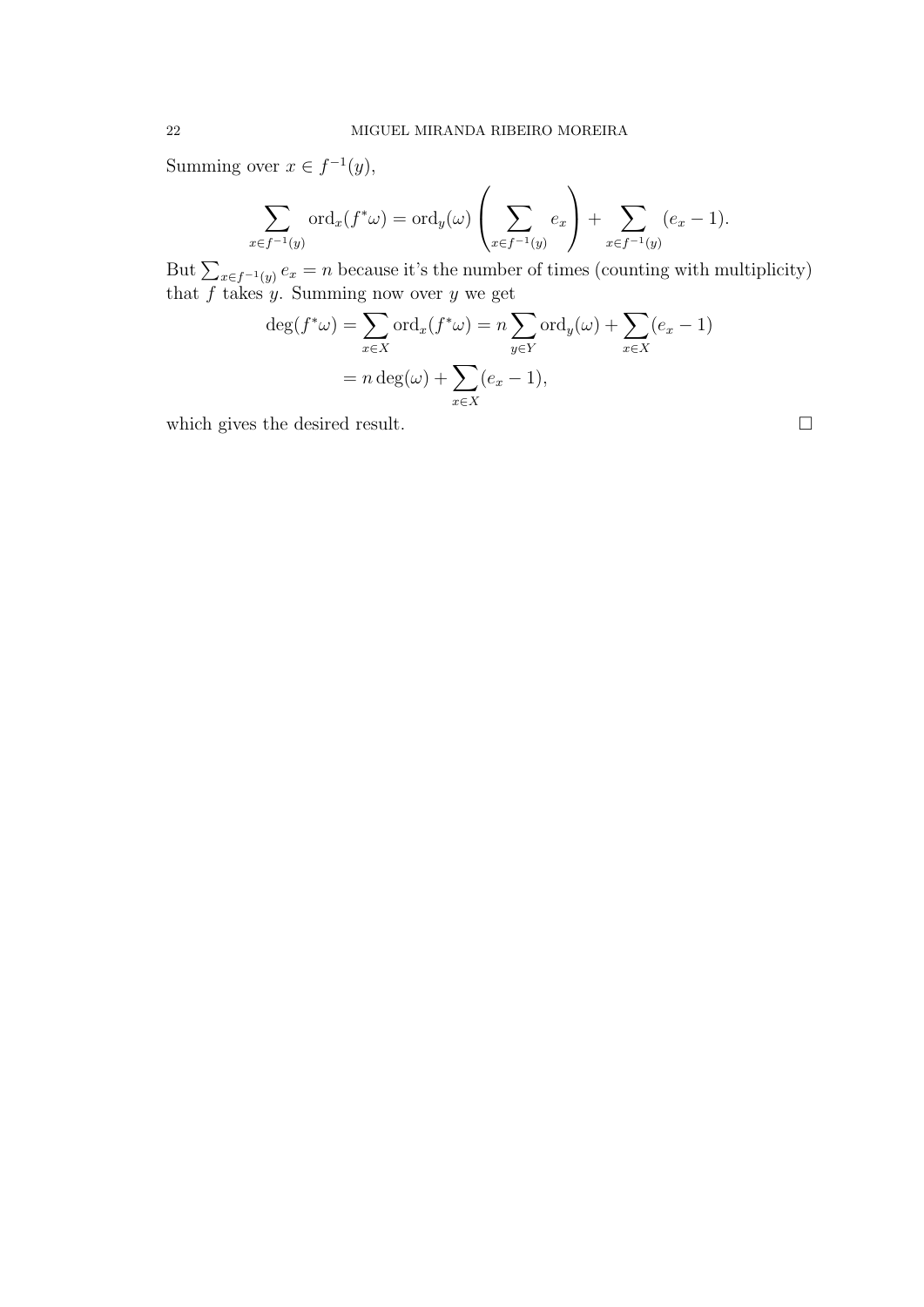## 3. Elliptic functions and modular forms

<span id="page-22-1"></span><span id="page-22-0"></span>3.1. Elliptic functions. We turn our attentions now to the study of the complex structures on the torus. By the classification of Riemann surfaces given by the uniformization theorem, the complex structures of the torus can be given by  $\mathbb{C}/\Lambda$ where  $\Lambda = \Lambda(\omega_1, \omega_2) = \omega_1 \mathbb{Z} + \omega_2 \mathbb{Z}$  (with  $\omega_1, \omega_2$  linearly independent over  $\mathbb{R}$ ) or by  $H/G$  where G is a Fuchsian group; but  $G \cong \pi_1(T^2) \cong \mathbb{Z} \times \mathbb{Z}$  and there is no Fuchsian group isomorphic to  $\mathbb{Z} \times \mathbb{Z}$  (an abelian Fuchsian group must be cyclic). The torus has genus 1, as one would expect; indeed, the 1-form  $dz$  on  $\mathbb C$  induces a holomorphic 1-form  $\omega$  on  $\mathbb{C}/\Lambda$  with no zeros. By corollary [26,](#page-20-0)  $2q - 2 = \deg \omega = 0$ .

**Definition 12.** A meromorphic function  $f : \mathbb{C} \to \mathbb{C}$  is double periodic if it admits a pair of periods  $(\omega_1, \omega_2)$  with  $\omega_1, \omega_2$  linearly independent over  $\mathbb R$ .

Such a function obeys  $f(z+\omega) = f(z)$  for every  $\omega \in \Lambda(\omega_1, \omega_2)$ . Thus, it induces a meromorphic function on the torus  $\mathbb{C}/\Lambda$  and we have the entire first part of theory about such functions! By theorem [7](#page-4-1) a non-constant double periodic function can't be holomorphic. By the residue theorem a double periodic function cannot have a single pole having order 1, since in that case its residue would be nonzero. We call the positive integer  $n$  given by theorem [10](#page-6-0) of a double periodic function its order; thus the order of a double periodic function is at least 2.

<span id="page-22-2"></span>**Proposition 29.** Let  $P_1, \ldots, P_n, Q_1, \ldots, Q_n \in \mathbb{C}/\Lambda$  and  $n \geq 2$  be two sets of points with possible repetitions but with  $P_i \neq Q_j$ . Then there is a double-periodic function f such that  $P_1, \ldots, P_n$  are exactly its poles and  $Q_1, \ldots, Q_n$  are exactly its zeros (with the correct multiplicities) if and only if

$$
\sum_{i=1}^{n} P_i \equiv \sum_{i=1}^{n} Q_i \text{ mod } \Lambda.
$$

*Proof.* We start with the "only if" part. Let  $C = C_1 \cup C_2 \cup C_3 \cup C_4$  be the boundary of a fundamental paralelogram of  $\Lambda$  where  $C_1, C_2, C_3$  and  $C_4$  are the edges from 0 to  $\omega_1$  to  $\omega_1 + \omega_2$  to  $\omega_2$  to 0. The function  $g(z) = \frac{zf'(z)}{f(z)}$  $\frac{f(f'(z))}{f(z)}$  has poles at the zeros and poles of f and Res<sub>a</sub>  $(q) = ka$  if a is a zero of multiplicity k and  $-ka$  if a is a pole of multiplicity  $k$ . By the residue theorem,

$$
\sum_{i=1}^{n} Q_i - \sum_{i=1}^{n} P_i = \frac{1}{2\pi i} \int_C g(z) dz
$$
  
= 
$$
\frac{1}{2\pi i} \int_{C_1} (g(z) - g(z + \omega_2)) dz + \frac{1}{2\pi i} \int_{C_2} (g(z) - g(z - \omega_1)) dz
$$
  
= 
$$
-\frac{\omega_2}{2\pi i} \int_{C_1} \frac{f'(z)}{f(z)} dz + \frac{\omega_1}{2\pi i} \int_{C_2} \frac{f'(z)}{f(z)} dz
$$
  
= 
$$
-\frac{\omega_2}{2\pi i} \int_{f(C_1)} \frac{1}{w} dw + \frac{\omega_1}{2\pi i} \int_{f(C_1)} \frac{1}{w} dw.
$$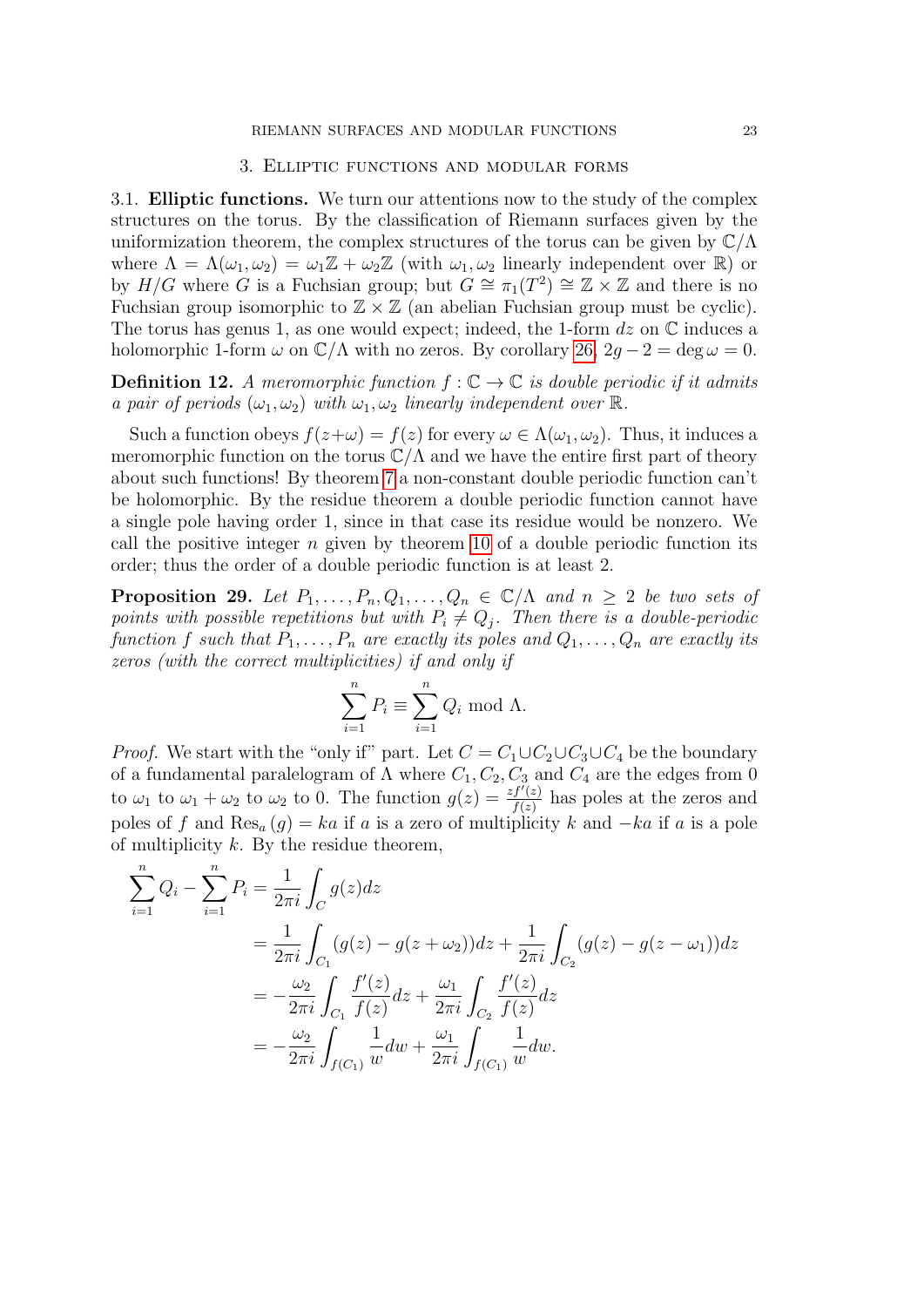But  $\frac{1}{2\pi i} \int_{f(C_k)}$ 1  $\frac{1}{w}dw$  is an integer since it is the winding number of the closed curve  $f(C_k)$  around 0, and the desired follows.

For the if part we consider the divisor  $D = \sum_{i=1}^{n} P_i - \sum_{i=1}^{n-1} Q_i$ . By the Riemann-Roch theorem dim  $H^0(\mathbb{C}/\Lambda, \mathcal{O}_D) \geq 1-g + \deg D = 1$ , so there is a double periodic function f such that  $(f) \ge -D$ . Therefore f has zeros at  $Q_1, \ldots, Q_{n-1}$  and poles at most at  $P_1, \ldots, P_n$ , so f has order  $n-1$  or n. If f has order  $n-1$ , its poles are  $P_i$  for  $i = 1, \ldots, t-1, t+1, \ldots, n$ ; but by the "only if" part and the hypothesis it would follow that  $P_t = Q_n$ , a contradiction. If f has order n its poles are precisely  $P_1, \ldots, P_n$  and its zeros are  $Q_1, \ldots, Q_{n-1}, \tilde{Q}_n$  for some  $\tilde{Q}_n$ . By the "only if" part and the hypothesis it follows that  $Q_n = \tilde{Q}_n$ , so f is the desired function.

Now we are going to construct a double periodic function with order 2 explicitly, the Weierstrass  $\wp$  function. The Weierstrass function has a double pole at every point in  $\Lambda$  and is even. The idea is to use a sum over  $\Lambda$ ; the obvious approach would be to define the function as  $\sum_{\omega \in \Lambda}$ 1  $\frac{1}{(z-\omega)^2}$ , but this does not converge absolutely.

<span id="page-23-0"></span>Lemma 30. The sum

$$
\sum_{\omega \in \Lambda \backslash \{0\}} \frac{1}{\omega^\alpha}
$$

converges absolutely if and only if  $\alpha > 2$ .

*Proof.* We can easily see that  $\frac{1}{(m\omega_1 + n)}$  $\left| \frac{(m\omega_1+n\omega_2)^{\alpha}}{(\omega_1+n\omega_2)^{\alpha}} \right|$  $(m\omega_1+n\omega_2)^\alpha$  $\vert \times (m^2 + n^2)^{-\alpha/2}$ , so the sum above converges absolutely if and only if  $\sum_{(m,n)\neq(0,0)}(m^2+n^2)^{-\alpha/2}$  converges. By the integral test, this happens if and only if

$$
\int \int_{x^2+y^2>1} (x^2+y^2)^{-\alpha/2} \, dx \, dy = \int_0^{2\pi} \int_1^{\infty} r^{-2\alpha+1} \, dr \, d\theta
$$

converges, which happens if and only if  $-2\alpha + 1 < -1$ , as desired.

**Definition 13.** The Weierstrass  $\wp$  function is defined by

$$
\wp(z) = \frac{1}{z^2} + \sum_{\omega \in \Lambda \setminus \{0\}} \left( \frac{1}{(z - \omega)^2} - \frac{1}{\omega^2} \right).
$$

This series converges absolutely since we can bound

$$
\left|\frac{1}{(z-\omega)^2} - \frac{1}{\omega^2}\right| = \left|\frac{z(2\omega - z)}{(z-\omega)^2\omega^2}\right| = O\left(\frac{1}{\omega^3}\right)
$$

and use lemma [30.](#page-23-0) The function is holomorphic except at the points in  $\Lambda$  since it is the uniform limit of holomorphic functions; at the points in  $\Lambda$  the function has a pole of order 2. Since  $\omega \in \Lambda$  if and only if  $-\omega \in \Lambda$  it's also clear that  $\varphi$  is even. We compute the Taylor expansion of  $\wp$  around 0 and use it to derive an important diferential equation that  $\wp$  obeys.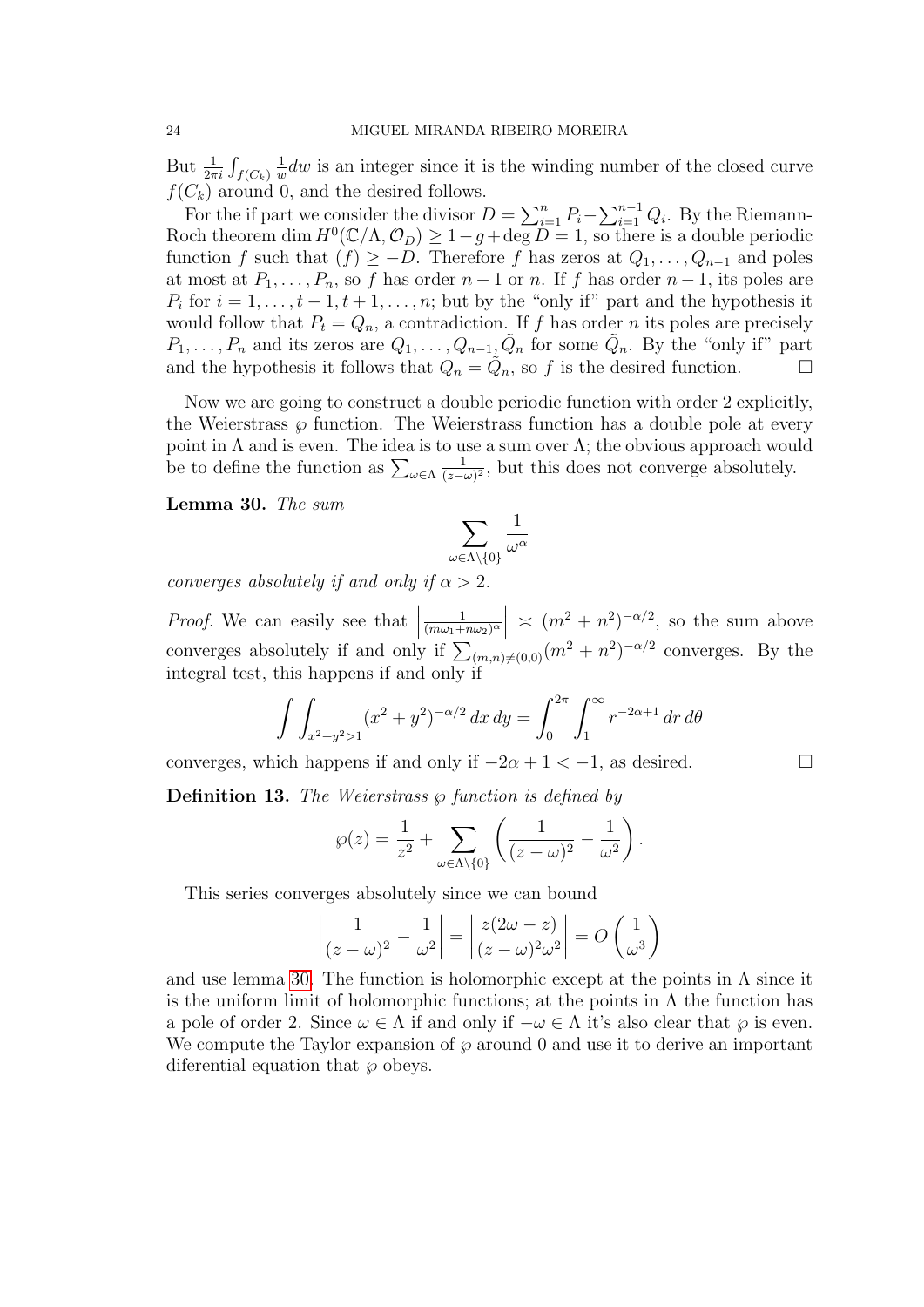<span id="page-24-0"></span>**Proposition 31.** Let  $r = \min\{|\omega| : \omega \in \Lambda \setminus \{0\}\}\$ . Then, for  $0 < |z| < r$ ,

$$
\wp(z) = \frac{1}{z^2} + \sum_{n=1}^{\infty} (n+1)G_{2n+1}z^{2n}
$$

where

$$
G_m = \sum_{\omega \in \Lambda \backslash \{0\}} \frac{1}{\omega^m} \text{ for } m \ge 3.
$$

*Proof.* This is simply a matter of computing the Taylor expansion of  $\frac{1}{(z-\omega)^2} - \frac{1}{\omega^2}$  $\frac{1}{\omega^2}$ summing over  $\omega \neq 0$  and interchanging the summations (which we can, since they converge absolutely). The odd coefficients vanish since  $\wp$  is even.

**Proposition 32.** The function  $\wp$  satisfies the differential equation

$$
[\wp'(z)]^2 = 4\wp(z)^3 - g_2\wp(z) - g_3
$$

where  $q_2 = 60G_4$  and  $q_3 = 140G_6$ .

Proof. Consider the difference between the left and the right side. Using proposition [31](#page-24-0) we can see that this difference vanishes at 0, so it's a double periodic holomorphic function with a zero at 0. Hence, by theorem [7,](#page-4-1) it's constant equal to 0, proving the result.  $\Box$ 

By the differential equation we expect that  $g_2$  and  $g_3$  determine the function  $\wp$ . Indeed, differentiating the equation we get that  $\wp''(z) = 6\wp(z)^2 - g_2/2$  and this enables us to write a recursive definition for  $G_n$  by comparing the Laurent expansion of both sides; with this we can write  $G_n$  as a polynomial function in  $g_2$ and  $q_3$ . Given prescribed zeros and poles (like in proposition [29\)](#page-22-2), we can construct explicitly a meromorphic function with those zeros and poles as a rational function in  $\wp$  and  $\wp'$ . Since two meromorphic functions with the same zeros and poles differ by a constant, every meromorphic function can be written in that form. Therefore the field of meromorphic functions on the torus  $\mathbb{C}/\Lambda$  is

$$
\mathbb{C}(\wp, \wp') \cong \mathbb{C}(x, y) / \langle y^2 - 4x^3 + g_2 x + g_3 \rangle.
$$

Let

$$
e_1 = \wp(\omega_1/2), e_2 = \wp(\omega_2/2), e_3 = \wp((\omega_1 + \omega_2)/2).
$$

<span id="page-24-1"></span>Proposition 33. We have

$$
4\wp(z)^3 - 60G_4\wp(z) - 140G_6 = 4(\wp(z) - e_1)(\wp(z) - e_2)(\wp(z) - e_3).
$$

Moreover the roots  $e_1, e_2, e_3$  are distinct and  $g_2^3 - 27g_3^2 \neq 0$ .

*Proof.* Since  $\wp$  is even and double periodic, we have  $\wp(z) = \wp(\omega - z)$ . Differentiating and plugging  $z = \omega/2$  we get  $\wp'(\omega/2) = 0$ , so  $\omega_1/2, \omega_2/2, (\omega_1 + \omega_2)/2$  are zeros of  $\wp'$ . By the differential equation  $e_1, e_2$  and  $e_3$  are roots of the polynomial  $4x^3 - g_2x - g_3$ . They are distinc because, if for instance  $e_1 = e_2$  then  $\wp(z) - e_1$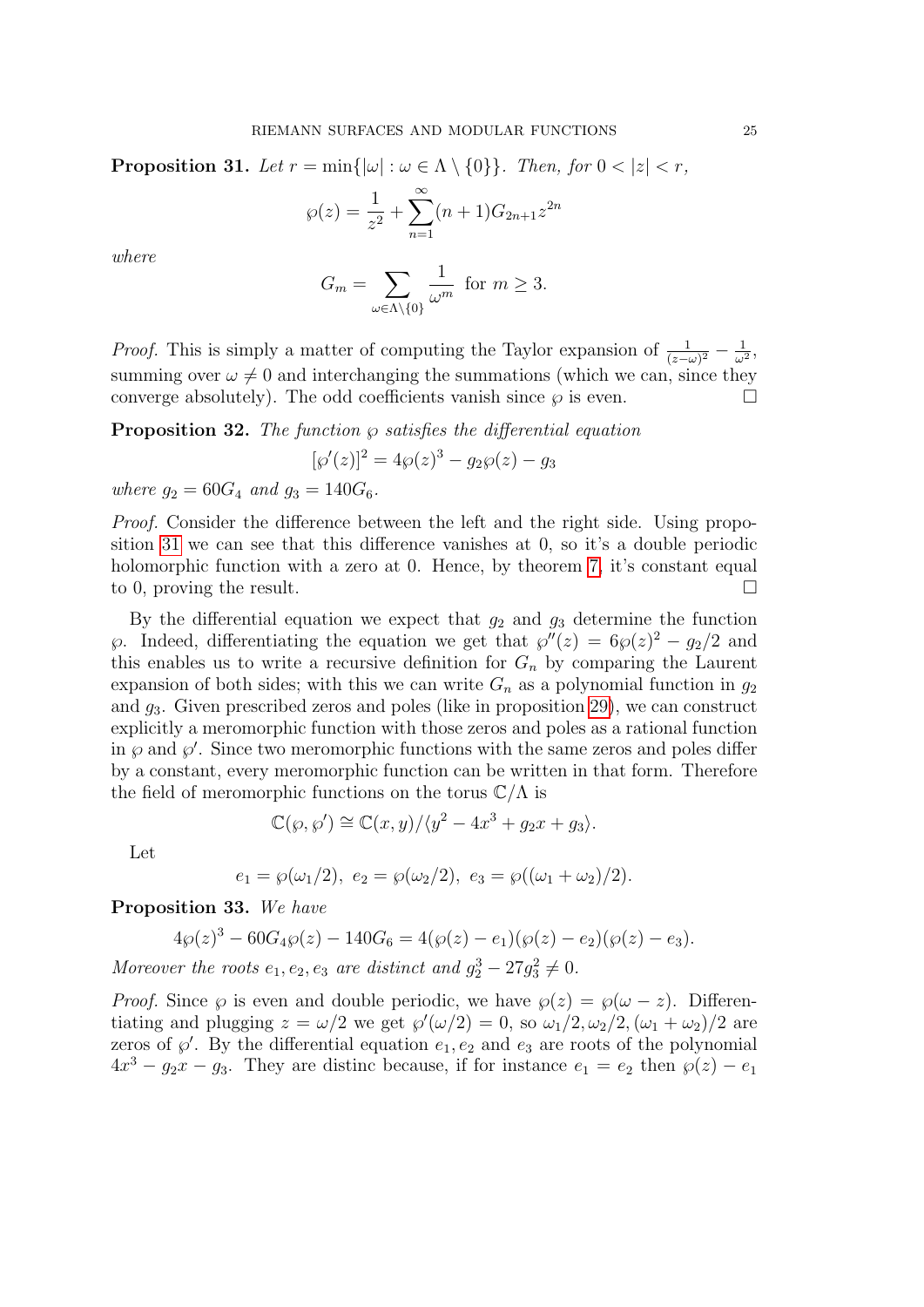would have a double zero both at  $\omega_1$  and  $\omega_2$ , contradiction with  $\wp$  having order 2; this proves the factorization since  $e_1, e_2, e_3$  are 3 distinct roots of the polynomial. The last observation follows from the fact that  $g_2^3 - 27g_3^2$  is the discriminant of the polynomial  $4x^3 - g_2x - g_3$  which doesn't have repeated roots.

We now regard  $g_2, g_3$  as functions of  $\omega_1, \omega_2$ , that is,  $g_k = g_k(\omega_1, \omega_2)$ . It's easy to see that we have  $g_2(\lambda \omega_1, \lambda \omega_2) = \lambda^{-4} g_2(\omega_1, \omega_2)$  and  $g_3(\lambda \omega_1, \lambda \omega_2) = \lambda^{-6} g_2(\omega_1, \omega_2)$ (that is, they are homogeneous of degrees  $-4$  and  $-6$ , respectively). Thus,  $g_2$  and  $g_3$  can be reduced to the 1-variable functions  $g_2(\tau) = g_2(\tau, 1)$  and  $g_3(\tau) = g_3(\tau, 1)$ defined on  $\mathbb{C} \setminus \mathbb{R}$ , where  $\tau = \omega_1/\omega_2$ . By possibly switching  $\omega_1$  with  $\omega_2$  we may suppose that  $\tau \in H = \{z \in \mathbb{C} : \text{Im } z > 0\}$ , so  $g_2, g_3$  are functions  $H \to \mathbb{C}$ . Recall that we have

$$
g_2(\tau) = 60G_4(\tau, 1) = 60 \sum_{(m,n)\neq(0,0)} \frac{1}{(m+n\tau)^4}
$$
 and  
 $g_3(\tau) = 140G_4(\tau, 1) = 140 \sum_{(m,n)\neq(0,0)} \frac{1}{(m+n\tau)^6}.$ 

**Definition 14.** We define the functions  $\Delta = g_2^3 - 27g_3^2$  and  $J = \frac{g_2^3}{\Delta}$  which, like  $g_2$  and  $g_3$ , can be regarded both as 2-variable functions or as 1-variable functions  $H \to \mathbb{C}$ .

By proposition [33](#page-24-1) the function  $\Delta$  doesn't vanish, so J is well defined. As  $g_2$ and  $g_3$  are homegeneous of degrees  $-4$  and  $-6$ , respectively,  $\Delta$  is homogeneous of degree  $-12$  and J is homogeneous of degree 0. Thus  $J(\omega_1, \omega_2) = J(\omega_1/\omega_2)$ . The functions  $g_2, g_3, \Delta$  and J are all of them holomorphic in H; this is proven in theorem 1.15 in [\[2\]](#page-40-2) by showing that the series defining  $g_2$  and  $g_3$  converge uniformly at the strips  $\{x+iy : |x| < A, y > \delta > 0\}$ . These functions will be of main interest in the rest of the paper.

Remark 1. An elliptic curve is an algebraic curve of the form  $y^2 = x^3 - ax$ b with no repeated roots. Knowing that J is surjective (which we will prove in the next section) it's easy to show that we can always find  $\omega_1, \omega_2$  such that  $g_2(\omega_1, \omega_2) = a$  and  $g_3(\omega_1, \omega_2) = b$ . Thus there is a correspondence between elliptic curves and complex tori. Moreover, the mapping  $z \to [\varphi(z) : \varphi'(z) : 1]$  defines a bihololorphism between the torus  $\mathbb{C}/\Lambda$  and the projective curve defined by  $Y^2Z =$  $X^3 - g_2 X Z^2 - g_3 Z^3$ . Since there is a natural group structure on the torus, this isomorphism induces a group structure on the elliptic curve, which is the well known elliptic curve group law (see for example [\[7\]](#page-40-3)).

<span id="page-25-0"></span>3.2. The modular group and modular functions. We have constructed functions  $g_2, g_3, \Delta$  and J. Notice that these functions only depend on the lattice generated, that is, if  $(\omega_1, \omega_2)$  and  $(\omega'_1, \omega'_2)$  generate the same lattice  $\Lambda = \Lambda(\omega_1, \omega_2)$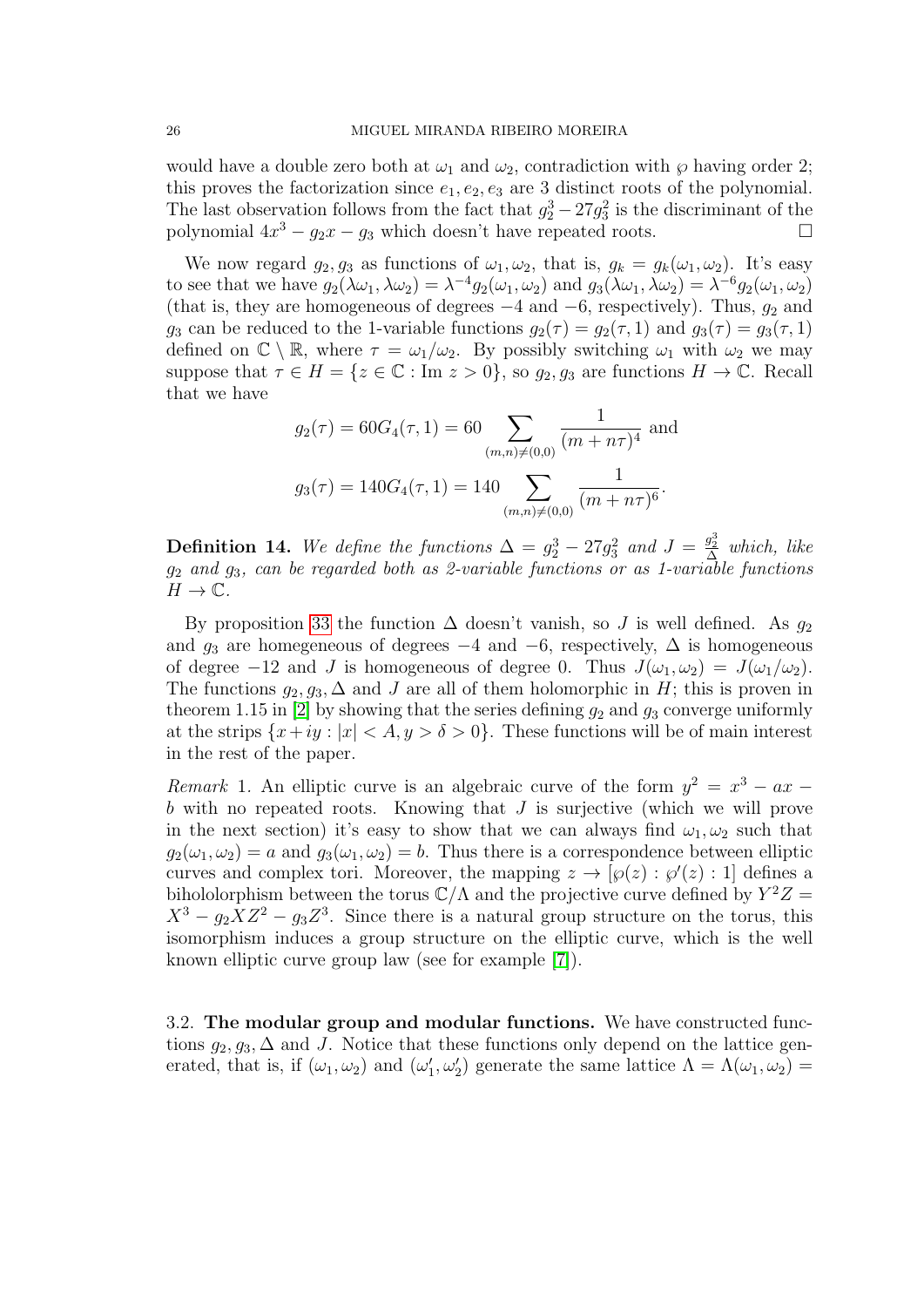$\Lambda(\omega'_1, \omega'_2)$  then  $f(\omega_1, \omega_2) = f(\omega'_1, \omega'_2)$  for  $f = g_2, g_3, \Delta, J$ . The following proposition tells us when this happens.

<span id="page-26-0"></span>**Proposition 34.** The pairs  $(\omega_1, \omega_2)$  and  $(\omega'_1, \omega'_2)$  generate the same lattices if and only if there is a matrix

$$
\begin{pmatrix} a & b \ c & d \end{pmatrix} \in GL_2(\mathbb{Z})
$$

$$
\begin{pmatrix} a & b \ c & d \end{pmatrix} \begin{pmatrix} \omega_1 \\ \omega_2 \end{pmatrix} = \begin{pmatrix} \omega'_1 \\ \omega'_2 \end{pmatrix}
$$

.

such that

This shows that if  $\begin{pmatrix} a & b \\ c & d \end{pmatrix} \in GL_2(\mathbb{Z})$  then  $f(a\omega_1 + b\omega_2, c\omega_1 + d\omega_2) = f(\omega_1, \omega_2)$ 

if  $f$  only depends on the lattice. Now the next theorem tells when do two lattices give the same torus.

**Theorem 35.** Let  $\Lambda$ ,  $\Lambda'$  be two lattices. The Riemann surfaces  $\mathbb{C}/\Lambda$  and  $\mathbb{C}/\Lambda'$ are isomorphic if and only if there is  $a \in \mathbb{C}^*$  such that  $\Lambda' = a\Lambda$ .

*Proof.* The "if" is obvious as the transformation  $z \to az$  induces a biholomorphism  $\mathbb{C}/\Lambda \to \mathbb{C}/\Lambda'$ . Suppose that  $f : \mathbb{C}/\Lambda \to \mathbb{C}/\Lambda'$  is a biholomorphism; up to translation we can suppose that  $f(0) = 0$ . In that case f lifts to a map  $F : \mathbb{C} \to \mathbb{C}$  such that  $F(0) = 0$ ,  $F(\Lambda) = \Lambda'$  and  $F(z + \omega) - F(z) \in \Lambda'$  for every  $z \in \mathbb{C}, \omega \in \Lambda$ . As  $Λ'$  is discrete,  $F(z + ω) - F(z)$  is constant for fixed ω, thus  $F'(z + ω) = F'(z)$ . Hence  $F'$  is a double periodic holomorphic function, therefore it's constant and  $F(z) = az.$ 

Geometrically this corresponds to rotate and scale the lattice. By the theorem, every torus can be written in the form  $\mathbb{C}/\Lambda$  where  $\Lambda = \Lambda(\tau, 1) = \tau \mathbb{Z} + \mathbb{Z}$  for some  $\tau \in H$ . When do two parameters  $\tau, \tau' \in H$  give the same torus? By proposition [34](#page-26-0) and the theorem above, this happens if and only if there is  $\begin{pmatrix} a & b \\ c & d \end{pmatrix} \in GL_2(\mathbb{Z})$ 

such that  $\begin{pmatrix} a & b \\ c & d \end{pmatrix} \begin{pmatrix} \tau \\ 1 \end{pmatrix}$ ) and  $\begin{pmatrix} \tau' \\ 1 \end{pmatrix}$ 1  $\setminus$ are a multiple of each other, that is, if  $\tau' = \frac{a\tau+b}{c\tau+d}$  $\frac{a\tau+b}{c\tau+d}.$ Notice that

$$
\operatorname{Im} \frac{a\tau + b}{c\tau + d} = \frac{(ad - bc)\operatorname{Im} \tau}{|c\tau + d|^2}.
$$

Thus, if  $\tau \in H$  then  $\tau' = \frac{a\tau + b}{c\tau + d}$  $\frac{a\tau+b}{c\tau+d} \in H$  if and only if  $ad - bc = 1$ , that is, if the matrix is in  $SL_2(\mathbb{Z})$ . Hence  $SL_2(\mathbb{Z})$  acts on H and, since the action of A and  $-A$  is the same, we actually have a faithful action of  $PSL_2(\mathbb{Z}) = SL_2(\mathbb{Z}) / \langle -I \rangle$  on H. We denote  $\Gamma = PSL_2(\mathbb{Z})$  and call this the modular group. By our observations, there is a one to one correspondence between  $H/\Gamma$  and the complex structures on the torus up to biholomorphism. This correspondence is defined by  $[\tau]_{\Gamma} \to \mathbb{C}/(\tau \mathbb{Z}+\mathbb{Z})$ .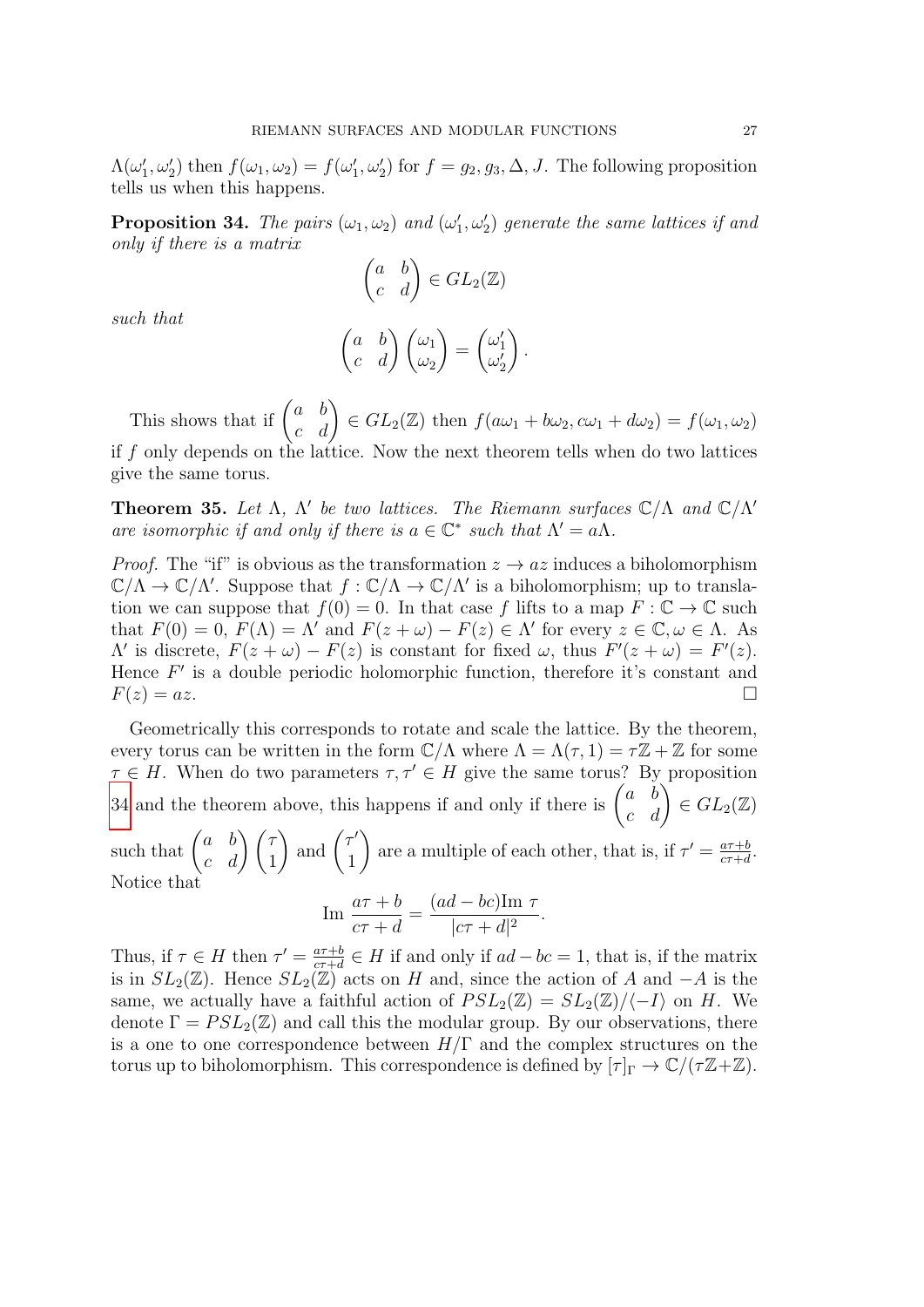We return now to our functions  $f = g_2, g_3, \Delta, J$  and see how they behave under Γ. We have

$$
f(\tau) = f(\tau, 1) = f(a\tau + b, c\tau + d) = (c\tau + d)^{-k} f\left(\frac{a\tau + b}{c\tau + d}\right).
$$

Here  $-k$  is he degree of homogeneity of f, which is 4, 6, 12 and 0 for  $g_2, g_3, \Delta, J$ , respectively. In particular, J is invariant under the action of the modular group Γ.

**Definition 15.** A meromorphic function  $f : H \to \mathbb{C}$  is said to be a modular form of weight k if it satisfies

$$
f\left(\frac{a\tau+b}{c\tau+d}\right) = (c\tau+d)^k f(\tau)
$$

for every  $\begin{pmatrix} a & b \ c & d \end{pmatrix} \in \Gamma$  and has a Fourier expansion of the form

$$
f(\tau) = \sum_{n=-N}^{\infty} c(n)e^{2\pi i n \tau}.
$$

A modular form of weight 0 is called a modular function.

The last condition may seem strange, but it will be soon clarified; for now, let's ignore it. We consider for now just the case of modular functions. The action of  $\Gamma$ in H is not free, but we will be able to define a complex structure on  $H/\Gamma$ . This will be done essentially in the same way as described in [\[11\]](#page-40-4); notice that in our case the group is not discrete, but we'll see soon that  $\Gamma$  has "small isotropy", in the sense that the points with nontrivial isotropy are discrete and, for those, the isotropy group is finite, so proposition 3.3 in [\[11\]](#page-40-4) still applies. Then a modular function (forgetting for now the last condition) is a meromorphic function in  $H/\Gamma$ . To describe  $H/\Gamma$  and its complex structure we need a description of  $\Gamma$ .

**Proposition 36.** The group  $\Gamma$  is generated by the matrices

$$
S = \begin{pmatrix} 1 & 1 \\ 0 & 1 \end{pmatrix} \text{ and } S = \begin{pmatrix} 0 & -1 \\ 1 & 0 \end{pmatrix}.
$$

Also, we have the relations  $T^2 = 1$ ,  $(ST)^3 = 1$  and  $\Gamma \cong \langle S, T | T^2 = (ST)^3 = 1 \rangle \cong$  $\mathbb{Z}_2 * \mathbb{Z}_3$ .

The proof that S and T generate  $\Gamma$  is found in [\[2\]](#page-40-2), 2.1. In [\[1\]](#page-40-5) there is a proof that  $\Gamma \cong \mathbb{Z}_2 * \mathbb{Z}_3$ .

We say that  $R_{\Gamma} \subseteq H$  is a fundamental region of  $\Gamma$  if  $R_{\Gamma}$  is an open and connected space such that no two points in  $R_{\Gamma}$  are equivalent under  $\Gamma$  and every point in H is equivalent to some point in the closure  $R_{\Gamma}$  of  $R_{\Gamma}$ .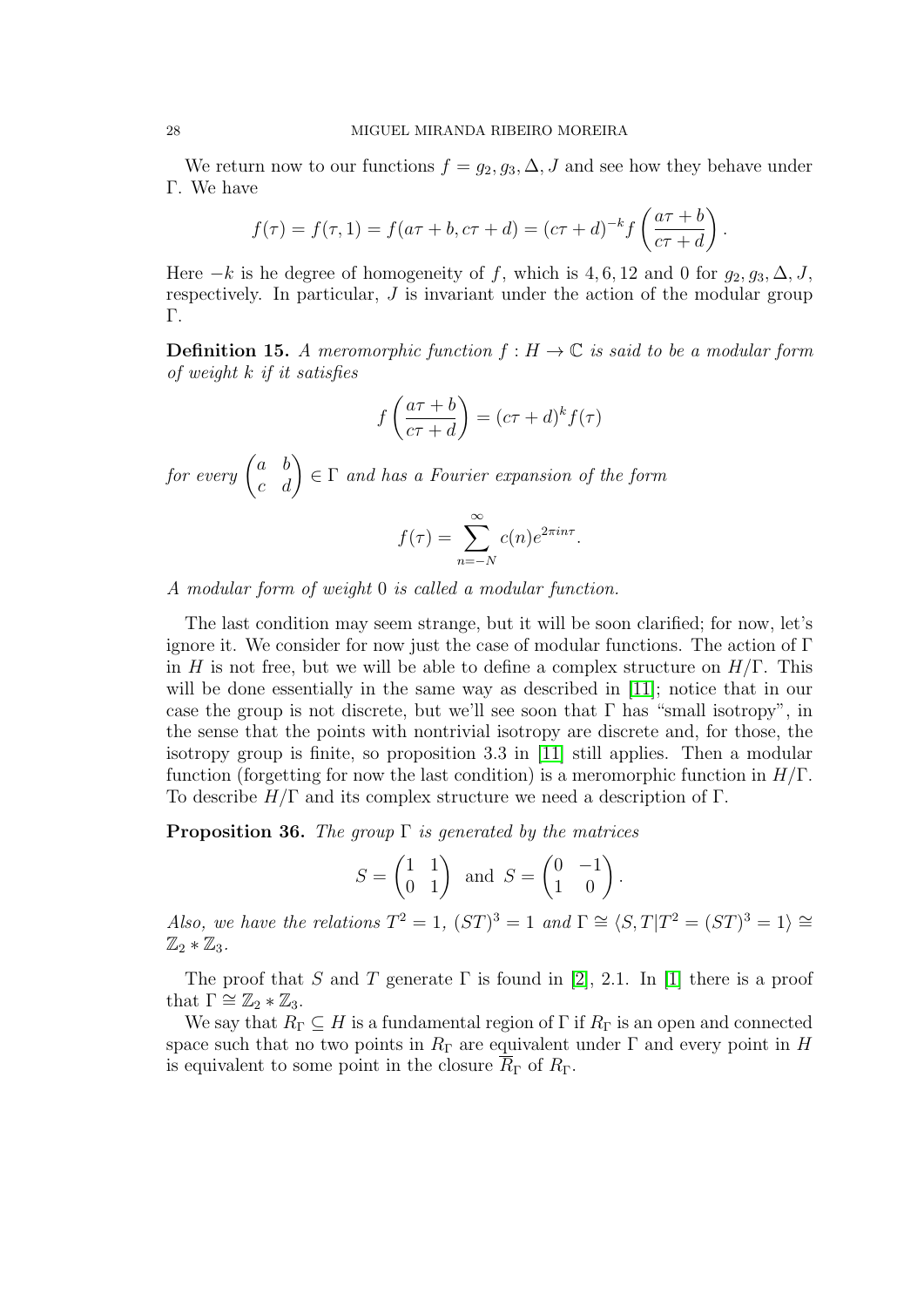<span id="page-28-0"></span>Proposition 37. The set

$$
R_{\Gamma} = \{ z \in H : |z| > 1, |z + \bar{z}| < 1 \}
$$

is a fundamental region of Γ. Moreover, the only points  $\tau \in \overline{R}_{\Gamma}$  with non-trivial isotropy are i and  $\rho, \rho + 1$ ; the isotropy of i is  $\{I, S\}$  and the isotropy of  $\rho$  is  $\{I, TS, (TS)^2\}.$ 

Proof. The proof is done in [\[2\]](#page-40-2), theorem 2.3, except for the part of the isotropy groups on  $\partial R_{\Gamma}$ . A simple extension of the the same reasoning shows that we can't have isotropy except at  $i, \rho, \rho + 1$ . To compute the isotropy of  $\rho$ , for example, notice that  $A\rho = \rho$  is equivalent to

$$
\frac{a\rho + b}{c\rho + d} = \rho \Leftrightarrow c\rho^2 + (d - a)\rho - b = 0.
$$

If  $A \neq I$  this implies that  $c = d - a = -b$ , because  $x^2 + x + 1$  is the minimal polynomial of  $\rho$ . But then  $1 = ad - bc = a(a + c) + c^2$  implies that  $(a, c) = (0, 1)$ or  $(a, c) = (1, 0)$ , which give the solutions TS and  $(TS)^2$ , respectively.

Denote by  $\pi : H \to H/\Gamma$  the projection in the quotient. We shall now give a complex structure to  $H/\Gamma$ . By the proposition, if  $x \in H$  is not equivalent to i or  $\rho$  it has no isotropy, so we can chose a neighborhood U of x such that  $\pi|U$  is a homeomorphism and define a coordinate chart around  $\pi(x)$  by  $(\pi(U), \pi^{-1})$ . It remains to construct coordinate charts around  $\pi(i)$  and  $\pi(\rho)$ . To do so, notice that the map  $z \to \frac{z-i}{z+i}$  sends a small disk U (small enough so that the only points in U equivalent under  $\Gamma$  are equivalent under the isotropy group of i) around i to a small disk around 0. By this map, the action of  $T$  in  $U$  is transformed in the action  $z \to -z$ . Thus, the mapping  $z \to \left(\frac{z-i}{z+i}\right)$  $\left(\frac{z-i}{z+i}\right)^2$  is invariant under S, and we take it to be the coordinate function around  $\pi(i)$ . Similarly, the mapping  $z \to \left(\frac{z-\rho^2}{z-\rho}\right)$  $\left(\frac{z-\rho^2}{z-\rho}\right)^3$ gives coordinates around  $\pi(\rho)$ .

With this complex structure, it's easy to see that  $\pi$  has multiplicity 2 at i, multiplicity 3 at  $\rho$  and 1 at points not equivalent to either i or  $\rho$ . The surface we obtain is not compact. However, we can compactify it by adding a point  $i\infty$ – a cusp – which we think of as a point in the end of the imaginary axis. To define a complex structure in  $\overline{H}/\Gamma = H/\Gamma \cup \{i\infty\}$  let  $U = \{z \in H : \text{Im } z >$ 1}  $\cup \{i\infty\}$  and  $q: U \to \mathbb{C}$  be defined by  $q(z) = e^{2\pi i z}$  and  $q(i\infty) = 0$ . By proposition [37](#page-28-0) the only points in U equivalent by  $\Gamma$  are equivalent by  $\langle S \rangle$  and q is invariant by S, so q induces a function  $q : \pi(U) \to \mathbb{C}$ ; we take  $(\pi(U), q)$  to be the coordinate neighborhood around i∞. We can see that  $\overline{R}_{\Gamma} \cup \{i\infty\}$  is the Alexandroff compactification of  $\overline{R}_{\Gamma}$ , so  $\overline{H}/\Gamma = \pi (\overline{R}_{\Gamma} \cup {\iota \infty})$  is compact, as desired.

Now the condition on the Fourier expansion in the definition of modular function should be clear: the Fourier expansion is the Laurent expansion of  $f$  with respect to the coordinate  $q = e^{2\pi i z}$ , so the condition that its principal part is a finite sum says that we can extend f to a meromorphic function  $f : \overline{H}/\Gamma \to \mathbb{C}$ ; if the Fourier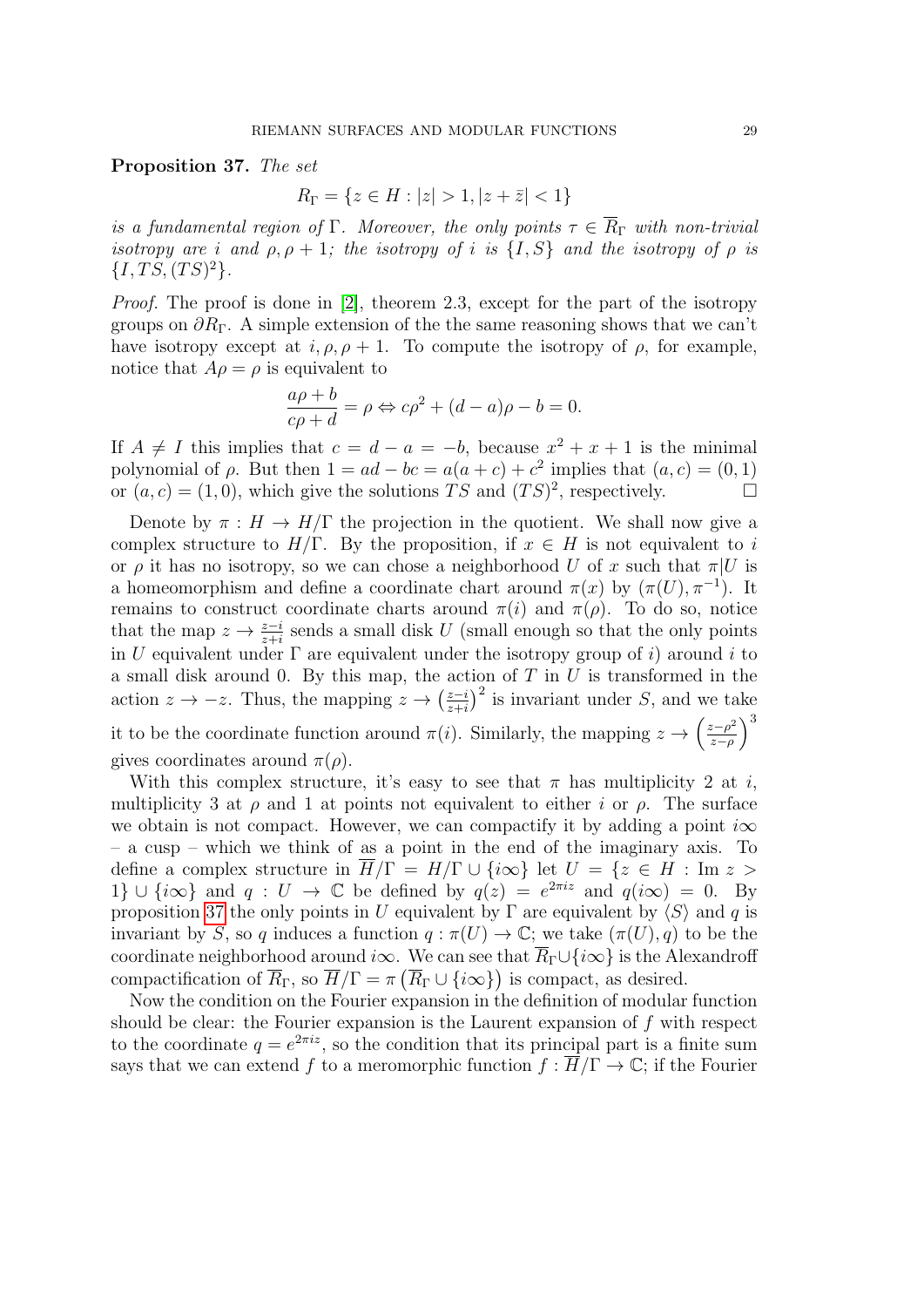series was infinite to the left,  $i\infty$  would be an essential singularity of f. Thus, there is a 1-to-1 correspondence between modular functions and meromorphic functions on the compact Riemann surface  $H/\Gamma$ .

Thanks to this observation, we can now apply the results about compact Riemann surfaces in the first section of this paper to modular functions. By theorem [10](#page-6-0) a modular function (when seen as a meromorphic function in  $H/\Gamma$ ) takes every value exactly the same amount of times. However, one has to be careful because if we regard a modular function as a meromorphic function in  $H$  we have to divide the multiplicity of a zero/pole at  $i, \rho$  by 2 and 3, respectively, because  $\pi$  has multiplicity 2 and 3 at those points; also, we have to consider the multiplicity of the point  $i\infty$ , which is seen by looking at the Fourier series of the function (that is, the Laurent series with respect to  $q$ ).

We can also give a similar geometric interpretation for modular forms of weight  $2k > 0$ . Consider a meromorphic k-form on H given by  $\omega = f dz^k$ . Notice that

$$
f\left(\frac{az+b}{cz+d}\right)d\left(\frac{az+b}{cz+d}\right)^k = f\left(\frac{az+b}{cz+d}\right)(cz+d)^{-2k}dz.
$$

Hence,  $\omega$  is invariat by the action of  $\Gamma$  if and only if f is modular of weight  $2k$ , so there is a correspondence between modular forms of degree  $2k$  and meromorphic k-forms.

We compute the Fourier expansion of the functions  $g_2, g_3, \Delta$  and J to analyze their behavior near  $i\infty$ .

Proposition 38. We have the following Fourier expansions:

(1)

$$
g_2(\tau) = \frac{4\pi^4}{3} \left( 1 + 240 \sum_{k=1}^{\infty} \sigma_3(k) e^{2\pi i k \tau} \right)
$$

(2)

$$
g_3(\tau) = \frac{8\pi^6}{27} \left( 1 - 504 \sum_{k=1}^{\infty} \sigma_3(k) e^{2\pi i k \tau} \right)
$$

(3)

$$
\Delta(\tau) = (2\pi)^{12} \sum_{k=1}^{\infty} \tau(k) e^{2\pi i k \tau}
$$

<span id="page-29-0"></span>(4)

$$
12^{3} J(\tau) = e^{-2\pi i \tau} + 744 + \sum_{k=1}^{\infty} c(n)e^{2\pi i n \tau}
$$

where  $\sigma_{\alpha}(k) = \sum_{d|k} d^{\alpha}$  and  $\tau(k)$ ,  $c(k)$  are sequences of integers.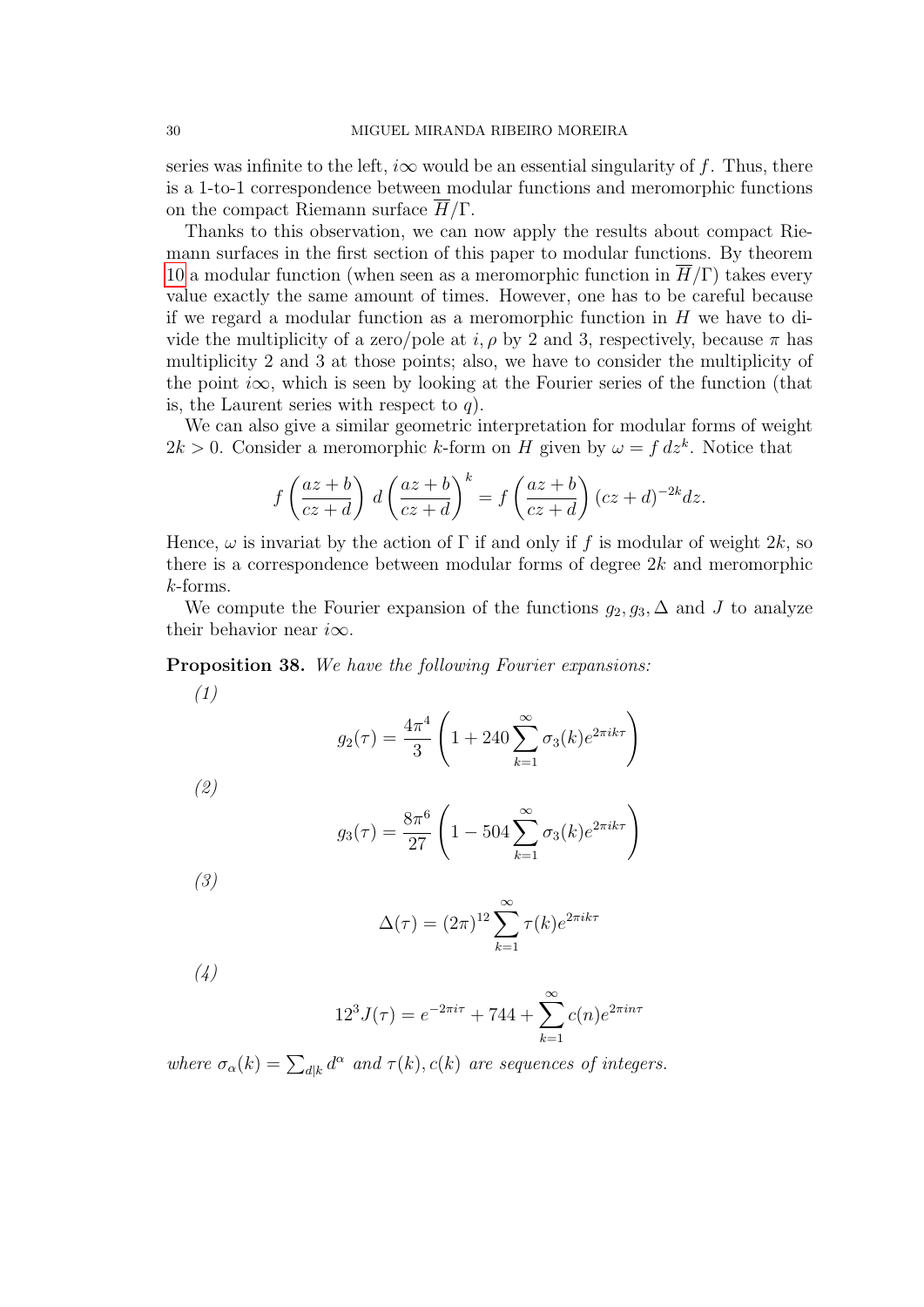A proof of these can be found in 1.18, 1.19 and 1.20 in [\[2\]](#page-40-2) and it relies essentially on the identity

$$
\pi \cot \pi n \tau = \frac{1}{n\tau} + \sum_{k \in \mathbb{Z} \setminus \{0\}} \left( \frac{1}{n\tau + m} - \frac{1}{m} \right).
$$

Comparing this identity to the Fourier expansion of cot, differentiating repeatedly and summing over *n* gives the expressions for  $g_2$  and  $g_3$ .

This shows that J has a simple pole at  $i\infty$ . We can see, by looking at the identifications on the edges of  $\overline{R}_{\Gamma}$  given by the action of Γ, that topologically  $\overline{H}/\Gamma$ is a sphere, and therefore simply connected. By the uniformization theorem,  $\overline{H}/\Gamma$ is biholomorphic to the Riemann sphere. Indeed, J defines such a biholomorphism.

<span id="page-30-1"></span>**Theorem 39.** The function J defines a biholomorphism from  $\overline{H}/\Gamma$  to the Riemann sphere. Also,  $J(\rho) = 0$  and  $J(i) = 1$  with multiplicities 3 and 2, respectively.

*Proof.* The only pole of J is a simple pole at  $i\infty$ . Thus J has order 1. Hence it's injective, and by theorem [4](#page-4-2) it's a biholomorphism. The values at  $\rho$  and i can be verified by checking that  $g_2(\rho) = g_3(i) = 0$  and their multplicities follow from the fact that  $J$  has order 1.

This shows that  $\mathbb{C}/\Lambda(\omega_1, \omega_2) \to J(\omega_1/\omega_2)$  defines a correspondence between the possible complex structures on the torus and C. The space of complex structures on the torus is called the moduli space of the torus and is identified with C. For  $g > 1$  the moduli space of the topological surface with genus g has dimension  $3g - 3.$ 

Corollary 40. Every modular function is a rational function of J.

*Proof.* This is straightforward from theorem [39](#page-30-1) and corollary [8.](#page-4-3)  $\Box$ 

<span id="page-30-0"></span>3.3. Hecke operators. Hecke operators are an important tool in the theory of modular forms. They were introduced to study modular forms with coefficients obeying certain multiplicative relations. Hecke operators can be defined either directly from their formula (this is done in [\[2\]](#page-40-2)) or as abstract operators on lattices (as in [\[12\]](#page-40-6)); we follow the later approach. Here we will use Hecke operators to show that  $\tau$  defined in proposition [38](#page-29-0) is a multiplicative function (and satisfies a more general multiplicative property), but won't explore much more of their applications; such applications can be found in chapter 6 of [\[2\]](#page-40-2).

Denote by  $\mathcal L$  the space of lattices of  $\mathbb C$  and by  $\mathbb Z[\mathcal L]$  the abelian free group generated by  $\mathcal{L}$ .

**Definition 16.** Let  $n \geq 1$  be an integer. We define the Hecke operator  $T_n : \mathbb{Z}[\mathcal{L}] \to$  $\mathbb{Z}[\mathcal{L}]$  by

$$
T_n \Lambda = \sum_{(\Lambda:\Lambda')=n} \Lambda' \text{ for } \Lambda \in \mathcal{L}.
$$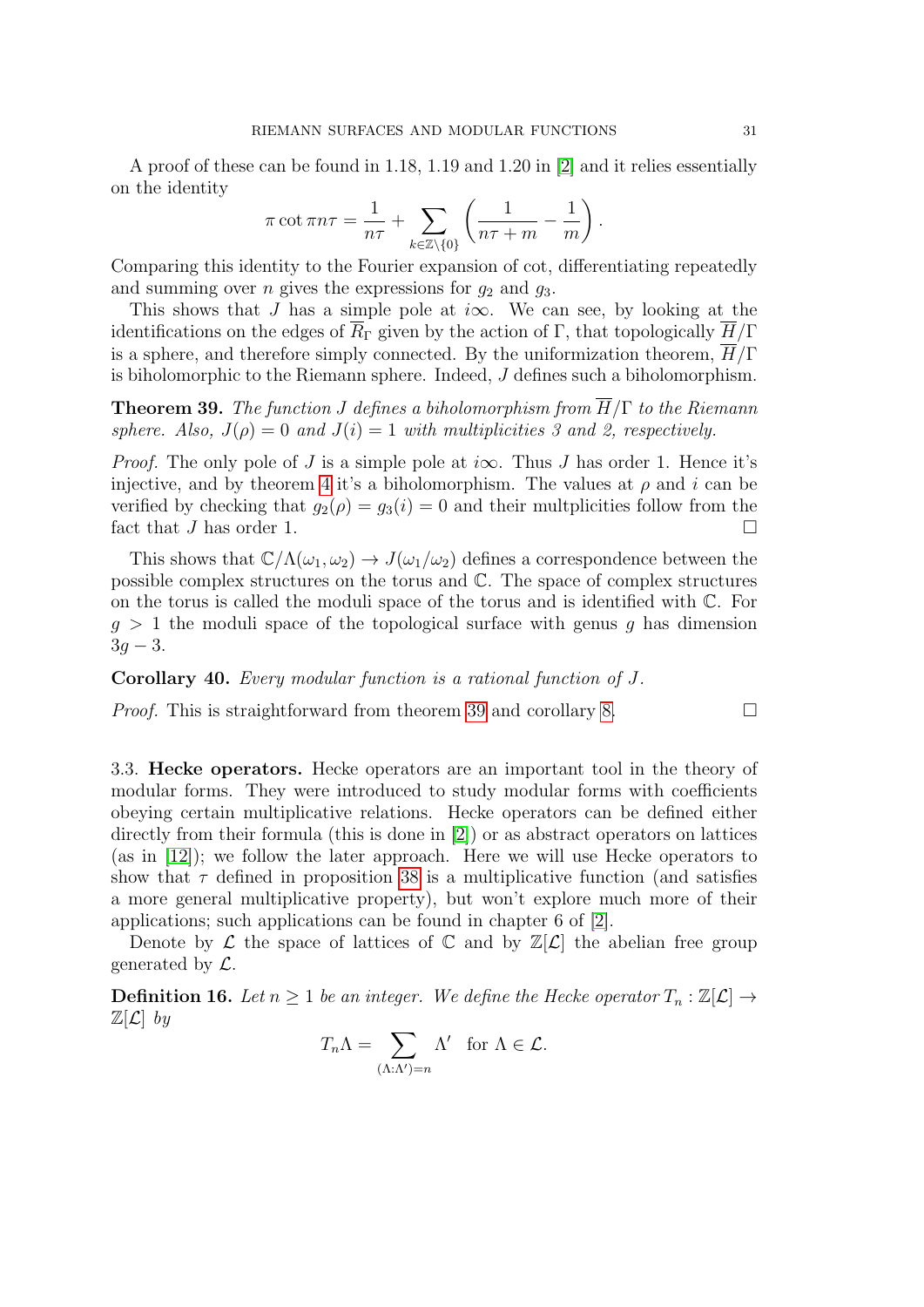The (formal) sum runs every lattice  $\Lambda' \subseteq \Lambda$  with index n in  $\Lambda$ . Given  $\lambda \in \mathbb{C}^*$  we also define the scalar operators  $R_{\lambda}: \mathbb{Z}[\mathcal{L}] \to \mathbb{Z}[\mathcal{L}]$  by

$$
R_{\lambda}\Lambda=\lambda\Lambda.
$$

The sum defining the Hecke operators is finite since  $(Λ : Λ') = n$  implies that  $n\Lambda \subseteq \Lambda' \subseteq \Lambda$ . Hence there is a 1-to-1 correspondence between lattices with  $(\Lambda : \Lambda') = n$  and subgroups of index n of  $\Lambda/n\Lambda \cong \mathbb{Z}_n^2$ . We have the following identities about the composition of Hecke and scalar operators.

**Proposition 41.** Let  $n, m, k \in \mathbb{Z}^+$ , let p be a prime and  $\lambda \in \mathbb{C}^*$ . Then we have

(1)  $R_{\lambda}R_{\mu} = R_{\lambda\mu}$ ; (2)  $R_{\lambda}T_n = T_n R_{\lambda};$ (3) If  $(m, n) = 1$  then  $T_m T_n = T_{mn}$ ; (4)  $T_{p^k}T_p = T_{p^{k+1}} + pT_{p^{k-1}}R_p;$ (5)  $T_m T_n = \sum_{d|(m,n)} d T_{\frac{mn}{d^2}} R_d$ .

<span id="page-31-0"></span>Proof (sketch). The first four are proved in proposition 10 of chapter VII in [\[12\]](#page-40-6). To prove the last one we can show, using  $(4)$ , by induction on l that the formula holds when  $n = p^k, m = p^l$  are powers of the same prime. After that, using (3) we get the general case easily.

The next proposition describes what are the lattices  $\Lambda'$  such that  $(\Lambda : \Lambda') = n$ .

<span id="page-31-1"></span>**Proposition 42.** Let  $\Lambda = \omega_1 \mathbb{Z} + \omega_2 \mathbb{Z}$  be a lattice. There is a bijection between the set of matrices of the form  $A =$  $\int a b$  $0 \quad d$  $\setminus$ with  $a, d \geq 0$ ,  $ad = n$  and  $0 \leq b < d$  and the set of lattices  $\Lambda'$  such that  $(\Lambda : \Lambda') = n$  given by

$$
A = \begin{pmatrix} a & b \\ 0 & d \end{pmatrix} \to \Lambda(a\omega_1 + b\omega_2, d\omega_2) \equiv \Lambda(A).
$$

*Proof.* Since det  $A = n$  it's clear that  $(\Lambda : \Lambda(A)) = n$ . If  $\Lambda'$  is such that  $(\Lambda : \Lambda') =$  $n$ , define

$$
Y_1 = \Lambda/(\Lambda' + \mathbb{Z}\omega_2)
$$
 and  $Y_2 = \mathbb{Z}\omega_2/(\mathbb{Z}\omega_2 \cap \Lambda').$ 

These are cyclic groups generated by the images of  $\omega_1$  and  $\omega_2$ , respectively; let a and d be their orders. By the second isomorphism theorem

$$
(\Lambda' + \mathbb{Z}\omega_2)/\Lambda' \cong \mathbb{Z}\omega_2/(\mathbb{Z}\omega_2 + \Lambda') = Y_2.
$$

By the third isomorphism theorem  $(\Lambda/\Lambda')/Y_2 \cong Y_1$ , and therefore  $ad = |\Lambda/\Lambda'| = n$ . Since  $Y_2$  has order d we know that  $d\omega_2 \in \Lambda'$  and since  $Y_1$  has order a we get that  $a\omega_1 \in \Lambda' + \mathbb{Z}\omega_2$ , so there is  $b \in \mathbb{Z}$  such that  $0 \leq b < d$  and  $a\omega_1 + b\omega_2 \in \Lambda'$ . This defines a map from the set of lattices with  $(Λ : Λ') = n$  to the set of described matrices which can be easily seen to be an inverse of the map  $A \to \Lambda(A)$ .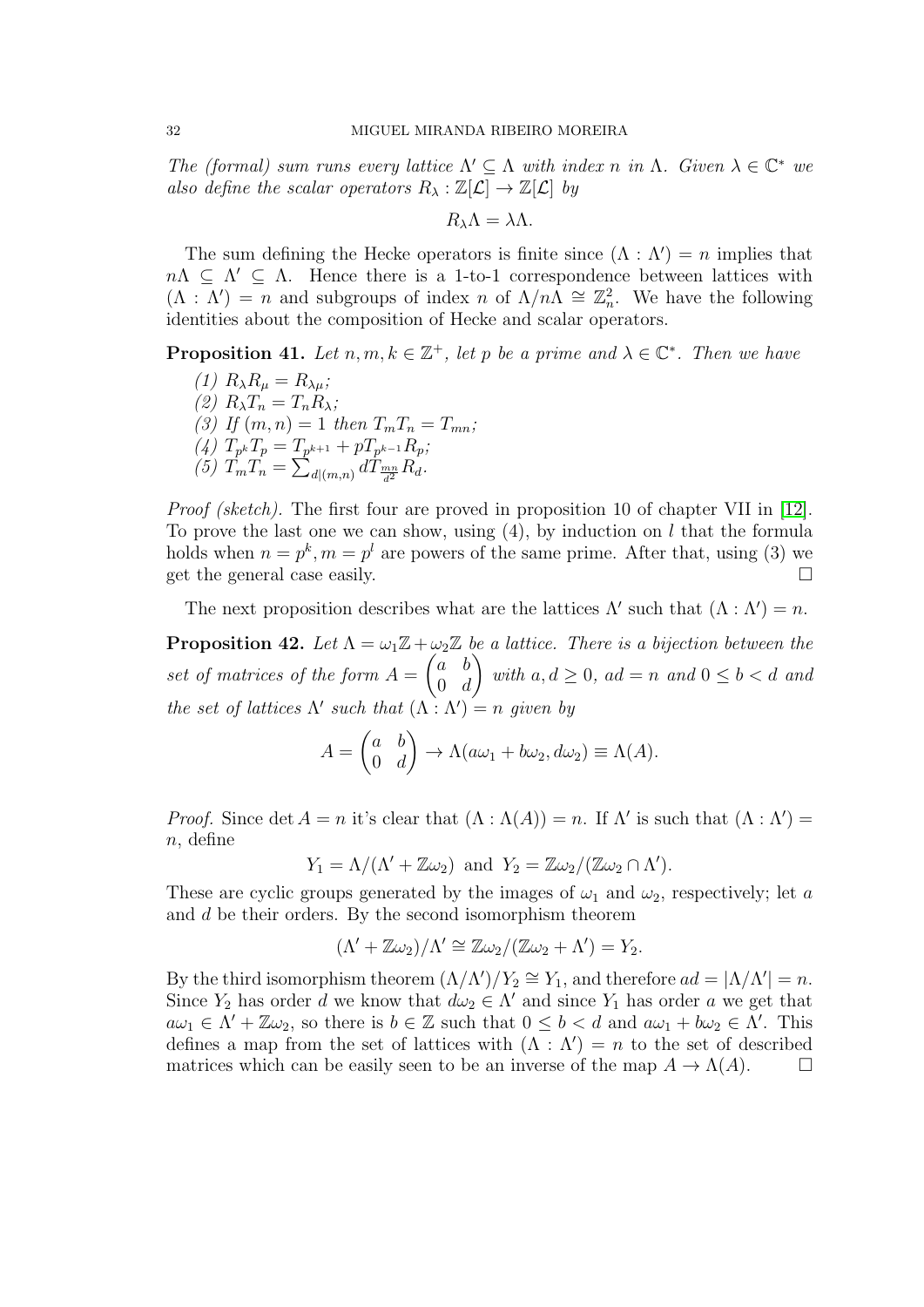We can also look at Hecke operators as operators on the space of holomorphic modular forms. Recall that a modular form  $f$  of weight  $k$  can be regarded as a function  $F: \mathcal{L} \to \mathbb{C}$  homogeneous of degree  $-k$  by defining

$$
F(\Lambda(\omega_1, \omega_2)) = \omega_2^{-k} f(\omega_1/\omega_2).
$$

We can then extend linearly F to  $F : \mathbb{Z}[\Lambda] \to \mathbb{C}$ . By (2) in proposition [41](#page-31-0) the function  $T_n^*F = F \circ T_n : \mathbb{Z}[\Lambda] \to \mathbb{C}$  is also homogeneous of degree  $-k$ , so it corresponds to a modular function; we define the Hecke operator as this function multiplied by  $n^{k-1}$  (this factor serves only to simplify formulae). Concretely, we are defining

$$
(T_n f)(\tau) = n^{k-1} (F \circ T_n)(\Lambda(\tau, 1)).
$$

Using proposition [42](#page-31-1) we can give an explicit formula for  $T_n f$ :

$$
(T_n f)(\tau) = n^{k-1} \sum_{\substack{ad=n\\0\le b
$$

From this formula it's definitely not evident that if  $f$  is a modular form then  $T_n f$  is also a modular form, but considering its construction from a homogeneous function on  $\mathcal L$  that should be clear. It's also obvious from the formula that if  $f$ is meromorphic in H then so is  $T_n f$ . At last, the following lemma computes the Fourier expansion of  $T_n f$  showing that it's also meromorphic at the cusp  $i\infty$ .

<span id="page-32-0"></span>**Lemma 43.** Let  $f : H \to \mathbb{C}$  be a modular form of weight k with Fourier series

$$
f(\tau) = \sum_{m=-N}^{\infty} c(m)e^{2\pi im\tau}.
$$

Then  $T_n f$  is also a modular form of weight k with Fourier series

$$
(T_n f)(\tau) = \sum_{m=-N}^{\infty} \gamma_n(m) e^{2\pi i m \tau}.
$$

where  $\gamma$  is given by

$$
\gamma_n(m) = \sum_{d|(n,m)} d^{k-1}c\left(\frac{mn}{d^2}\right).
$$

Also, if f is holomorphic, then  $T_nf$  is also holomorphic.

The proof is a simple computation after plugging the Fourier series of  $f$  in the formula for  $T_n f$  and can be found in proposition 11 of chaper VII of [\[12\]](#page-40-6). With these results, we can now prove easily an interesting identity.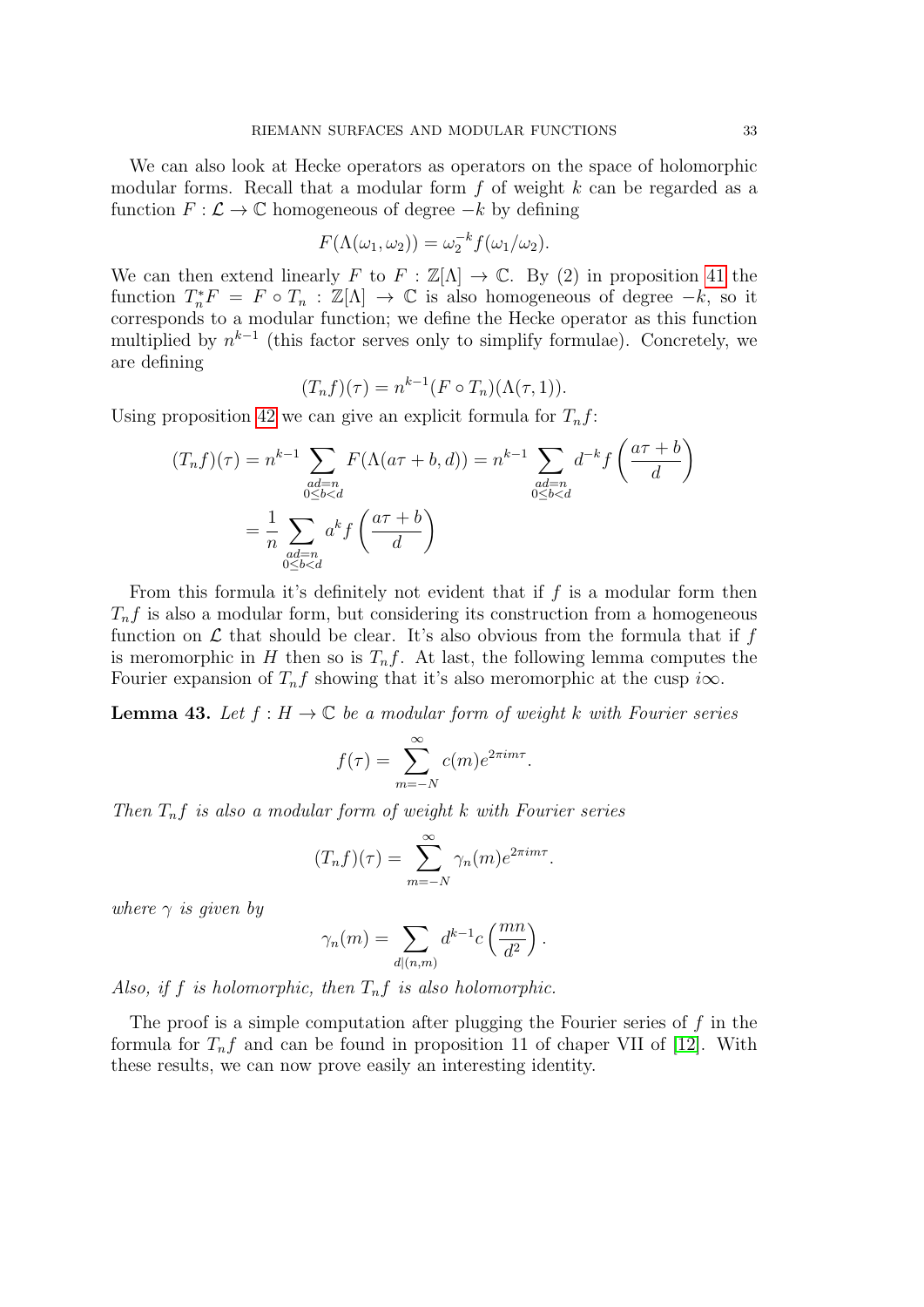<span id="page-33-2"></span>**Theorem 44.** The coefficients  $\tau(n)$  in the Fourier series of  $\Delta$  in proposition [38](#page-29-0) satisfy the following multiplicative property:

$$
\tau(n)\tau(m) = \sum_{d|(m,n)} d^{11}\tau\left(\frac{mn}{d^2}\right).
$$

In particular  $\tau$  is a multiplicative function.

*Proof.* Recall that  $\Delta$  is a holomorphic modular form of weight 12, so  $T_n\Delta$  is also a holomorphic modular form of weight 12. By proposition [38](#page-29-0)  $\Delta$  has a zero of order 1 at *i*∞. By lemma [43](#page-32-0)  $T_n\Delta$  also has a zero of order 1 at *i*∞. Therefore  $\frac{T_n\Delta}{\Delta}$  is a holomorphic modular function, hence it's constant and  $T_n\Delta = \lambda(n)\Delta$  for some  $\lambda(n) \in \mathbb{C}$ . Comparing the Fourier expansions using lemma [43](#page-32-0) it follows that

$$
\lambda(n)\tau(m) = \sum_{d|(m,n)} d^{11}\tau\left(\frac{mn}{d^2}\right).
$$

Plugging  $m = 1$  we get that  $\lambda(n) = \tau(n)$  and the stated identity follows.

<span id="page-33-0"></span>3.4. Congruence subgroups. In this last section we will study functions which are not invariant under the action of  $\Gamma$  but are invariant under the action of certain subgroups G of  $\Gamma$ , namely the congruence subgroups. Such functions are called automorphic functions under G; in particular a automorphic function under  $\Gamma$  is a modular function.

**Definition 17.** The n-congruence subgroup  $\Gamma_0(n)$  is the subgroup

$$
\left\{ \begin{pmatrix} a & b \\ c & d \end{pmatrix} \in \Gamma : n | c \right\} < \Gamma.
$$

The next proposition describes the cosets of  $\Gamma_0(p)$  in  $\Gamma$ 

<span id="page-33-1"></span>**Proposition 45.** Let p be a prime. Then the set  $\{I, S, ST, \ldots, ST^{p-1}\}\$  is a set of representatives of the right cosets of  $\Gamma_0(p)$  in  $\Gamma$ . That is, for every  $A \in \Gamma$  either  $A \in \Gamma_0(p)$  or there is a unique  $0 \leq k < p$  such that  $V(ST^k)^{-1} \in \Gamma_0(p)$ .

*Proof.* Notice that if 
$$
V = \begin{pmatrix} a & b \ c & d \end{pmatrix}
$$
,  $W = \begin{pmatrix} a' & b' \ c' & d' \end{pmatrix} \in \Gamma$  then  
\n
$$
\begin{pmatrix} a & b \ c & d \end{pmatrix} \begin{pmatrix} a' & b' \ c' & d' \end{pmatrix}^{-1} = \begin{pmatrix} a & b \ c & d \end{pmatrix} \begin{pmatrix} d' & -b' \ -c' & a' \end{pmatrix} = \begin{pmatrix} * & * \ cd' - dc' & * \end{pmatrix}.
$$
\nThus  $VW^{-1} \in \Gamma_0(p)$  if and only if  $cd' = dc' \equiv_0 0$ . Suppose that  $V \notin \Gamma_0(p)$  (th)

Thus  $V W^{-1} \in \Gamma_0(p)$  if and only if  $cd' - dc' \equiv_p 0$ . Suppose that  $V \notin \Gamma_0(p)$  (that is,  $p \nmid c$ . Noticing that  $ST^k = \begin{pmatrix} 0 & -1 \\ 1 & k \end{pmatrix}$  $1 \quad k$  $\Big), V(ST^k)^{-1} \in \Gamma_0(p)$  if and only if  $ck \equiv_p d$ , which has a unique solution  $0 \leq k \leq p$ .

From this, a description of a fundamental region of  $\Gamma_0(p)$  follows straightforwardly.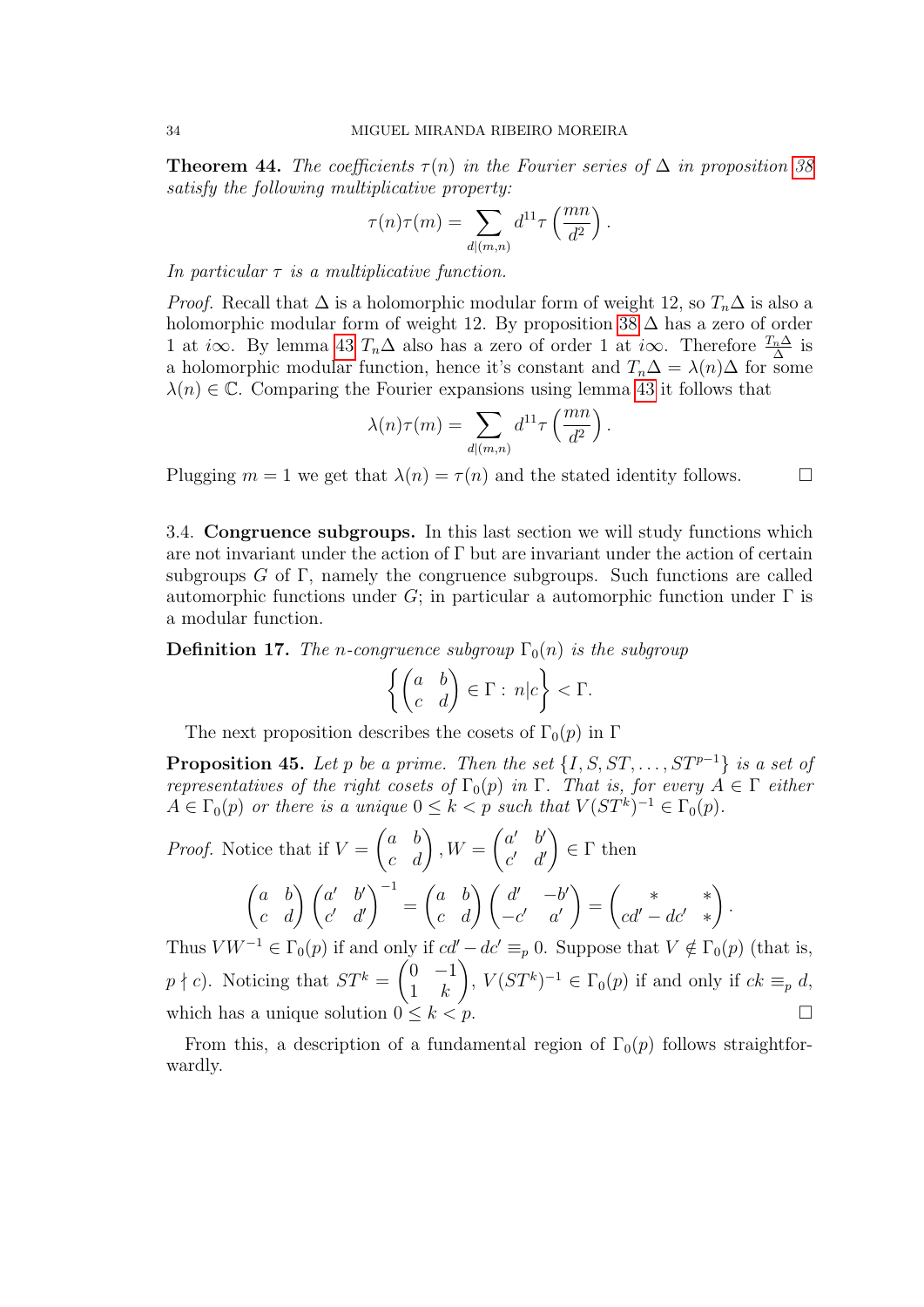<span id="page-34-0"></span>Proposition 46. For a prime p the set

$$
R_{\Gamma_0(p)} = R_{\Gamma} \cup \bigcup_{k=0}^{p-1} ST^k(R_{\Gamma})
$$

is a fundamental region of  $\Gamma_0(p)$ .

We can give  $H/\Gamma_0(p)$  a complex structure the same way we gave a complex structure to  $H/\Gamma$ . We can think of this complex structure as the unique one such that the natural projection  $f : H/\Gamma_0(p) \to H/\Gamma$  is holomorphic. However, if  $p > 1$  in order to compactify  $H/\Gamma$  it's not enough to add the point i $\infty$ ; this is because  $0(= S(i\infty))$  is in the closure of  $R_{\Gamma_0(p)}$  as a subset of C. Hence we define  $\overline{H}/\Gamma_0(p) = H/\Gamma_0(p) \cup \{0, i\infty\}$  for  $p > 1$ . We can define a chart around 0 by  $z \to e^{-2\pi i/z}$ ; notice that this is just the composition of S with the chart  $z \to e^{2\pi i z}$ around i∞. The Riemann surface obtained is compact since  $R_{\Gamma_0(p)} \cup \{0, i\infty\}$  is compact.

Remark 2. In general, if G is a subgroup of  $\Gamma$ , to compactify  $H/G$  we must add cusps. Cusps are the points in the extended hyperbolic plane (which is  $H \cup \mathbb{R} \cup$  $\{\infty\}$ ) which are fixed points of parabolic elements of Γ; here we are considering Γ acting on the extended hyperbolic plane in the natural way, in particular with  $S(i\infty) = 0$  and  $T(i\infty) = i\infty$ . The cusps for  $\Gamma$  are easily seen to be  $\mathbb{Q} \cup \{0\}$ . Therefore, in general we have a compactification  $\overline{H}/G$  of  $H/G$  where  $\overline{H} = H \cup$  $\mathbb{Q}\cup\{0\}$ . Under  $\Gamma$  every cusp is equivalent to  $i\infty$ , so  $\overline{H}/\Gamma = H/\Gamma \cup \{i\infty\}$ ; however, in  $\Gamma_0(p)$  for  $p > 1$  the cusps 0 and  $i\infty$  are not equivalent because  $S \notin \Gamma_0(p)$ . Given a fundamental region of  $G$ , the cusps which are in the boundary of  $G$  give a set of representatives for the equivalence classes of cusps under the action of G.

Recall that compact Riemann surfaces are topologically determined by their genus. We compute the genus of the surface  $H/\Gamma_0(p)$ .

**Theorem 47.** Let p be a prime and denote by  $g_p$  the genus of the Riemann surface  $\overline{H}/\Gamma_0(p)$ . Then  $g_2 = g_3 = 0$  and, for  $p > 3$ ,

$$
g_p = \begin{cases} (p-13)/12 & \text{if } p \equiv_{12} 1\\ (p-5)/12 & \text{if } p \equiv_{12} 5\\ (p-7)/12 & \text{if } p \equiv_{12} 7\\ (p+1)/12 & \text{if } p \equiv_{12} 11. \end{cases}
$$

*Proof.* We will skip the cases  $p = 2, 3$  as the same method applies. The inclusion  $\Gamma_0(p) \subseteq \Gamma$  gives a natural projection  $f : H/\Gamma_0(p) \to H/\Gamma$ ; f sends the cusp 0 to  $f(0) = i\infty \in \overline{H}/\Gamma$ . We denote by  $\pi_1$  and  $\pi_2$  the projections of H in  $\overline{H}/\Gamma$  and in  $\overline{H}/\Gamma_0(p)$ , respectively; we have  $f \circ \pi_2 = \pi_1$ . Recall that by theorem [39](#page-30-1) the surface  $\overline{H}/\Gamma$  is isomorphic to  $\mathbb{P}^1$ . Thus, by theorem [10](#page-6-0) we know that f is an n-sheeted holomorphic function for some *n*. But proposition [46](#page-34-0) gives  $n = p + 1$  because, if  $\pi_1(y) \in H/\Gamma$  and  $\pi_1(y) \neq \pi_1(i), \pi_1(\rho)$  then f takes the value  $\pi_1(y)$  with multiplicity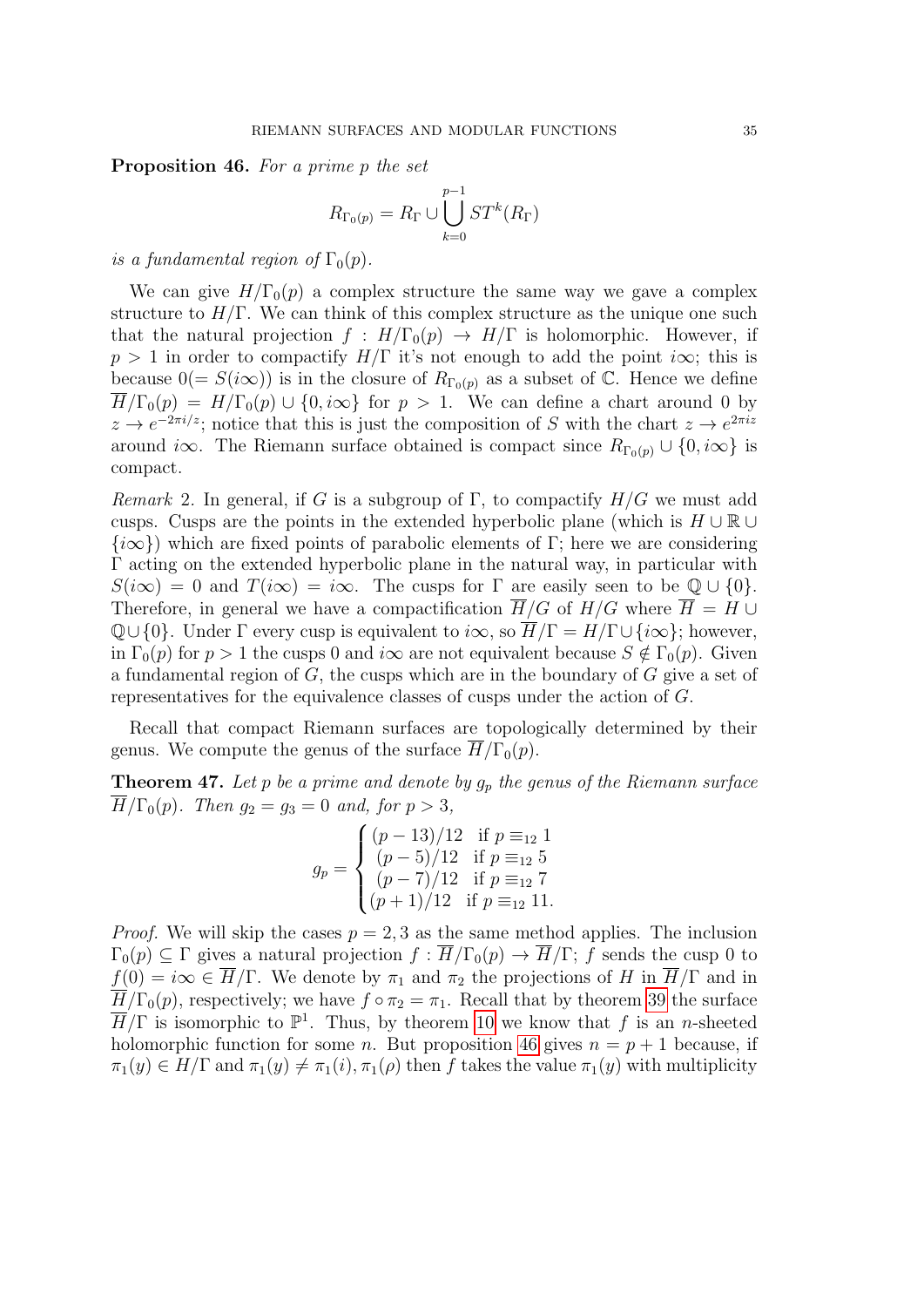1 (because at those points f is locally an isomorphism, since those points have trivial isotropy) at the  $p + 1$  distinct points  $\pi_2(y), \pi_2(Sy), \ldots, \pi_2(ST^{p-1}y)$ . Hence we can apply the Hurwitz formula to get

$$
2g_p - 2 = -2(p+1) + \sum_{P \in \overline{H}/\Gamma_0(p)} (e_P - 1).
$$

Since  $\sum_{P \in f^{-1}(y)} e_P = p + 1$ , we can also write the sum as

$$
\sum_{P \in \overline{H}/\Gamma_0(p)} (e_P - 1) = \sum_{y \in \overline{H}/\Gamma} \sum_{P \in f^{-1}(y)} (e_P - 1) = \sum_{y \in \overline{H}/\Gamma} (p + 1 - |f^{-1}(y)|).
$$

If  $y \neq i$ ,  $\rho$ ,  $i\infty$  (here we are writing i,  $\rho$  for  $\pi_1(i)$ ,  $\pi_1(\rho)$ , respectively) we already saw that the corresponding term in the sum is 0. It's clear that  $f^{-1}(i\infty) = {i\infty, 0}.$ 

We now compute  $|f^{-1}(i)|$ . By proposition [45](#page-33-1) every point  $x \in f^{-1}(i)$  has the form  $\pi_2(i)$  or  $\pi_2(ST^ki)$  for some  $0 \leq k < p$ . However, some of those points are the same. Clearly  $\pi_2(i) = \pi_2(S_i)$ . We shall see for what pairs  $0 \leq k, l < p$  we have  $\pi_2(ST^ki) = \pi_2(ST^li)$ . This is equivalent to the existence of some  $A \in \Gamma_0(p)$  such that  $ST^ki = AST^li$ , that is,  $(T^{-k}SAST^l)i = i$ . But since the isotropy of i is just  $\{I, S\}$  we either have  $T^{-k}SAST^l = I$  or  $T^{-k}SAST^l = S$ . For the first case,

$$
A = ST^{k-l}S = \begin{pmatrix} -1 & 0 \\ k-l & -1 \end{pmatrix}.
$$

which is in  $\Gamma_0(p)$  if and only if  $l = k$ , since  $0 < k, l < p$ . For the second case,

$$
A = ST^{k}ST^{-l}S = \begin{pmatrix} l & 1 \\ -1 - kl & -k \end{pmatrix}.
$$

Hence,  $\pi_2(ST^ki) = \pi_2(ST^li)$  if and only if  $k = l$  or  $p|kl + 1$ , that is,  $l \equiv_p k$  or  $k \neq 0$  and  $l \equiv_p -1/k$ . If  $p \equiv_3 4$  there is no  $0 < \alpha < p$  such that  $p|\alpha^2 + 1$ , so we can group the  $p-1$  points  $ST<sup>k</sup>i$  in pairs with the same image by  $\pi_2$ . Thus, in this case  $|f^{-1}(i)| = 1 + \frac{p-1}{2} = \frac{p+1}{2}$  $\frac{+1}{2}$ . If  $p \equiv_4 1$  there is an  $\alpha$  such that  $p|\alpha^2 + 1$ . For  $k \equiv_p \alpha, -\alpha$  the only  $0 < l < p$  such that  $\pi_2(ST^k i) = \pi_2(ST^l i)$  is  $l = k$ ; the remaining  $p-3$  points  $ST<sup>k</sup>i$  are again grouped in pairs, so in this case we get  $|f^{-1}(i)| = 1 + 2 + \frac{p-3}{2} = \frac{p+3}{2}$  $\frac{+3}{2}$ .

To compute  $|f^{-1}(\rho)|$  we proceed in a similar way. We have  $\rho = ST\rho$  so we just have to see for what pairs  $0 \leq k, l < p$  we have  $\pi_2(ST^k \rho) = \pi_2(ST^l \rho)$ . Since the isotropy of  $\rho$  is  $\{I, ST, (ST)^2\}$ , by an argument similar to the above one this happens if and only if  $T^{-k}SAST^l \in \{I, ST, (ST)^2\}$ . Again the case of the identity only gives  $k = l$ . For the remaining two, we compute the matrices

$$
ST^{k}(ST)T^{-l}S = \begin{pmatrix} -1+l & 1\\ -1+k-kl & -k \end{pmatrix} \text{ and } ST^{k}(ST)^{2}T^{-l}S = \begin{pmatrix} -l & 1\\ -1+(1-k)l & -k \end{pmatrix}.
$$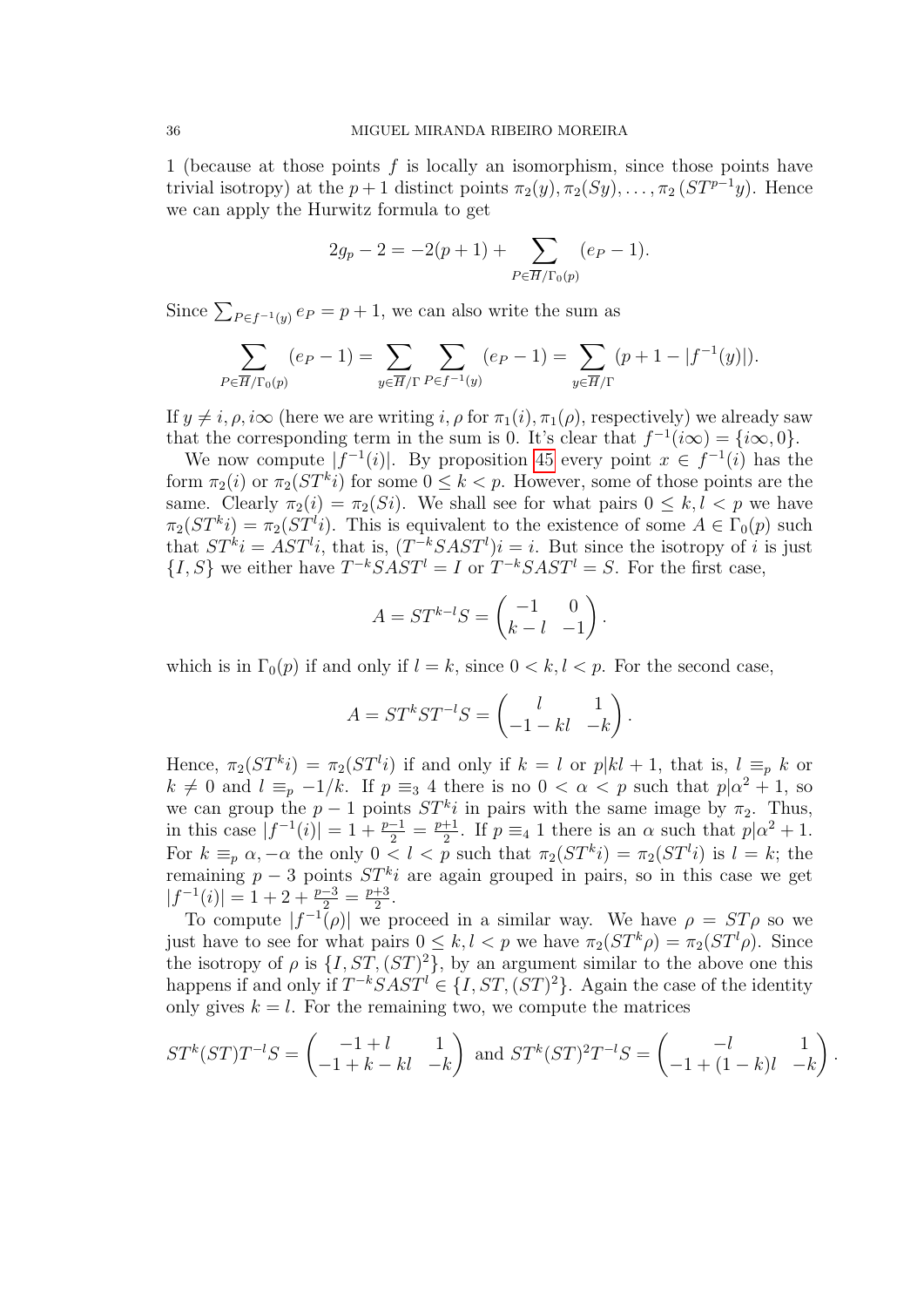We conclude that  $\pi_2(ST^k\rho) = \pi_2(ST^l\rho)$  if and only if  $k = l, \{k, l\} = \{0, 1\}$  or  $l, k \neq 0, 1$  and

$$
l \equiv_p (-1+k)/k, 1/(1-k).
$$

If  $p \equiv_3 2$  there is no  $\beta$  such that  $-1 + \beta - \beta^2 \equiv_p 0$ , hence each of the sets  ${k, (-1+k)/k, 1/(1-k)}$  has 3 distinct elements mod p and induce a partition of  $\{2,\ldots,p-1\}$ . In this case,  $|f^{-1}(\rho)| = 1 + \frac{p-2}{3} = \frac{p+1}{3}$  $\frac{+1}{3}$ . If  $p \equiv_3 1$  there is a  $\beta$  such that  $-1+\beta-\beta^2 \equiv_p 0$ ; for  $k \equiv \beta, 1-\beta$  the only  $0 < l < p$  such that  $\pi_2(ST^k i) = \pi_2(ST^l i)$ is l = k; the remaining p−4 points  $ST^k \rho$  (with  $k \neq 0, 1, \beta, 1-\beta$ ) are again grouped in sets of three elements, so in this case we get  $|f^{-1}(\rho)| = 1 + 2 + \frac{p-4}{3} = \frac{p+5}{2}$  $rac{+5}{2}$ .

Now the result follows from analyzing each case. For instance, if  $p \equiv_{12} 1$  then  $p \equiv 4 1$  and  $p \equiv 3 1$  and the Hurwitz formula reads

$$
2g_p - 2 = -2(p+1) + (p+1-2) + \left(p+1 - \frac{p+3}{2}\right) + \left(p+1 - \frac{p+5}{3}\right) = \frac{p-13}{6} - 2
$$

which is equivalent to the stated answer. The other cases are similar.  $\Box$ 

As a consequence of the above result, the surface  $H/\Gamma_0(p)$  is simply connected (has genus 0) if and only if  $p = 2, 3, 5, 7, 13$ . By the uniformization theorem, this means that  $\overline{H}/\Gamma_0(p)$  is biholomorphic to  $\mathbb{P}^1$ . Thus, for such primes there is a fuction  $\Phi$  automorphic under  $\Gamma_0(p)$  having order 1; this function  $\Phi$  plays the same role in  $\Gamma_0(p)$  that J plays in  $\Gamma$ .

The idea to define  $\Phi$  is to consider the function  $\varphi(\tau) = \frac{\Delta(p\tau)}{\Delta(\tau)}$ . This function is automorphic under  $\Gamma_0(p)$  because, if  $\begin{pmatrix} a & b \\ c & d \end{pmatrix} \in \Gamma_0(p)$ , we can write  $c = pc'$  and

$$
\Delta \left( p \frac{a\tau + b}{c\tau + d} \right) = \Delta \left( \frac{a(p\tau) + bp}{c'(p\tau) + d} \right) = (c\tau + d)^{12} \Delta(p\tau).
$$

Since we also have  $\Delta \left( \frac{a\tau+b}{c\tau+d} \right)$  $\frac{a\tau+b}{c\tau+d}$  =  $(c\tau+d)^{12}\Delta(\tau)$ , the invariance of  $\varphi$  follows. Since  $\Delta$  has no zeros and no poles in H,  $\varphi$  only has a zero at i $\infty$ . The zero of  $\Delta$  at i $\infty$ has multiplicity 1, hence the zero of  $\varphi$  at i $\infty$  has multiplicity p − 1. We would like to take a  $(p-1)$ -root of  $\varphi$  and define  $\Phi = \varphi^{1/(p-1)}$ . We will be able to do this for the primes  $p = 2, 3, 5, 7, 13$  using the Dedekind eta function.

**Definition 18.** The Dedekind eta function is the function  $\eta : H \to \mathbb{C}$  defined by

$$
\eta(\tau) = e^{\pi i \tau/12} \prod_{n=1}^{\infty} \left( 1 - e^{2\pi i n \tau} \right).
$$

When  $\tau \in H$  we have  $|e^{2\pi i \tau}| < 1$ , so the product converges absolutely and is nonzero. The convergence is uniform on compact sets of  $H$ , hence  $\eta$  is holomorphic in H. The Dedekind eta function satisfies the following transformations under the action of the modular group: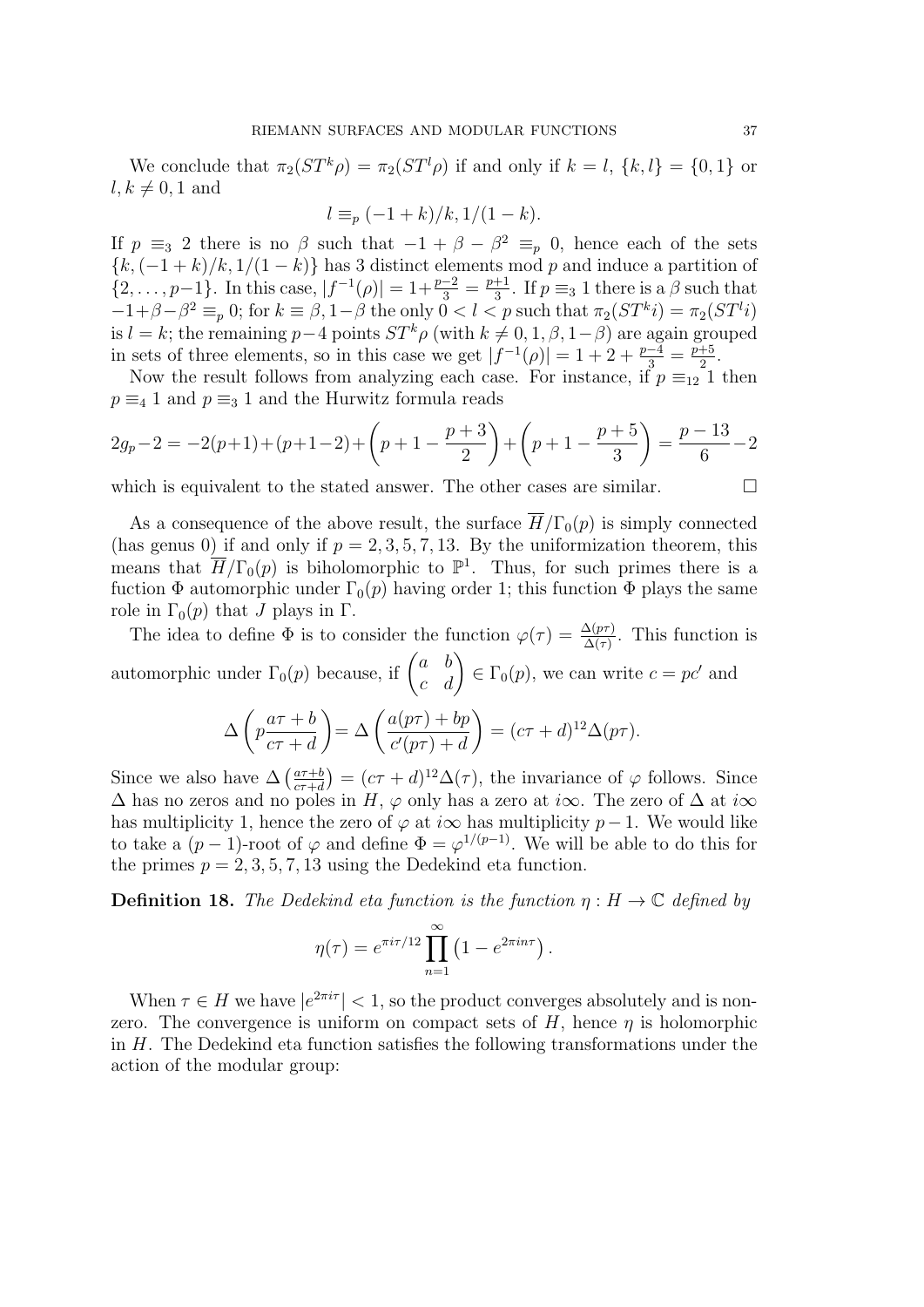<span id="page-37-0"></span>**Theorem 48.** The Dedekind eta function  $\eta$  satisfies the identities

$$
\eta(\tau+1) = e^{\pi i/12} \eta(\tau) \text{ and } \eta\left(-\frac{1}{\tau}\right) = (-i\tau)^{1/2} \eta(\tau).
$$

More generally, for  $\begin{pmatrix} a & b \\ c & d \end{pmatrix} \in \Gamma$ η  $\int a\tau + b$  $c\tau + d$  $= \varepsilon(a,b,c,d)(-i(c\tau+d))^{1/2}\eta(\tau)$ 

where

$$
\varepsilon(a, b, c, d) = \exp\left(\pi i \left(\frac{a+d}{12c} + s(-d+c)\right)\right)
$$

and  $s(h, k)$  are the Dedekind sums given by

$$
s(h,k) = \sum_{r=1}^{k-1} \frac{r}{k} \left( \frac{hr}{k} - \left\lfloor \frac{hr}{k} \right\rfloor - \frac{1}{2} \right).
$$

A proof of these can be found in theorems 3.1 and 3.4 of [\[2\]](#page-40-2). Now we have the following remarkable relation between the functions  $\eta$  and  $\Delta$ .

**Theorem 49.** We have, for  $\tau \in H$  and  $x = e^{2\pi i \tau}$  the equality

$$
\Delta(\tau) = (2\pi)^{12} \eta(\tau)^{24} = (2\pi)^{12} x \prod_{k=1}^{\infty} (1 - x^n)^{24}.
$$

*Proof.* Using theorem [48](#page-37-0) it's clear that  $\eta^{24}$  is a modular form of weight 12. The last equality is obvious from the definition of  $\eta$  and tells that  $\eta$  has a zero at i $\infty$ . Using the same argument we used in the proof of theorem [44](#page-33-2) there is a constant  $\lambda$  such that  $\Delta = \lambda \eta^{24}$ . Comparing the first term in the Fourier expansion of both sides (recall proposition [38\)](#page-29-0) we get  $\lambda = (2\pi)^{12}$ .

The primes  $p = 2, 3, 5, 7, 13$  are precisely the primes such that  $p - 1/24$ . Considering the identity we just proved, we now have a very natural way of defining a  $p-1$  root of  $\varphi$ .

**Proposition 50.** Let  $p = 2, 3, 5, 7$  or 13 and let  $r = \frac{24}{p-1}$ . Then the function

$$
\Phi(\tau)=\left(\frac{\eta(p\tau)}{\eta(\tau)}\right)^r
$$

is automorphic under  $\Gamma_0(p)$ . Moreover it defines a biholomorphism between  $H/\Gamma_0(q)$ and  $\mathbb{P}^1$ .

The fact that  $\Phi$  is automorphic is not immediate and requires theorem [48](#page-37-0) and some congruence relations satisfied by the Dedekind sums. A proof can be found in [\[2\]](#page-40-2), theorem 4.9. Since  $\Phi^{q-1} = \varphi$ ,  $\Phi$  has a single 0 at  $i\infty$ , so it has order 1 and is a biholomorphism.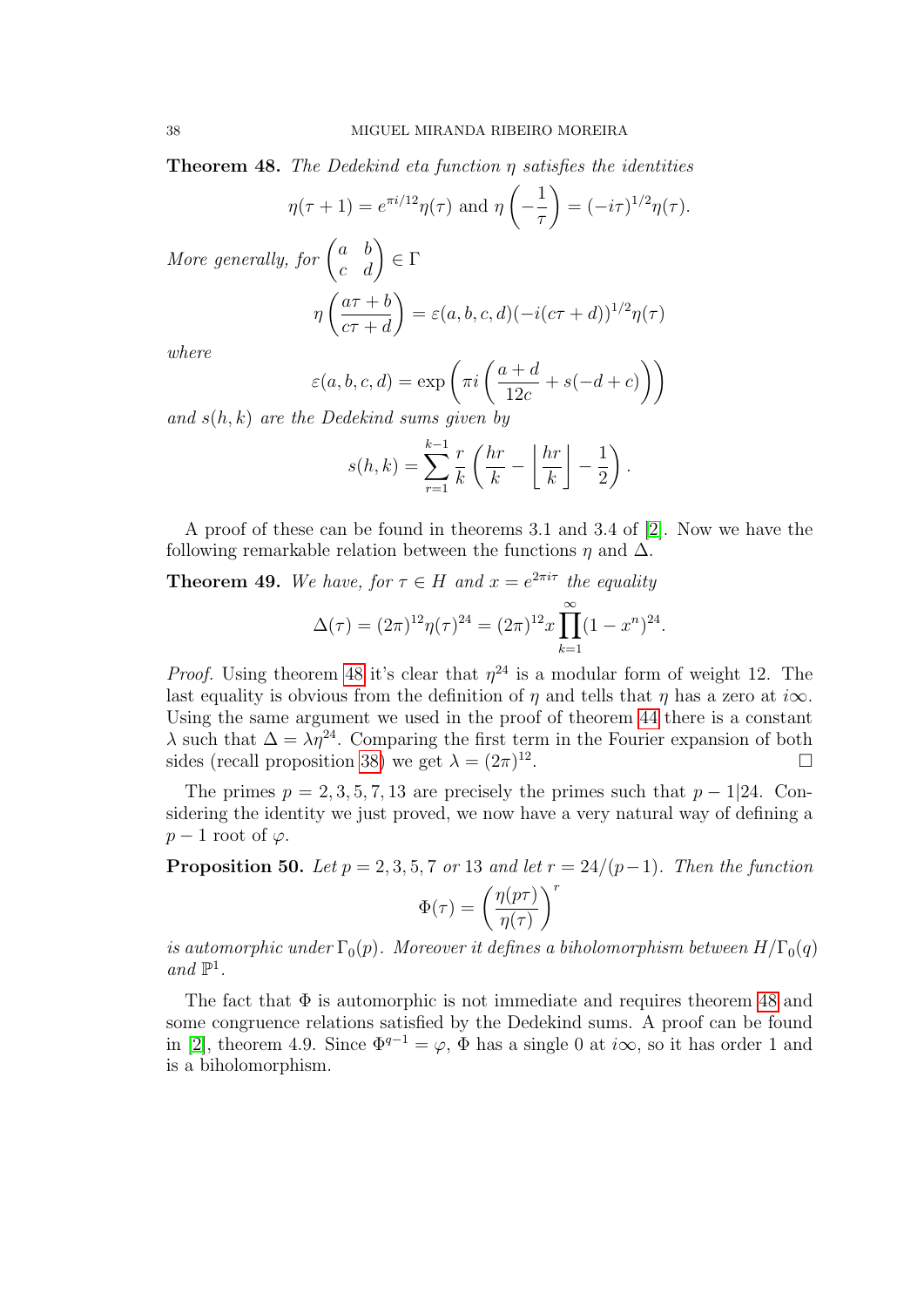Remark 3. For composite  $n > 1$  the group  $\Gamma_0(n)$  has a different structure: for instance its index in  $\Gamma$  is not  $n+1$  and  $\overline{H}/\Gamma_0(n)$  has more cusps than just 0 and i $\infty$ . In [\[5\]](#page-40-7) there is a list of the subgroups of Γ with a corresponding Riemann surface of genus at most 24 and some of their properties such as their index in Γ and number of cusps. The composite numbers  $n > 1$  for which  $\overline{H}/\Gamma_0(n)$  has genus 0 are  $n = 4, 6, 8, 9, 10, 12, 16, 18, 25$ . For those n we can still construct a biholomorphism to  $\mathbb{P}^1$  using the Dedekind  $\eta$  function. For example the function

$$
\Phi(\tau) = \frac{\eta(8\tau)^6}{\eta(4\tau)^2 \eta(16\tau)^8}
$$

is automorphic under  $\Gamma_0(4)$  and defines a biholomorphism  $\overline{H}/\Gamma_0(n) \to \mathbb{P}^1$  (see [\[9\]](#page-40-8)).

Finally, we will use the function  $\Phi$  we constructed to prove some congruence relations that are satisfied by the coefficients c of the Fourier expansion of  $j =$  $12<sup>3</sup>J$  which are given in proposition [38;](#page-29-0) more precisely, we will prove that  $c(pn)$ is divisible by certain powers of p for  $p = 2, 3, 5, 7$ . To do this, we construct automorphic functions under  $\Gamma_0(p)$  from modular functions in the following way:

**Definition 19.** Suppose that  $f$  is a modular function and  $p$  is prime. We define  $f_p$  by

$$
f_p(\tau) = \frac{1}{p} \sum_{b=0}^{p-1} f\left(\frac{\tau + b}{p}\right) = (T_p f)(\tau) - \frac{1}{p} f(p\tau)
$$

where  $T_p$  is the Hecke operator.

<span id="page-38-0"></span>**Proposition 51.** If f is a modular function with Fourier expansion  $f(\tau)$  =  $\sum_{n=1}^{\infty}$  $\sum_{n=-N}^{\infty} a(n) e^{2\pi i n \tau}$  then  $f_p(\tau)$  is a function automorphic under  $\Gamma_0(p)$  with Fourier expansion

$$
f_p(\tau) = \sum_{n=-\lfloor N/p \rfloor}^{\infty} a(np)e^{2\pi i n\tau}.
$$

*Proof.* Since  $T_p f$  is a modular function it's enough to show that  $\tau \to f(p\tau)$  is automorphic under  $\Gamma_0(p)$ , which follows from the same argument we used to prove that  $\varphi$  is automorphic under  $\Gamma_0(p)$ .

The Fourier expansion is a straightforward computation with the Fourier expansion of  $T_p f$  given in lemma [43.](#page-32-0)

This proposition shows that we have the Fourier expansion  $j_p(\tau) = \sum_{n=0}^{\infty} c(pn)x^n$ where  $x = e^{2\pi i \tau}$ . In particular,  $j_p$  is holomorphic at  $\tau = i\infty$ ; therefore  $j_p$  has a pole only at 0. By corollary [8](#page-4-3) and the fact that  $\Phi$  is a biholomorphism between  $H/\Gamma_0(p)$  for  $p=2,3,5,7,13$  we expect to be able to write  $j_p$  has a rational function of  $\Phi$ ; but since both  $j_p$  and  $\Phi$  only have poles at 0, this rational function should actually be a polynomial. To find its form we analyze the behavior of  $j_p$  near 0.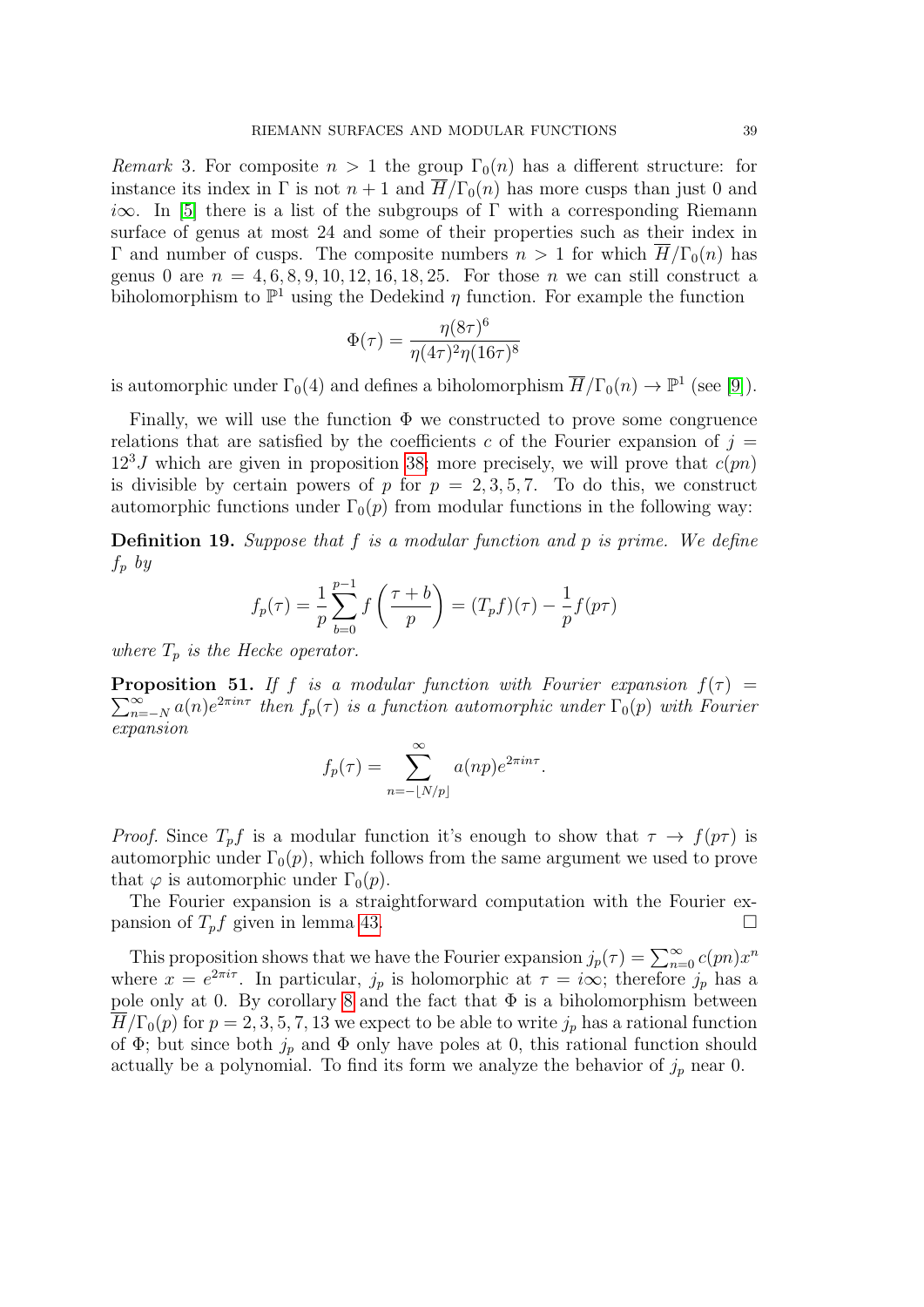<span id="page-39-0"></span>**Lemma 52.** If p is a prime and  $\tau \in H$  then

$$
j_p\left(-\frac{1}{p\tau}\right) = j_p(p\tau) + \frac{1}{p}j(p^2\tau) - \frac{1}{p}j(\tau).
$$

Hence, denoting  $x = e^{2\pi i \tau}$  we have the Fourier expansion

$$
p j_p \left(-\frac{1}{p\tau}\right) = x^{-p^2} - x^{-1} + I(x)
$$

were  $I(x)$  is a power series in x with integer coefficients.

*Proof.* Since  $T_p f$  is modular,

$$
j_p\left(-\frac{1}{\tau}\right) + \frac{1}{p}j\left(-\frac{p}{\tau}\right) = (T_p f)\left(-\frac{1}{\tau}\right) = (T_p f)(\tau) = j_p(\tau) + \frac{1}{p}j(p\tau).
$$

Substituting  $\tau \to p\tau$  and noticing that  $j\left(-\frac{1}{\tau}\right)$  $(\frac{1}{\tau}) = j(\tau)$  gives the stated identity.

To get the Fourier expansion we simply plug the Fourier expansions of j and  $j_p$ obtained from propositions [38](#page-29-0) and [51.](#page-38-0)

When  $\tau \to i\infty$  we have  $-1/(p\tau) \to 0$  and  $x \to 0$ . To get the behavior of  $\Phi$  near 0 notice that, by theorem [48](#page-37-0)

$$
\Phi\left(-\frac{1}{p\tau}\right) = \frac{\eta\left(-\frac{1}{\tau}\right)^r}{\eta\left(-\frac{1}{p\tau}\right)^r} = \frac{(-i\tau)^{r/2}\eta(\tau)^r}{(-ip\tau)^{r/2}\eta(p\tau)^r} = \frac{p^{-r/2}}{\Phi(\tau)}.
$$

The Fourier series of  $\Phi(\tau)$  is the expansion of  $x \prod_{j=1}^{\infty} \left( \frac{1-x^{pk}}{1-x^k} \right)$  $\frac{1-x^{pk}}{1-x^k}$ , which clearly has integer coefficients. This shows that we have the Fourier expansion

$$
\Psi(\tau) \equiv p^{r/2} \Phi\left(-\frac{1}{p\tau}\right) = \frac{1}{\Phi(\tau)} = x^{-1} + I(x)
$$

where  $I(x)$  is a power series in  $x = e^{2\pi i \tau}$  with integer coefficients.

**Theorem 53.** For  $n > 0$  the coefficients in the Fourier expansion of  $j(\tau)$  satisfy the following congruences:

$$
c(2n) \equiv 0 \pmod{2^{11}}
$$

$$
c(3n) \equiv 0 \pmod{3^5}
$$

$$
c(5n) \equiv 0 \pmod{5^2}
$$

$$
c(7n) \equiv 0 \pmod{7}
$$

*Proof.* We will now form a linear combination of powers of  $\Psi$  in order to cancel the principal part of the Fourier expansion of  $p j_p \left(-\frac{1}{p\tau}\right)$ , making  $j_p$  holomorphic at 0. Since  $\Psi(\tau)^k = x^{-k} + \dots$  (where the remaining coefficients are integers) and